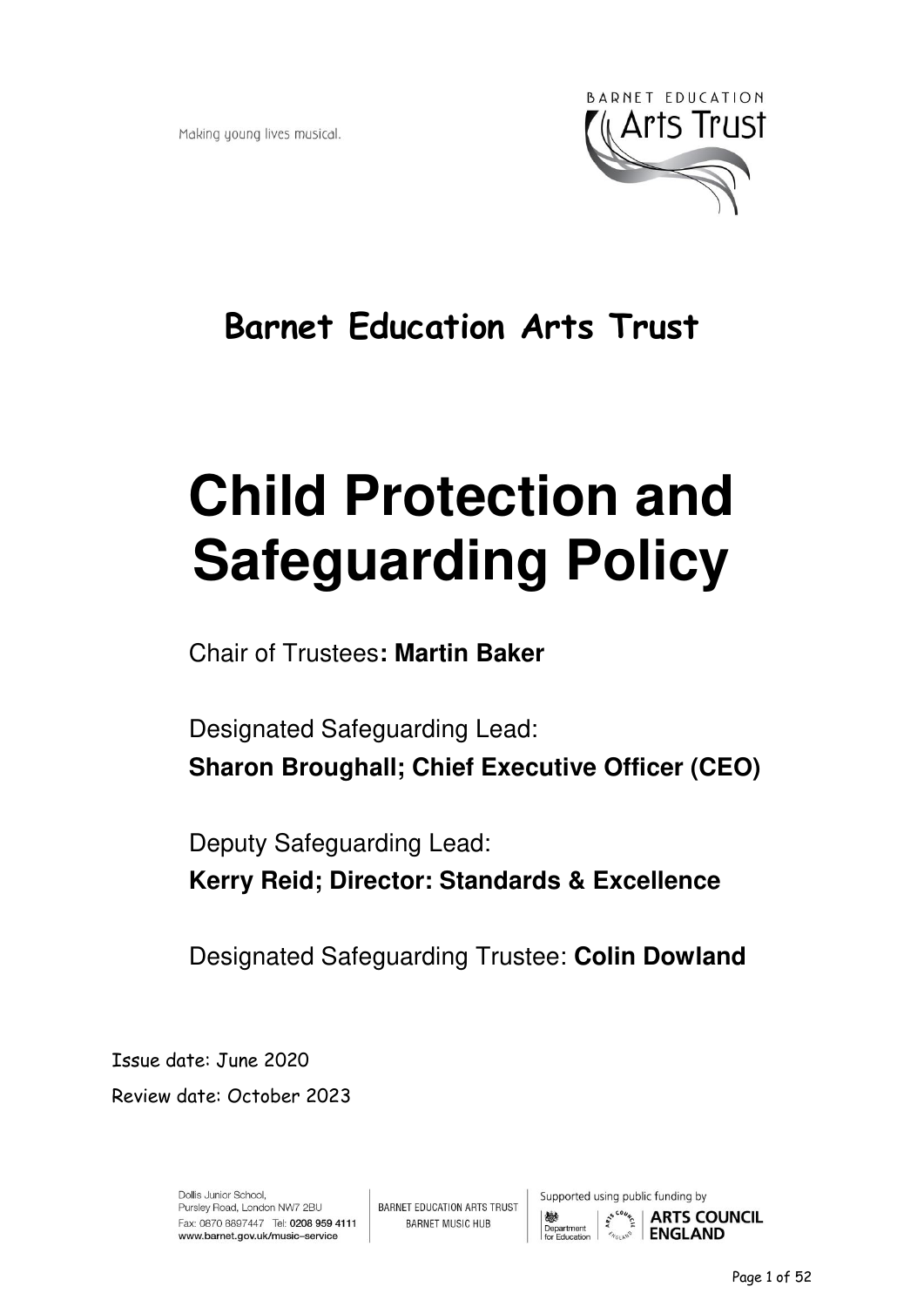#### Contents:

#### Statement of intent

- 1. Definitions
- 2. Legal framework
- 3. Roles and responsibilities
- 4. Inter-agency working
- 5. Abuse and neglect
- 6. Types of abuse and neglect
- 7. New Child abduction and community safety incidents
- 8. FGM
- 9. Forced marriage
- 10. Child sexual exploitation (CSE)
- 11. Homelessness
- 12. New Child criminal exploitation (CCE)
- 13. New Modern Slavery
- 14. County lines criminal activity
- 15. Serious violence
- 16. Pupils with family members in prison
- 17. Pupils required to give evidence in court
- 18. Contextual safeguarding
- 19. Preventing radicalisation
- 20. A child missing from education
- 21. Pupils with SEND
- 22. New LAC and PLAC
- 23. Alternative provision
- 24. Work experience
- 25. Private fostering
- 26. Concerns about a pupil
- 27. Early help
- 28. Managing referrals
- 29. Concerns about staff members and safeguarding practices
- 30. Dealing with allegations of abuse against staff
- 31. Allegations of abuse against other pupils (peer-on-peer abuse)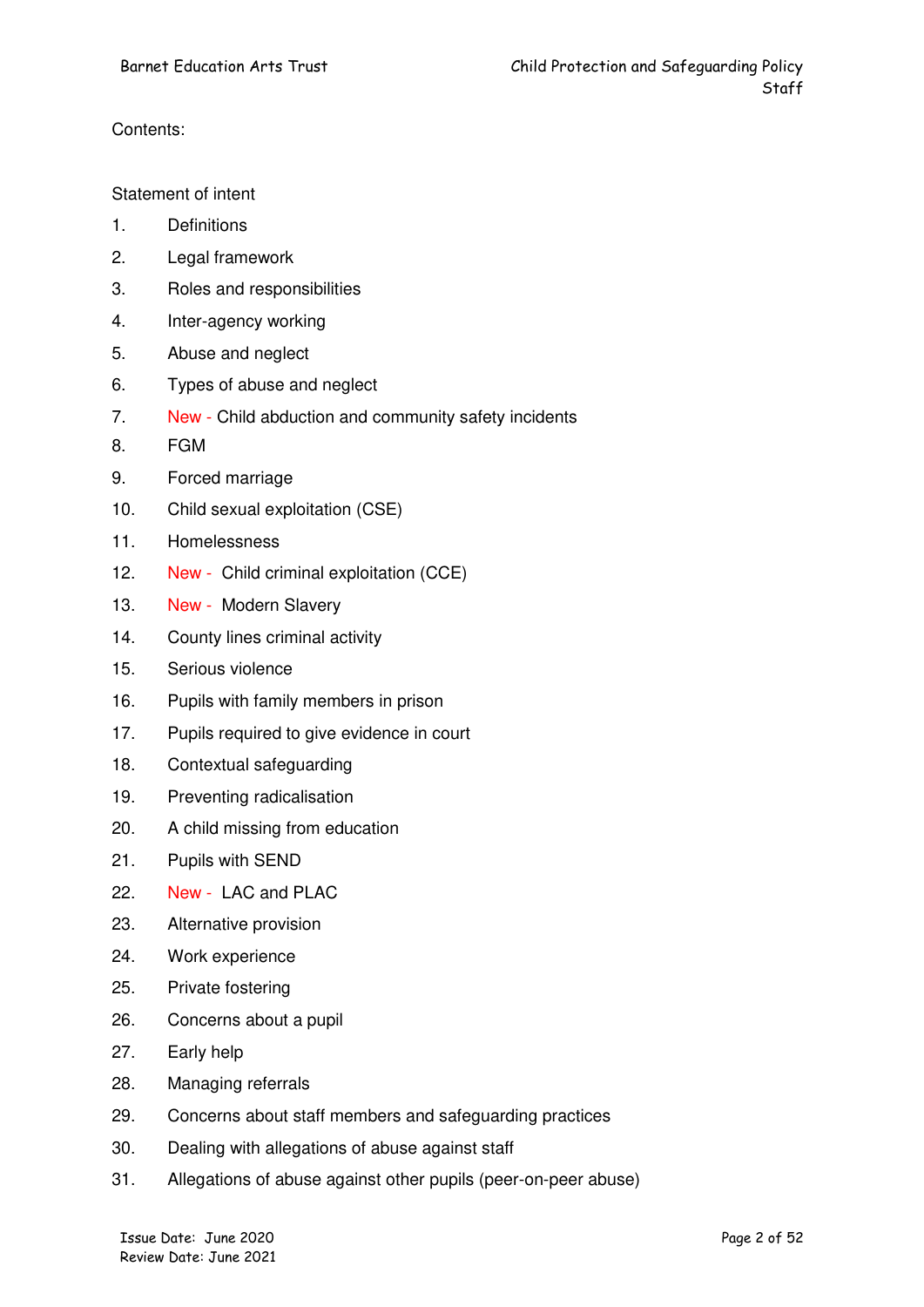- 32. Communication and confidentiality
- 33. Online safety
- 34. New Cyber-crime
- 35. Mobile phone and camera safety
- 36. Safer recruitment and SCR
- 37. Training
- 38. Monitoring and review
- 39. Central Records
- 40. Contacts

#### **Appendices**

a) Addendum for Covid19 period

b) Staff Disqualification Declaration -BEAT staff providing education to Academy pupils under the age of eight only

#### **Statement of Intent**

This document is intended to be used by all BEAT staff (full and part time) and volunteers to ensure that all pupils in their care and control are kept safe.

BEAT is committed to safeguarding and promoting the welfare, both physical and emotional, of every pupil, both inside and outside of all premises used to achieve BEAT's purposes.

BEAT implements a preventative approach to managing safeguarding concerns, ensuring that the wellbeing of pupils is at the forefront of all action taken.

This policy sets out a clear and consistent framework for delivering this promise in line with safeguarding legislation and statutory guidance.

It will be achieved by:

- Creating a culture of safer recruitment by adopting procedures that help deter, reject or identify people who might pose a risk to children.
- Teaching pupils how to keep safe and recognise behaviour that is unacceptable.<br>• Identifying and making provision for any pupil that has been subject to abuse
- Identifying and making provision for any pupil that has been subject to abuse.
- Ensuring that members of the Board of Trustees, the CEO and staff members understand their responsibilities under safeguarding legislation and statutory guidance, are alert to the signs of child abuse and know to refer concerns to the DSL.
- Child Protection and Safeguarding will be a standing item on all BEAT Board meeting agendas
- Ensuring that the CEO and any new staff members and volunteers are only appointed when all the appropriate checks have been satisfactorily completed.

#### **BEAT's Designated Safeguarding Lead (DSL) is Sharon Broughall (CEO) 07976 670045**

#### **BEAT's Deputy Safeguarding Lead is Kerry Reid (Director, Standards and Excellence) 07773 893 721**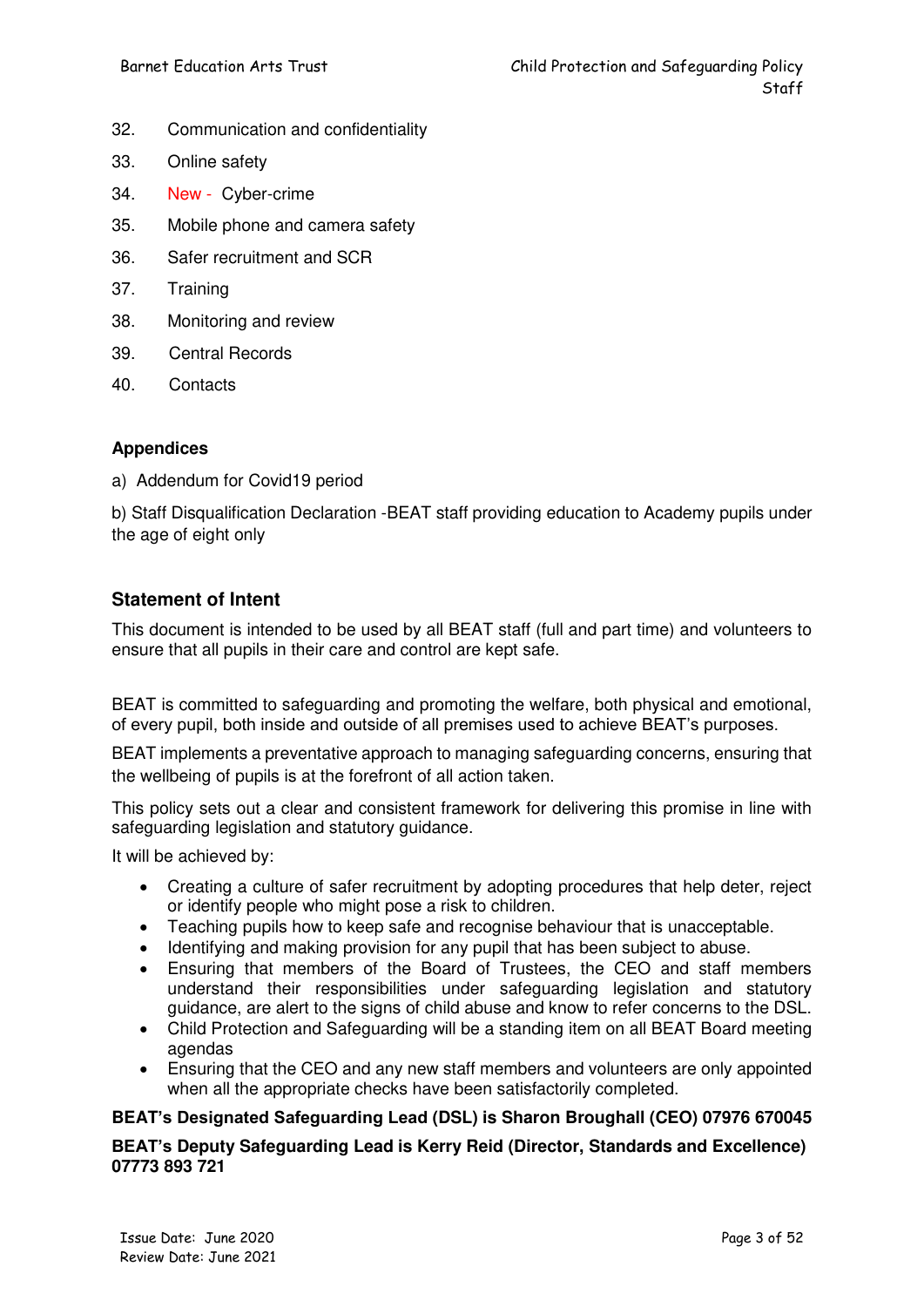#### **BEAT's Chair of Trustees is Martin Baker contact through BEAT Office 0208 959 4111**

#### **BEAT's Safeguarding Trustee is Colin Dowland contact through BEAT Office 0208 959 4111**

In the absence of either DSL, child protection matters will be dealt with by their deputies Ros Savournin (Director: Learning and Participation) or Sylvia Pullen (Director: Standards and Excellence).

#### **1.Definitions**

The terms **"children"** and **"child"** refer to anyone under the age of 18.

For the purposes of this policy, "safeguarding and protecting the welfare of children" is defined as:

Protecting pupils from maltreatment.

Preventing the impairment of pupils' health or development.

Ensuring that pupils grow up in circumstances consistent with the provision of safe and effective care.

Taking action to enable all pupils to have the best outcomes.

For the purposes of this policy, the term **"harmful sexual behaviour"** includes, but is not limited to, the following actions:

Using sexually explicit words and phrases

Inappropriate touching

Sexual violence or threats

Full penetrative sex with other children or adults

In accordance with the DfE's guidance, 'Sexual violence and sexual harassment between children in schools and colleges' (2018), and for the purposes of this policy, the term **"'sexual harassment"** is used within this policy to describe any unwanted conduct of a sexual nature, both online or offline, which violates a child's dignity and makes them feel intimidated, degraded or humiliated, and can create a hostile, sexualised or offensive environment.

For the purpose of this policy, the term "sexual violence" encompasses the definitions provided in the Sexual Offences Act 2003, including those pertaining to rape, assault by penetration and sexual assault.

For the purposes of this policy, "upskirting" refers to the act of taking a picture or video under another person's clothing, without their knowledge or consent, with the intention of viewing that person's genitals or buttocks (with or without clothing). Despite the name, anyone (including both pupils and teachers), and any gender, can be a victim of upskirting.

The term **"teaching role"** is defined as planning and preparing lessons and courses for pupils; delivering lessons to pupils; assessing the development, progress and attainment of pupils; and reporting on the development, progress and attainment of pupils. These activities are not teaching work if the person carrying out the activity does so (other than for the purposes of induction) subject to the direction and supervision of a qualified teacher or other person nominated by the headteacher to provide such direction and supervision.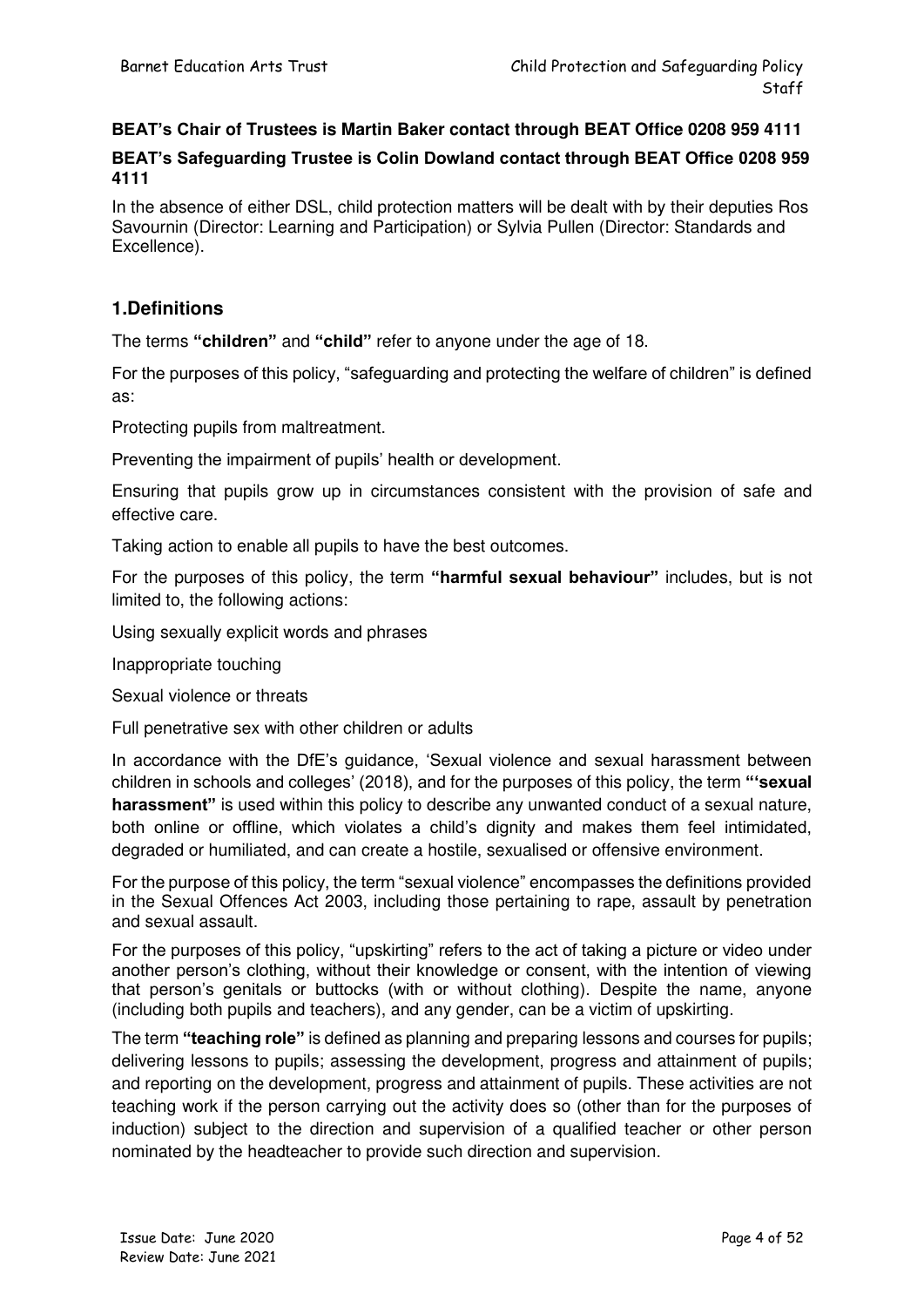#### **2. Legal framework**

This policy has been created with due regard to all relevant legislation including, but not limited to, the following:

#### **Legislation**

Children Act 1989

Children Act 2004

Safeguarding Vulnerable Groups Act 2006

The Education (School Teachers' Appraisal) (England) Regulations 2012 (as amended)

Sexual Offences Act 2003

New - Domestic Abuse Act 2021

The General Data Protection Regulation (GDPR)

Data Protection Act 2018

**[Schools providing education to pupils under the age of eight only]** The Childcare (Disqualification) and Childcare (Early Years Provision Free of Charge) (Extended Entitlement) (Amendment) Regulations 2018

Voyeurism (Offences) Act 2019

#### **Statutory guidance**

HM Government (2013) 'Multi-agency practice guidelines: Handling cases of Forced Marriage'

DfE (2018) 'Working Together to Safeguard Children'

DfE (2015) 'The Prevent duty'

**Updated** DfE (2021) 'Keeping children safe in education'

DfE (2018) 'Disqualification under the Childcare Act 2006'

#### **Non-statutory guidance**

DfE (2015) 'What to do if you're worried a child is being abused'

DfE (2018) 'Information sharing'

DfE (2017) 'Child sexual exploitation'

DfE (2018) 'Sexual violence and sexual harassment between children in schools and colleges'

#### **Other relevant BEAT policies include:**

Behavioural Policy

Staff Code of Conduct

Data Protection Policy

Whistleblowing Policy

Child Anti-Bullying Policy

Personal Mobile Phone usage at Work Policy

Grievance and Dignity at Work Policy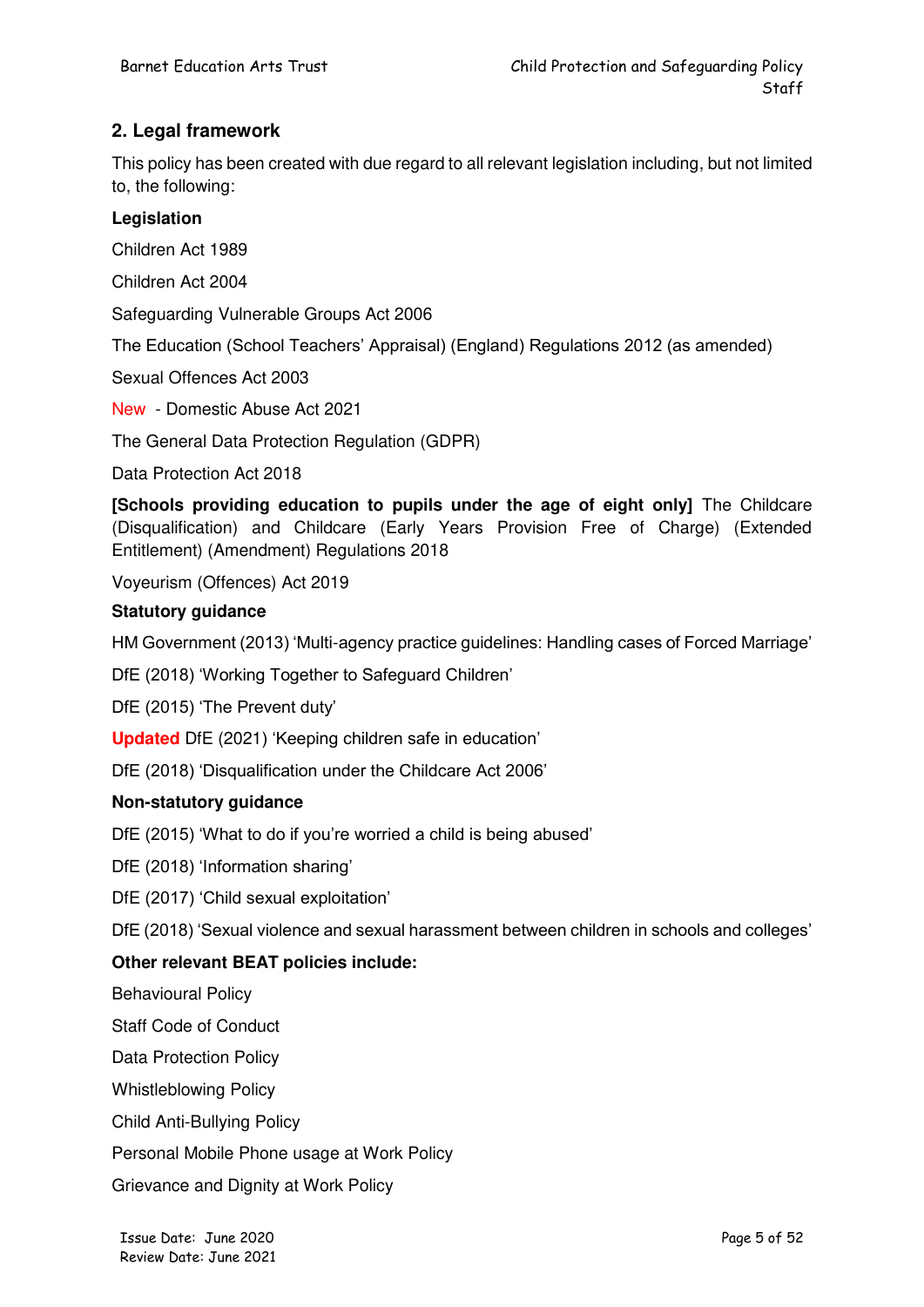Social Media Policy On-Line Instrumental Tuition Guidelines Mobile Phone Policy Critical Incident Procedures Health and Safety Policy and Procedures Alcohol Drug and Substance Abuse Policy BEAT Attendance Management Policy Capability Policy Equality and Diversity Policy

#### **3. Roles and responsibilities**

The Trustees have a duty to:

Ensure that BEAT complies with its duties under the above child protection and safeguarding legislation.

Ensure that BEAT policies, procedures and training opportunities are effective and comply with the law at all times.

Ensure that BEAT contributes to inter-agency working in line with the statutory guidance 'Working Together to Safeguard Children'.

Confirm that BEAT's safeguarding arrangements take into account the procedures and practices of Barnet Safeguarding Children Partnership as part of the inter-agency safeguarding procedures.

Understand the local criteria for action and the local protocol for assessment and ensure these are reflected in BEAT's policies and procedures.

Comply with its obligations under section 14B of the Children Act 2004 to supply the local safeguarding arrangements with information to fulfil its functions.

Ensure that staff members have due regard to relevant data protection principles which allow them to share personal information.

Ensure that a member of the Trustees is nominated to liaise with the LA and/or partner agencies on issues of child protection and in the event of allegations of abuse made against the CEO or another trustee

Guarantee that there are effective child protection policies and procedures in place together with a Staff Code of Conduct

Certify that there are procedures in place to handle allegations against members of staff or volunteers

Ensure that there are procedures in place to handle pupils' allegations against other pupils

Ensure that appropriate disciplinary procedures are in place, as well as policies pertaining to the conduct of staff

Ensure that procedures are in place to eliminate unlawful discrimination, harassment and victimisation, including those in relation to peer-on-peer abuse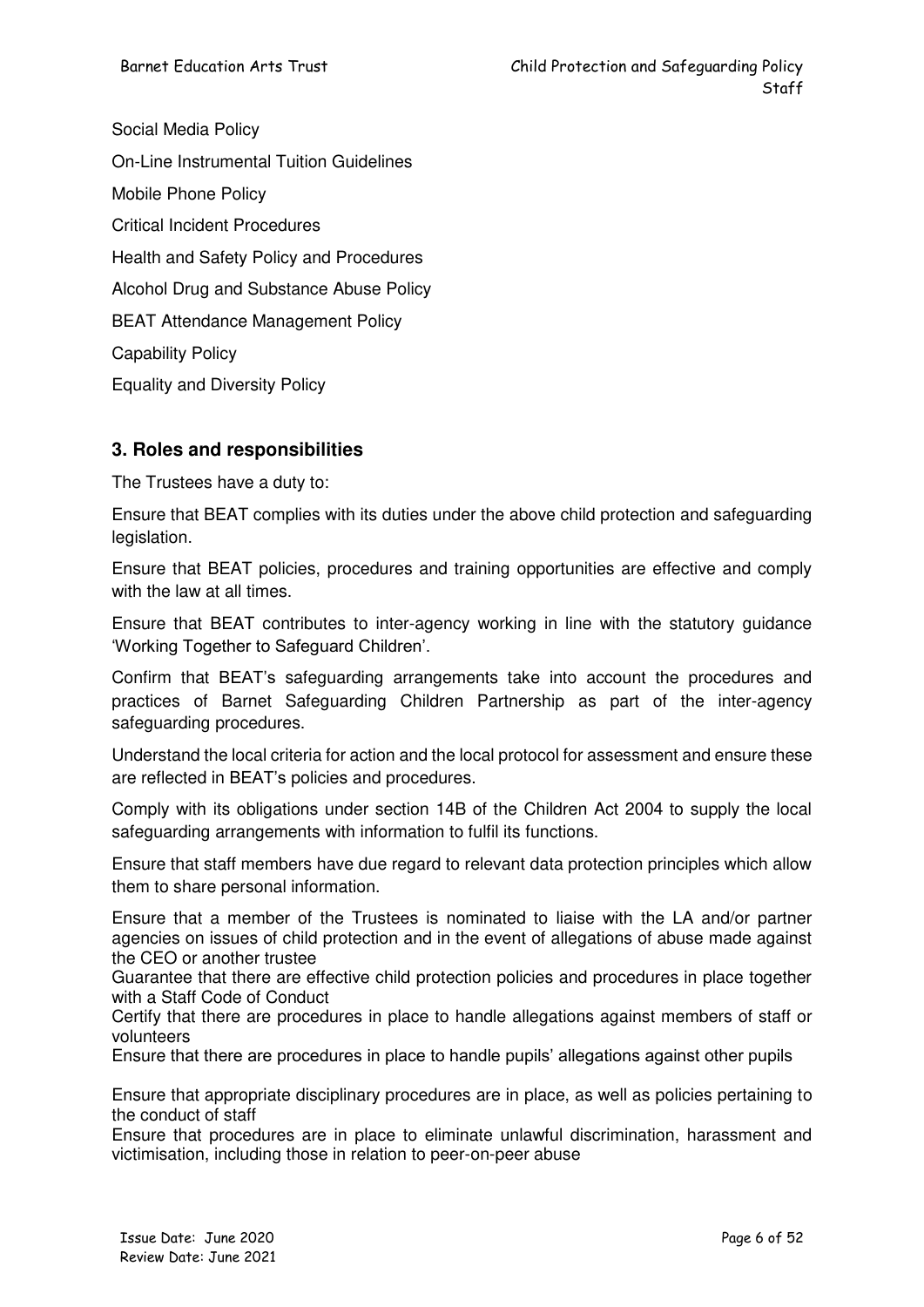Ensure that pupils' wishes and feelings are taken into account when determining what action to take and what services to provide to protect individual pupils

Ensure that there are systems in place for pupils to express their views and give feedback Establish an early help procedure and ensure all staff understand the procedure and their role in it

Confirm that there are procedures in place to make a referral to the DBS and the Teaching Regulation Agency (TRA), where appropriate, if a person in regulated activity has been dismissed or removed due to safeguarding concerns or would have been had they not resigned

Ensure that all members of the Trustees have been subject to an enhanced DBS check Create a culture where staff are confident to challenge senior leaders over any safeguarding concerns

Put in place appropriate safeguarding responses for pupils who go missing from school, particularly on repeat occasions, to help identify any risk of abuse and neglect, including sexual abuse or exploitation, and prevent the risk of their disappearance in future.

Establish an early help procedure and ensure all staff understand the procedure and their role in it.

Make sure that staff members have the skills, knowledge and understanding necessary to support LAC pupils.

#### **The CEO has a duty to:**

Safeguard pupils' wellbeing and maintain public trust in BEAT and the teaching profession.

Work with the Board of Trustees to ensure BEAT's Child Protection and Safeguarding Policy is reviewed annually and the procedures are updated regularly.

Ensure that the policies and procedures adopted by the Board of Trustees, particularly concerning referrals of cases of suspected abuse and neglect, are followed by staff members.

Provide staff, upon induction, with the Child Protection and Safeguarding Policy, Staff Code of Conduct, online safety training, the Behaviour Policy (Saturday Academies), the process for recording and reporting child absence and the identity of the DSL and any deputies and how to contact them. Ensure all staff are updated on any changes to these policies. In addition, staff will also receive part one, and for staff working directly with children Annex A of the 'Keeping children safe in education' (KCSIE) guidance.

Appoint two members of staff from BEAT's SMT to the role of DSL as an explicit part of the role-holder's job description

Ensure all relevant persons are aware of the BEAT's local safeguarding arrangements, including the Trustees, the SMT and DSLs

Adhere to statutory responsibilities by conducting pre-employment checks on all staff

Guarantee that volunteers are appropriately supervised

Ensure that all teaching staff receive safeguarding and child protection training at least annually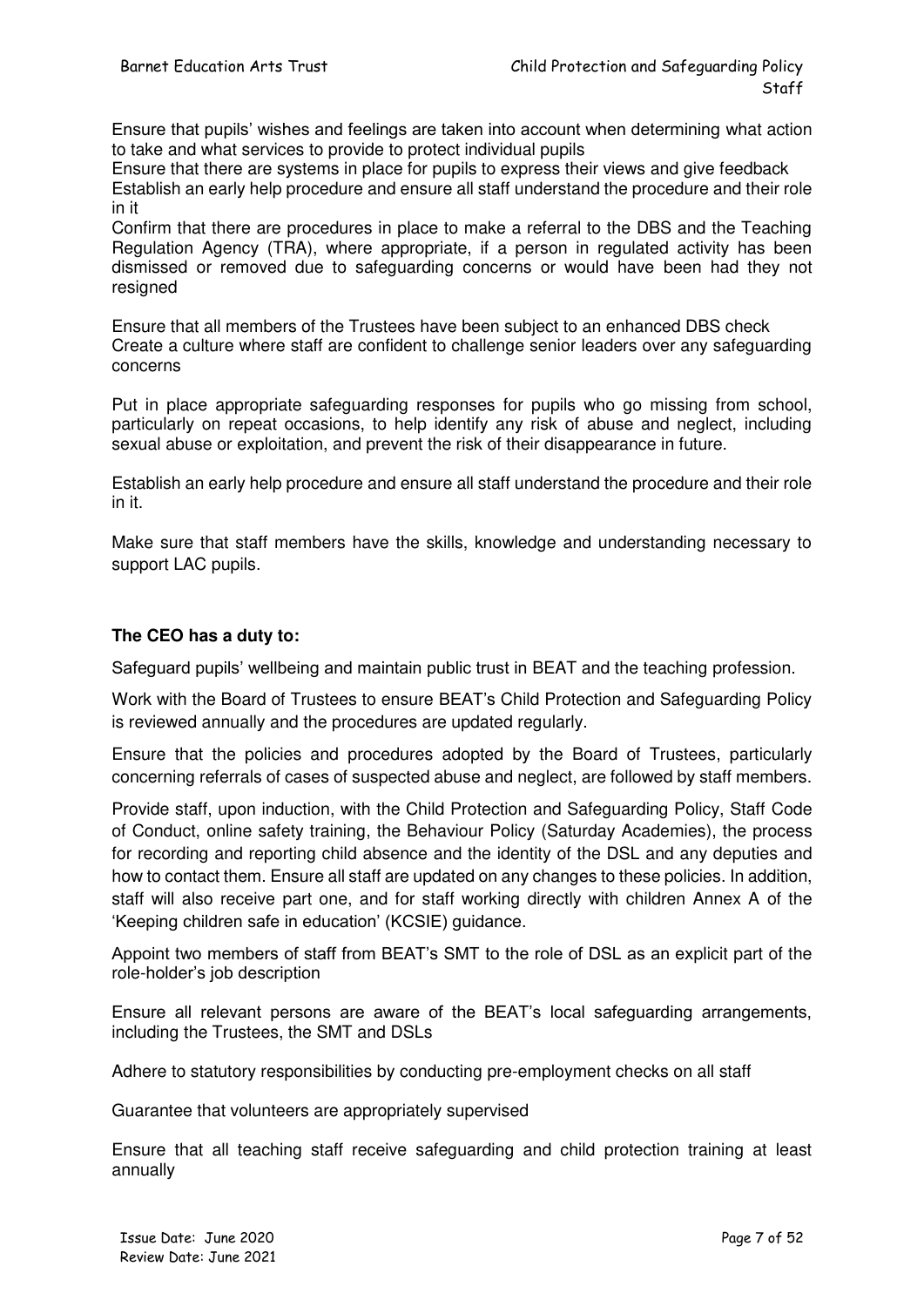#### **The DSL has a duty to:**

Understand and keep up to date with local safeguarding arrangements.

Act as the main point of contact with the three safeguarding partners.

Make the necessary child protection referrals to appropriate agencies.

Liaise with the CEO or other DSL to inform them of safeguarding issues and ongoing enquiries.

Liaise with the deputy DSL(s) to ensure effective safeguarding outcomes.

Act as a source of support, advice and expertise to staff members on matters of safeguarding by liaising with relevant agencies.

Understand the assessment process for providing early help and intervention.

Support staff members in liaising with other agencies and setting up inter-agency assessment where early help is deemed appropriate.

Keep cases of early help under constant review and refer them to the CSCS if the situation does not appear to be improving.

Have a working knowledge of how LAs conduct a child protection case conference and a child protection review conference and be able to attend and contribute to these effectively when required to do so.

Ensure each member of staff has access to and understands BEAT's Child Protection and Safeguarding Policy and procedures

Be alert to the specific requirements of children in need, including those with SEND and young carers.

Keep detailed, accurate and secure records of concerns and referrals.

Secure access to resources and attend any relevant training courses.

Encourage a culture of listening to children and taking account of their wishes and feelings.

Work with the Board of Trustees to ensure the Child Protection and Safeguarding Policy is reviewed annually and the procedures are updated regularly.

Ensure that BEAT's Child Protection and Safeguarding Policy is available publicly, and parents/carers are aware that BEAT will may make referrals for suspected cases of abuse or neglect, as well as the role that BEAT plays in these referrals.

Link with local safeguarding arrangements to make sure that staff members are aware of the training opportunities available and the latest local policies on safeguarding.

Be contactable at all times during normal working hours to discuss any safeguarding concerns.

Ensure that staff know whom to report to out of working hours (DSO or straight to MASH)

Be confident of the processing conditions under relevant data protection legislation, including information which is sensitive and personal, and information that should be treated as special category data.

Make a referral to CSCS and/or the police immediately, if at any point there is a risk of immediate serious harm to a child.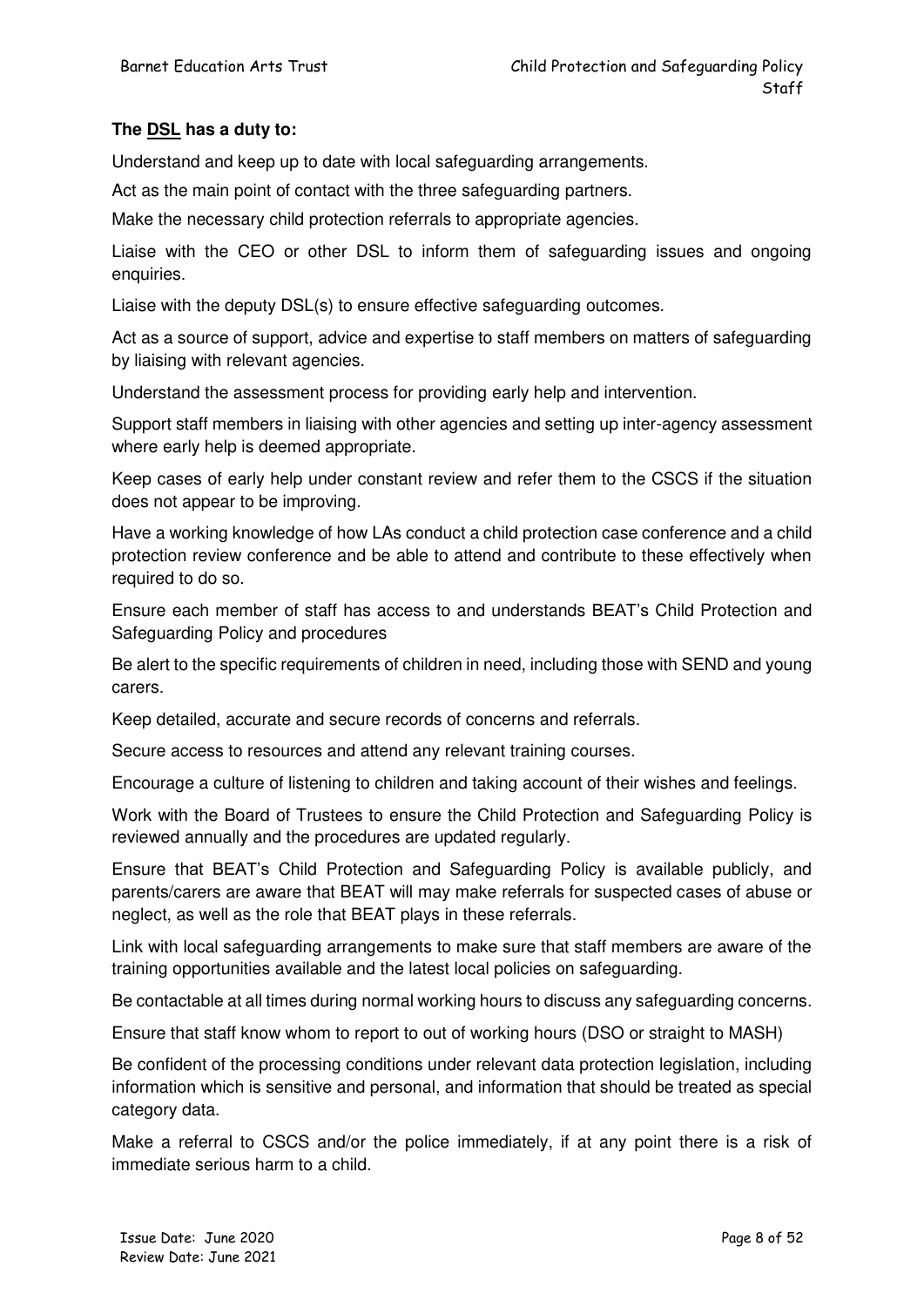Be aware of and understand the procedure to follow in the event that a child confides they are being abused or neglected.

Support social workers in making decisions about individual children, in collaboration with the DSL.

Maintain appropriate levels of confidentiality when dealing with individual cases, and always act in the best interest of the child.

Follow the school's procedure for, and approach to, preventing radicalisation.

Challenge senior leaders over any safeguarding concerns, where necessary.

Understand how to refer to CSCS/MASH, the Continuum of Need and the MASH process, and the statutory assessments process under the Children Act 1989 and their role in these assessments.

#### **Other staff members** have a responsibility to:

Safeguard pupils' wellbeing and maintain public trust in BEAT and the teaching profession as part of their professional duties.

Provide a safe environment in lessons, ensembles, concerts and trips in which pupils can learn.

Act in accordance with BEAT's/the school's procedures with the aim of eliminating unlawful discrimination, harassment and victimisation, including those in relation to peer-on-peer abuse.

Maintain an attitude of 'it could happen here' where safeguarding is concerned.

Be aware of the signs of abuse and neglect.

Be aware of the early help process and understand their role in it.

Act as the lead professional in undertaking an early help assessment, where necessary.

Be aware of and understand the process for making referrals to CSCS/MASH.

Be confident of the processing conditions under relevant data protection legislation, including information which is sensitive and personal, and information that should be treated as special category data.

Make a referral to CSCS and/or the police immediately, if at any point there is a risk of immediate serious harm to a child.

Be aware of and understand the procedure to follow in the event that a child confides they are being abused or neglected.

Support social workers in making decisions about individual children, in collaboration with the DSL.

Maintain appropriate levels of confidentiality when dealing with individual cases, and always act in the best interest of the child.

Follow appropriate procedures for, and approaches to, preventing radicalisation

Challenge senior leaders over any safeguarding concerns, where necessary.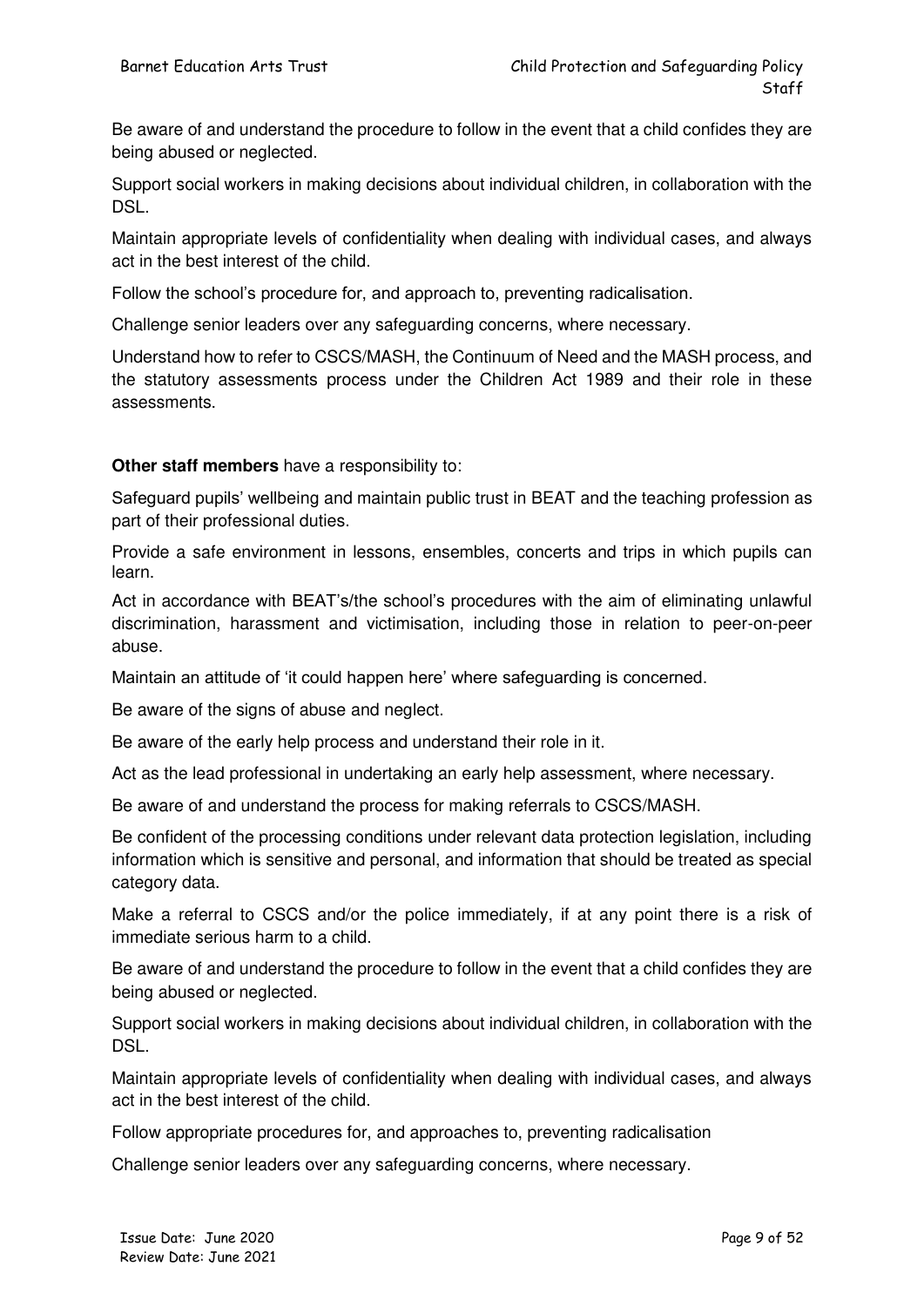Staff must read part one, and for staff working directly with children Annex A of the 'Keeping Children Safe in Education' (KCSIE) guidance.

#### **Conduct for teaching staff**

If a member of BEAT staff is concerned about a child when working in a school setting this must be reported immediately to the DSL at the school and then to the BEAT DSL.

If a member of staff is concerned about a child in a BEAT Academy setting, or at another BEAT setting report immediately to the BEAT DSL on site.

If you have a concern about adult behaviour towards the children when working in a school, this must be reported immediately to the school headteacher.

When working in a BEAT Academy setting, or at another BEAT setting, a concern about adult behaviour must be reported immediately to the CEO.

Any concerns, of any nature can always be reported to Barnet's Multi- Agency Safeguarding Hub (MASH) Tel: 0208 359 4066.

When teaching, all staff should teach in a room where they can be seen by other pupils and staff. Schools should provide a teaching room which is visible to others but recognise that this is not always physically possible. Where this is the case, this must be reported to the CEO.

Staff should avoid physical contact with a pupil during a lesson.

Staff must not give any e-mail or social media contact information to students – if a student tries to make contact through social media the request must be refused.

Staff must have written permission from the parents prior to giving a student a lift and ensure that insurance will cover for this – failure to comply with this advice could put staff at risk of negligence and other claims.

Staff must always wear a BEAT name badge.

Staff should never leave a primary school pupil in a room alone if there are no other staff or pupils in the immediate vicinity.

Conductors of groups should ensure that all students have been met by a known adult at the end of a session.

#### **4.Inter-agency working**

BEAT contributes to inter-agency working as part of its statutory duty

BEAT will work with CSCS, the police, health services and other services to protect the welfare of its pupils

BEAT recognises the importance of proactive information sharing between professionals and local agencies in order to effectively meet pupils' needs and identify any need for early help.

BEAT is aware of and will follow the local safeguarding arrangements

Where a need for early help is identified, BEAT will allow access for CSCS from the host LA and, where appropriate, a placing LA, for that LA to conduct (or consider whether to conduct) a section 17 or 47 assessment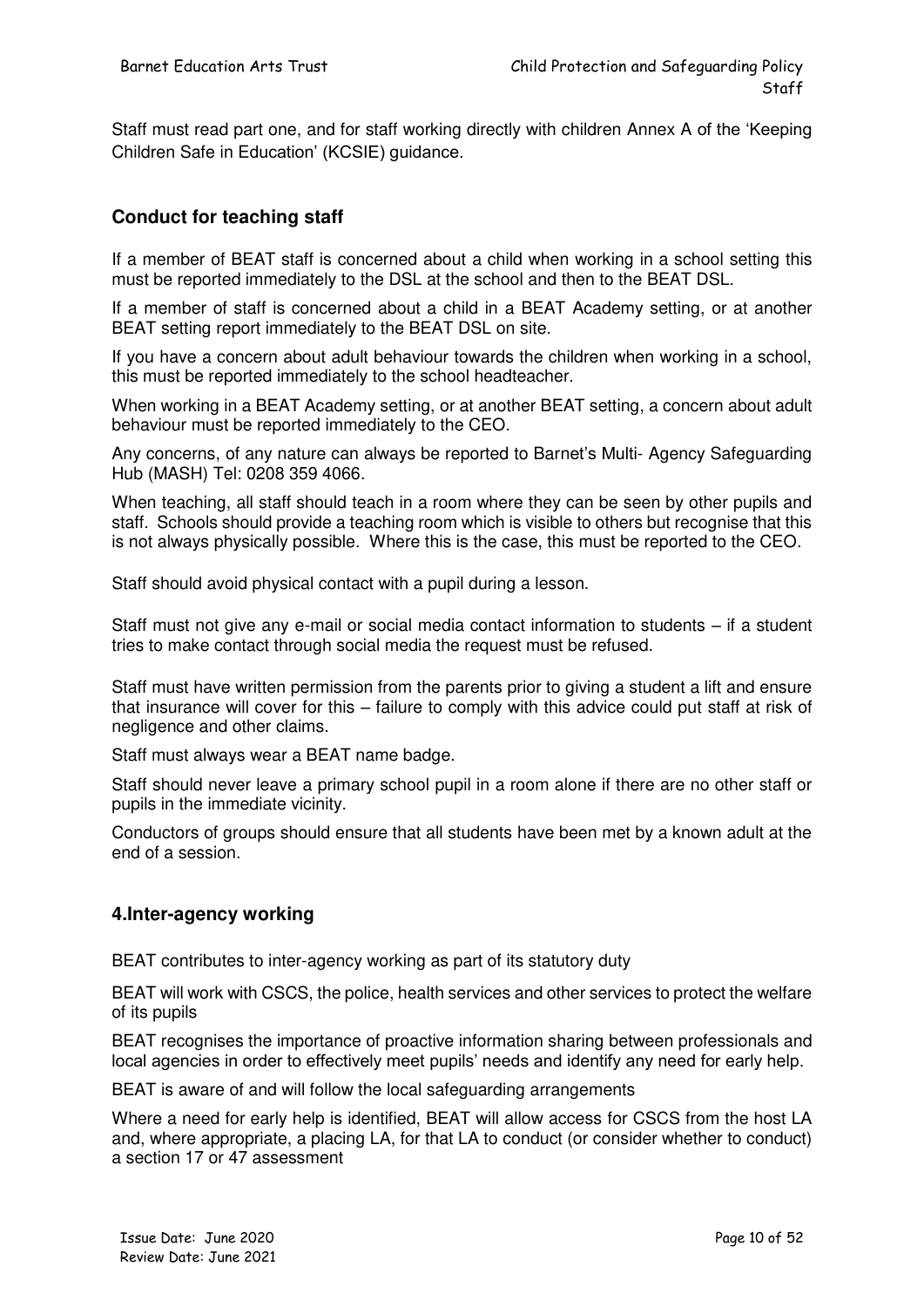BEAT recognises the importance of proactive information sharing between professionals and local agencies in order to effectively meet pupils' needs and identify any need for early help

Staff members are aware that whilst the GDPR and the Data Protection Act 2018 place a duty on BEAT to process personal information fairly and lawfully, they also allow for information to be stored and shared for safeguarding purposes – data protection regulations do not act as a barrier to sharing information where failure to do so would result in the pupil being placed at risk of harm

Staff members will ensure that fear of sharing information does not stand in the way of their responsibility to promote the welfare and safety of pupils

If staff members are in doubt about sharing information, they will speak to the DSL or deputy **DSL** 

BEAT also recognises the particular importance of inter-agency working in identifying and preventing child sexual exploitation (CSE)

#### **5.Abuse and neglect**

All members of staff will be aware that abuse, neglect and safeguarding issues are rarely standalone events that can be given a specific label and multiple issues often overlap one another.

All staff members will be aware of the indicators of abuse and the appropriate action to take following a pupil being identified as at potential risk of abuse or neglect.

When identifying pupils at risk of potential harm, staff members will look out for a number of indicators including, but not limited to, the following:

Injuries in unusual places, such as bite marks on the neck, that are also inconsistent with their age

Lack of concentration and acting withdrawn

Knowledge ahead of their age, e.g. sexual knowledge.

Use of explicit language

Fear of abandonment

Depression and low self-esteem

All members of staff will be aware of the indicators of peer-on-peer abuse, such as those in relation to bullying, gender-based violence, sexual assaults and sexting.

All staff will be aware of the necessary procedures to follow to prevent peer-on-peer abuse, as outlined in section 27 of this policy.

All staff will be aware of the behaviours linked to drug taking, alcohol abuse, truancy and sexting, and will understand that these put pupils in danger.

Staff members will be aware of the effects of a pupil witnessing an incident of abuse, such as witnessing domestic violence at home.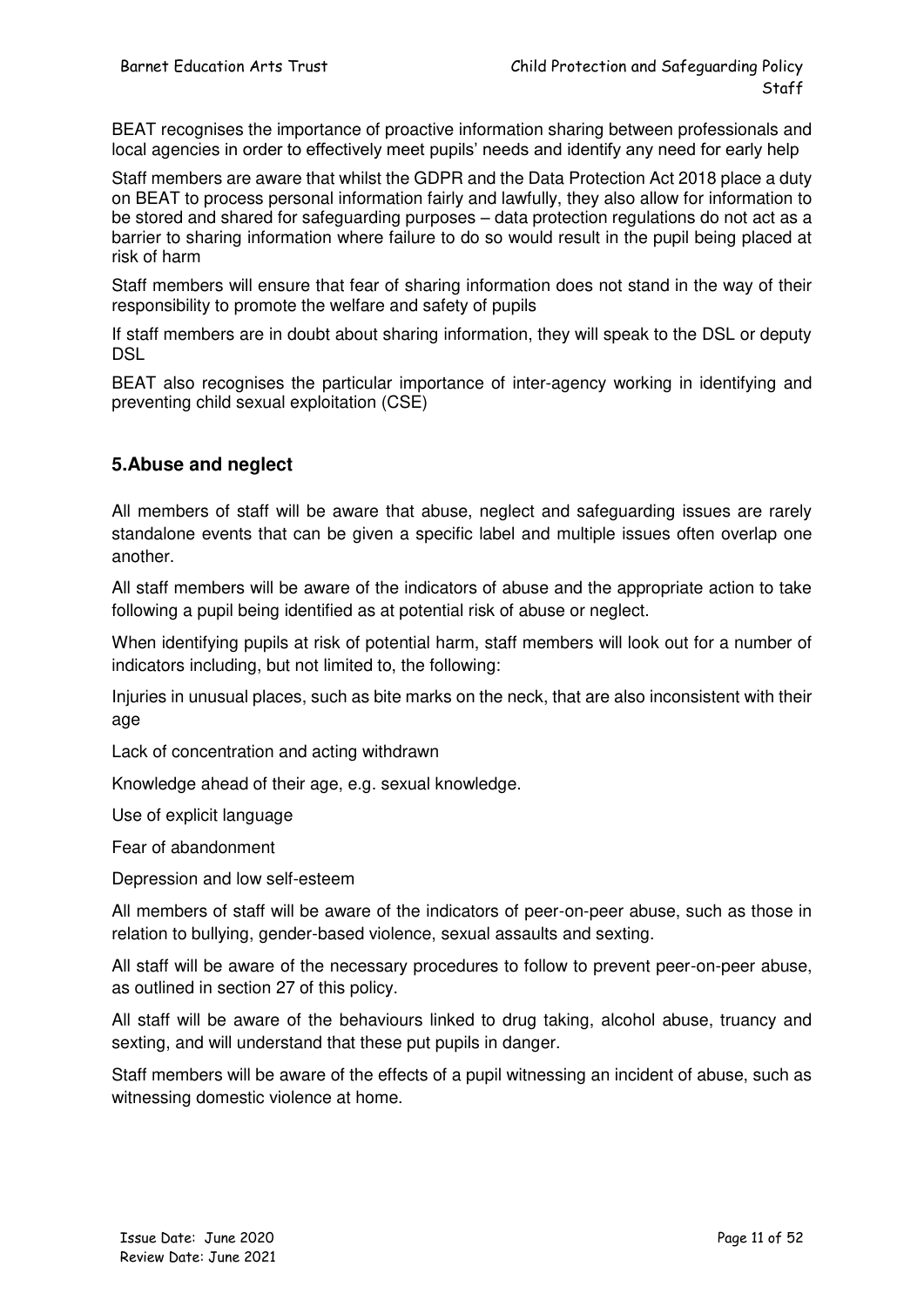#### **6. Types of abuse and neglect**

**Abuse:** A form of maltreatment of a child which involves inflicting harm or failing to act to prevent harm. Children may be abused in a family, institutional or community setting by those known to them or, more rarely, by others, e.g. via the internet.

**Physical abuse:** A form of abuse which may involve actions such as hitting, throwing, burning, drowning and poisoning, or otherwise causing physical harm to a child. Physical abuse can also be caused when a parent fabricates the symptoms of, or deliberately induces, illness in a child.

**Emotional abuse:** A form of abuse which involves the emotional maltreatment of a child to cause severe and adverse effects on the child's emotional development. This may involve telling a child they are worthless, unloved, inadequate, not giving them the opportunities to express their views, deliberately silencing them, or often making them feel as though they are in danger.

**Sexual abuse:** A form of abuse which involves forcing or enticing a child to take part in sexual activities, not necessarily involving a high level of violence, and whether or not the child is aware of what is happening. This may involve physical assault, such as penetrative assault and touching, or non-penetrative actions, such as looking at sexual images or encouraging children to behave in inappropriate ways.

**Neglect:** A form of abuse which involves the persistent failure to meet a child's basic physical and/or psychological needs, likely to result in serious impairment of a child's health or development. This may involve providing inadequate food, clothing or shelter, or the inability to protect a child from physical or emotional harm or ensure access to appropriate medical treatment.

**New - Domestic:** for the purposes of this policy, and in line with the Domestic Abuse Act 2021, "domestic abuse" is defined as abusive behaviour of a person towards another person (including conduct directed at someone else, e.g. the person's child) where both are aged 16 or over and are personally connected. "Abusive behaviour" includes physical or sexual abuse, violent or threatening behaviour, controlling or coercive behaviour, economic abuse, psychological or emotional abuse, or another form of abuse. "Personally connected" includes people who:

- Are, have been, or have agreed to be married to each other
- Are, have been, or have agreed to be in a civil partnership with each other.
- Are, or have been, in an intimate personal relationship with each other.
- Each have, or had, a parental relationship towards the same child.
- Are relatives.

BEAT will recognise the impact of domestic abuse on children, as victims in their own right, if they see, hear or experience the effects of domestic abuse. All staff will be aware of the signs of domestic abuse and follow the appropriate safeguarding procedures where concerns arise.

#### **New - 7. Child abduction and community safety incidents**

For the purposes of this policy, "child abduction" is define as the unauthorised removal or retention of a child from a parent or anyone with legal responsibility for the child. Child abduction can be committed by parents and other relatives, other people known to the victim, and strangers.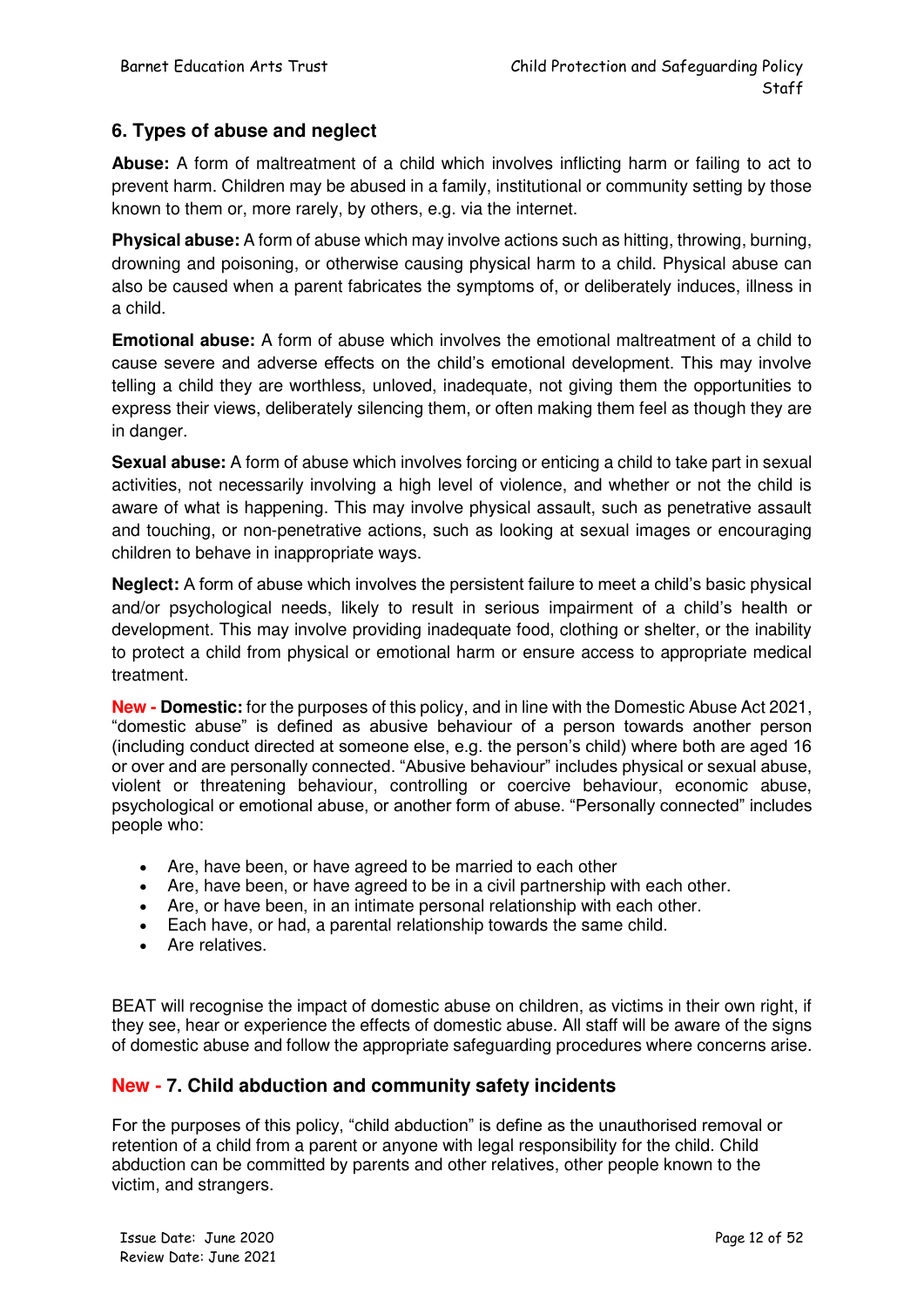All staff will be alert to community safety incidents taking place in the vicinity of BEAT activities that may raise concerns regarding child abduction, e.g. people loitering nearby or unknown adults conversing with pupils.

#### **8. FGM**

For the purpose of this policy, FGM is defined as the partial or total removal of the external female genitalia, or any other injury to the female genital organs.

FGM is considered a form of abuse in the UK and is illegal.

All staff will be alert to the possibility of a girl being at risk of FGM, or already having suffered FGM. If staff members are worried about someone who is at risk of FGM or who has been a victim of FGM, they are required to share this information with social care and/or the police.

Teaching staff are **legally required** to report to the police any discovery, whether through disclosure by the victim or visual evidence, of FGM on a girl under the age of 18. Teachers failing to report such cases will face disciplinary action.

**NB.** The above does not apply to any suspected or at-risk cases, nor if the individual is over the age of 18. In such cases, local safeguarding procedures will be followed.

There are a range of potential indicators that a pupil may be at risk of FGM. While individually they may not indicate risk, if two or more indicators are present, this could signal a risk to the pupil.

Victims of FGM are most likely to come from communities that are known to adopt this practice. It is important to note that the pupil may not yet be aware of the practice or that it may be conducted on them, so staff will be sensitive when broaching the subject.

Indicators that may show a heightened risk of FGM include the following:

The socio-economic position of the family and their level of integration into UK society

Any girl with a mother or sister who has been subjected to FGM

Any girl withdrawn from PSHE

Indicators that may show FGM could take place soon include the following:

When a female family elder is visiting from a country of origin

A girl may confide that she is to have a 'special procedure' or a ceremony to 'become a woman'

A girl may request help from a teacher if she is aware or suspects that she is at immediate risk

A girl, or her family member, may talk about a long holiday to her country of origin or another country where the practice is prevalent

Staff will be vigilant to the signs that FGM has already taken place so that help can be offered, enquiries can be made to protect others, and criminal investigations can begin.

Indicators that FGM may have already taken place include the following:

Difficulty walking, sitting or standing

Spending longer than normal in the bathroom or toilet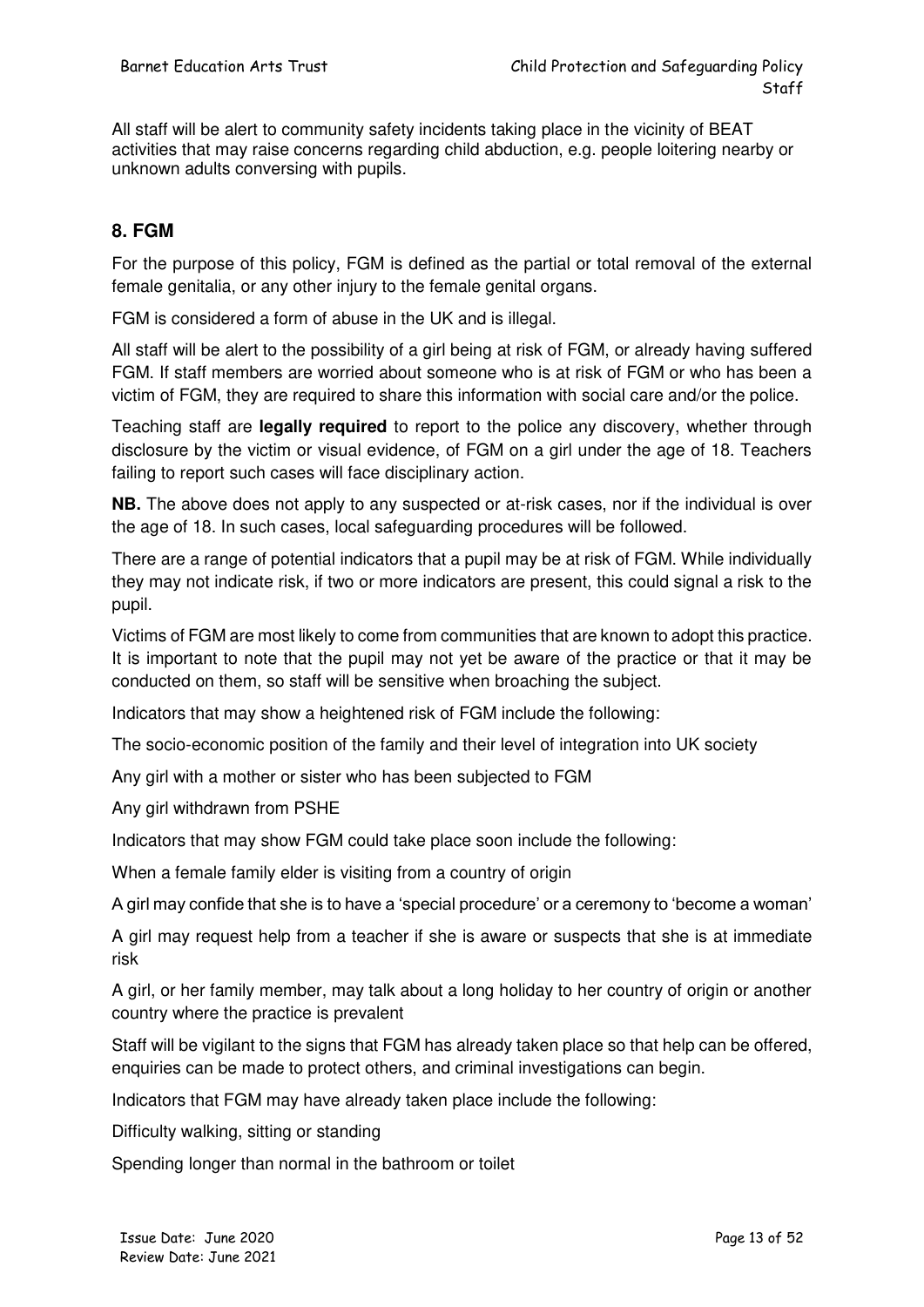Spending long periods of time away from a classroom during the day with bladder or menstrual problems

Prolonged or repeated absences from school followed by withdrawal or depression

Reluctance to undergo normal medical examinations

Asking for help, but not being explicit about the problem due to embarrassment or fear

Teachers will not examine pupils, and so it is rare that they will see any visual evidence, but they will report to the police where an act of FGM appears to have been carried out. Unless the teacher has a good reason not to, they should also consider and discuss any such case with the DSL and involve CSCS as appropriate.

FGM is also included in the definition of 'honour-based' violence (HBV), which involves crimes that have been committed to defend the honour of the family and/or community, alongside forced marriage and breast ironing.

All forms of HBV are forms of abuse and will be treated and escalated as such.

Staff will be alert to the signs of HBV, including concerns that a child is at risk of HBV, or has already suffered from HBV, and will consult with the DSL who will activate local safeguarding procedures if concerns arise.

#### **9. Forced marriage**

For the purpose of this policy, a **"forced marriage"** is defined as a marriage that is entered into without the full and free consent of one or both parties, and where violence, threats or any other form of coercion is used to cause a person to enter into the marriage. Forced marriage is classed as a crime in the UK.

As part of HBV, staff will be alert to the signs of forced marriage including, but not limited to, the following:

Becoming anxious, depressed and emotionally withdrawn with low self-esteem

Showing signs of mental health disorders and behaviours such as self-harm or anorexia

Displaying a sudden decline in their educational performance, aspirations or motivation

Regularly being absent from lessons

Displaying a decline in punctuality

An obvious family history of older siblings leaving education early and marrying early

If staff members have any concerns regarding a child who may have undergone, is currently undergoing, or is at risk of, forced marriage, they will speak to the DSL and local safeguarding procedures will be followed – this could include referral to CSCS, the police or the Forced Marriage Unit.

#### **10. Child sexual exploitation (CSE)**

For the purpose of this policy, **"child sexual exploitation"** is defined as: a form of sexual abuse where an individual or group takes advantage of an imbalance of power to coerce,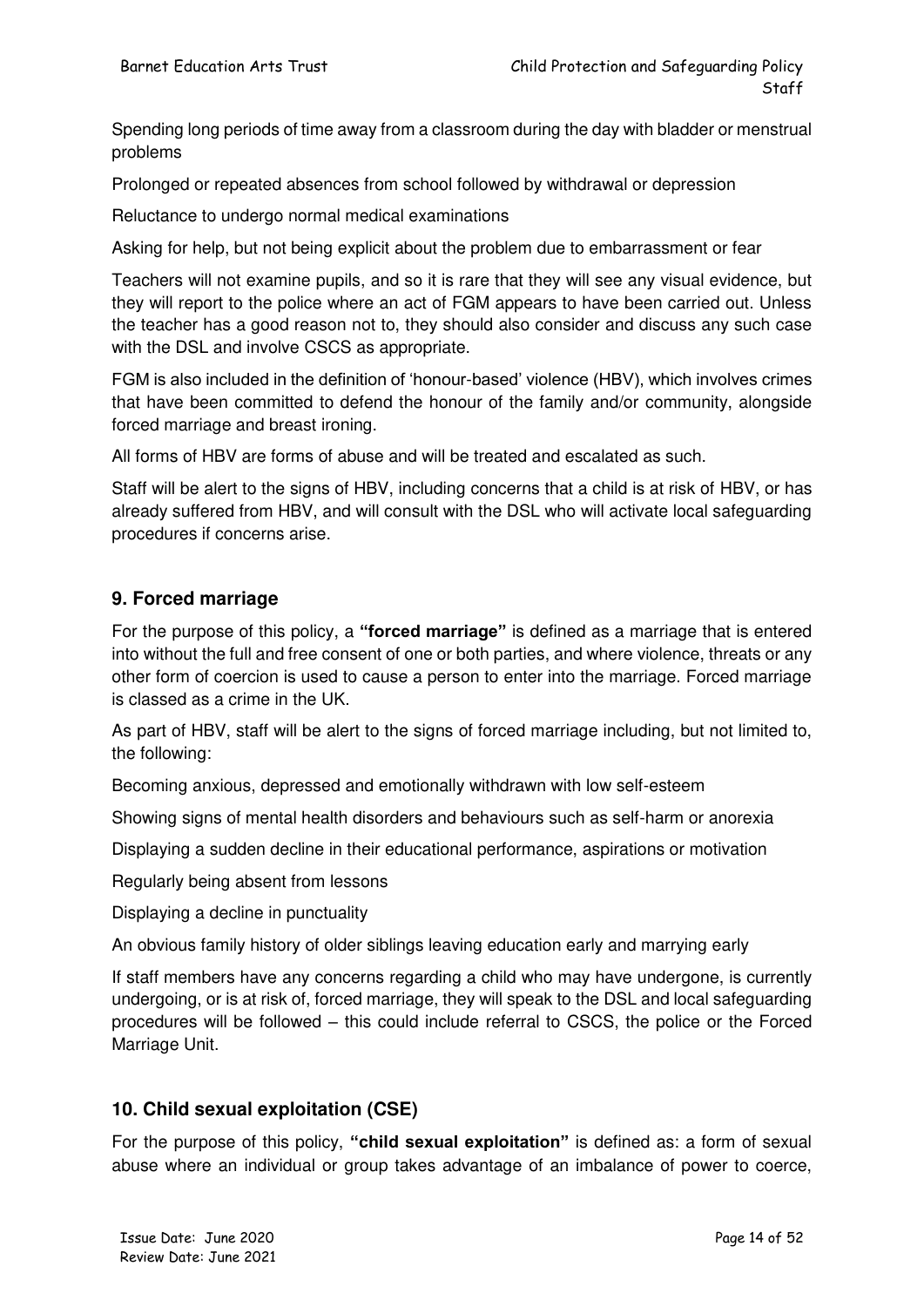manipulate or deceive a child or young person into sexual activity, for either, or both, of the following reasons:

In exchange for something the victim needs or wants

For the financial advantage or increased status of the perpetrator or facilitator

CSE does not always involve physical contact, as it can also occur online. It is also important to note that a child can be sexually exploited even if the sexual activity appears consensual.

BEAT has adopted the following procedure for handling cases of CSE, as outlined by the DfE:

#### **Identifying cases**

BEAT staff members are aware of and look for the key indicators of CSE; these are as follows:

Going missing for periods of time or regularly going home late

Regularly missing lessons

Appearing with unexplained gifts and new possessions

Associating with other young people involved in exploitation

Having older boyfriends or girlfriends

Undergoing mood swings or drastic changes in emotional wellbeing

Displaying inappropriate sexualised behaviour

Suffering from sexually transmitted infections or becoming pregnant

Displaying changes in emotional wellbeing

Misusing drugs or alcohol

#### **Referring cases**

Where CSE, or the risk of it, is suspected, staff must refer the case to both the school DSL and the BEAT DSL.

#### **Support**

The LA and all other necessary authorities will then handle the matter to conclusion. BEAT will cooperate as needed.

#### **11. Homelessness**

The DSL and deputy(s) will be aware of the contact details and referral routes into the school so that concerns over homelessness can be raised as early as possible.

Indicators that a family may be at risk of homelessness include the following:

Household debt

Rent arrears

Domestic abuse

Anti-social behaviour

Any mention of a family moving home because "they have to"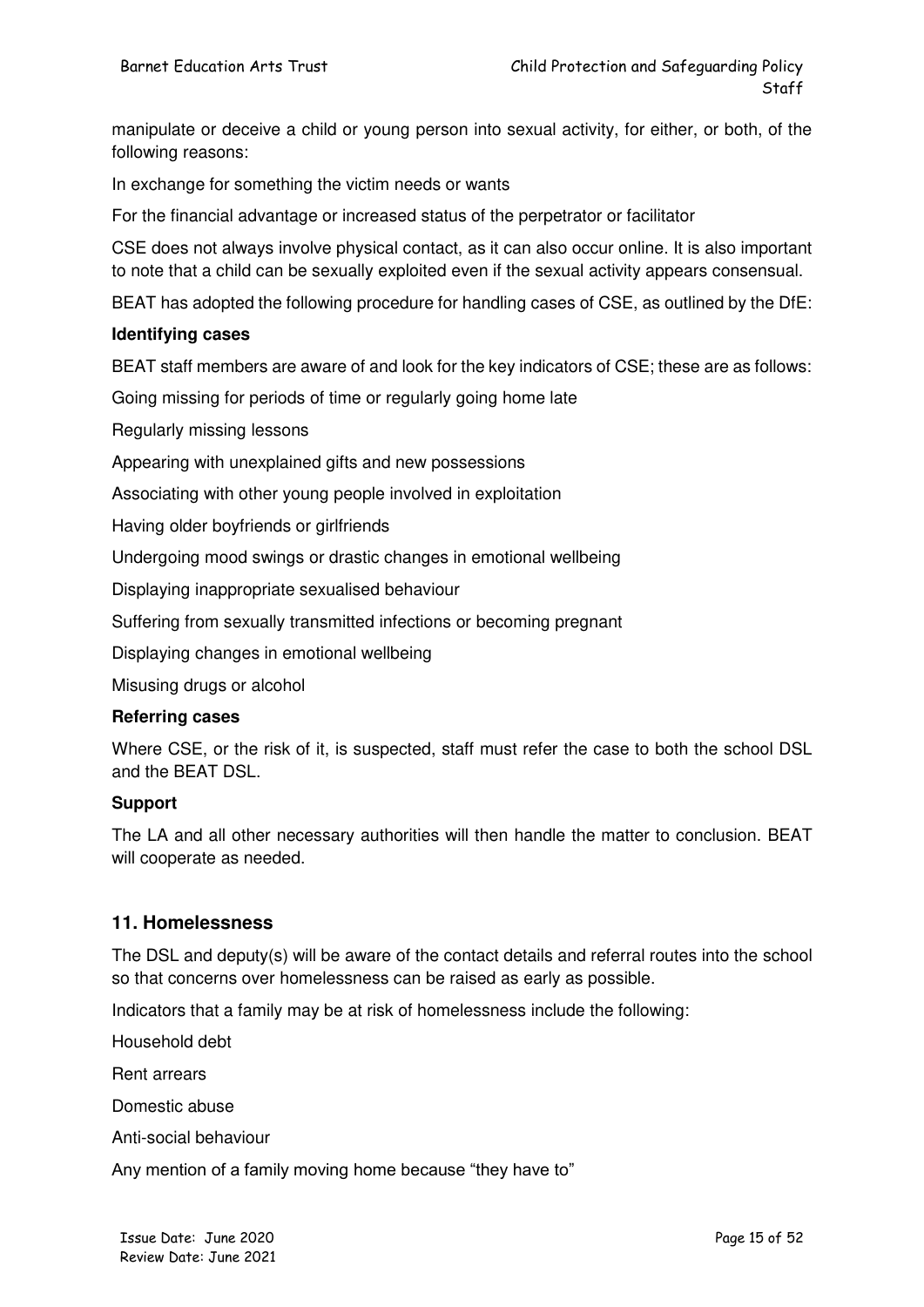Referrals to the Local Housing Authority do not replace referrals to CSCS/MASH where a child is being harmed or at risk of harm.

For 16- and 17-year-olds, homelessness may not be family-based and referrals to CSCS will be made as necessary where concerns are raised.

#### **New 12. Child criminal exploitation (CCE)**

For the purposes of this policy, "child criminal exploitation" is defined as a form of abuse where an individual or group takes advantage of an imbalance of power to coerce, manipulate or deceive a child into taking part in criminal activity, for any of the following reasons:

- In exchange for something the victim needs or wants
- For the financial advantage or other advantage of the perpetrator or facilitator
- Through violence or the threat of violence

Specific forms of CCE can include:

- Being forced or manipulated into transporting drugs or money through county lines.
- Working in cannabis factories.
- Shoplifting or pickpocketing.
- Committing vehicle crime.
- Committing, or threatening to commit, serious violence to others.

BEAT will recognise that pupils involved in CCE are victims themselves, regardless of whether they have committed crimes, and even if the criminal activity appears consensual. BEAT will also recognise that pupils of any gender are at risk of CCE.

BEAT staff will be aware of the indicators that a pupil is the victim of CCE, including:

- Appearing with unexplained gifts, money or new possessions.
- Associating with other children involved in exploitation.
- Suffering from changes in emotional wellbeing.
- Misusing drugs or alcohol.
- Going missing for periods of time or regularly coming home late.
- Regularly missing school or education or not taking part.

#### **New - 13. Modern slavery**

For the purposes of this policy, "modern slavery" encompasses human trafficking and slavery, servitude, and forced or compulsory labour. This can include CCE, CSE, and other forms of exploitation.All staff will be aware of and alert to the signs that a pupil may be the victim of modern slavery. Staff will also be aware of the support available to victims of modern slavery and how to refer them to the National Referral Mechanism.

#### **14. County lines criminal activity**

For the purpose of this policy, "**County lines criminal activity**" refers to drug networks or gangs grooming and exploiting children to carry drugs and money from urban areas to suburban areas, rural areas and market and seaside towns.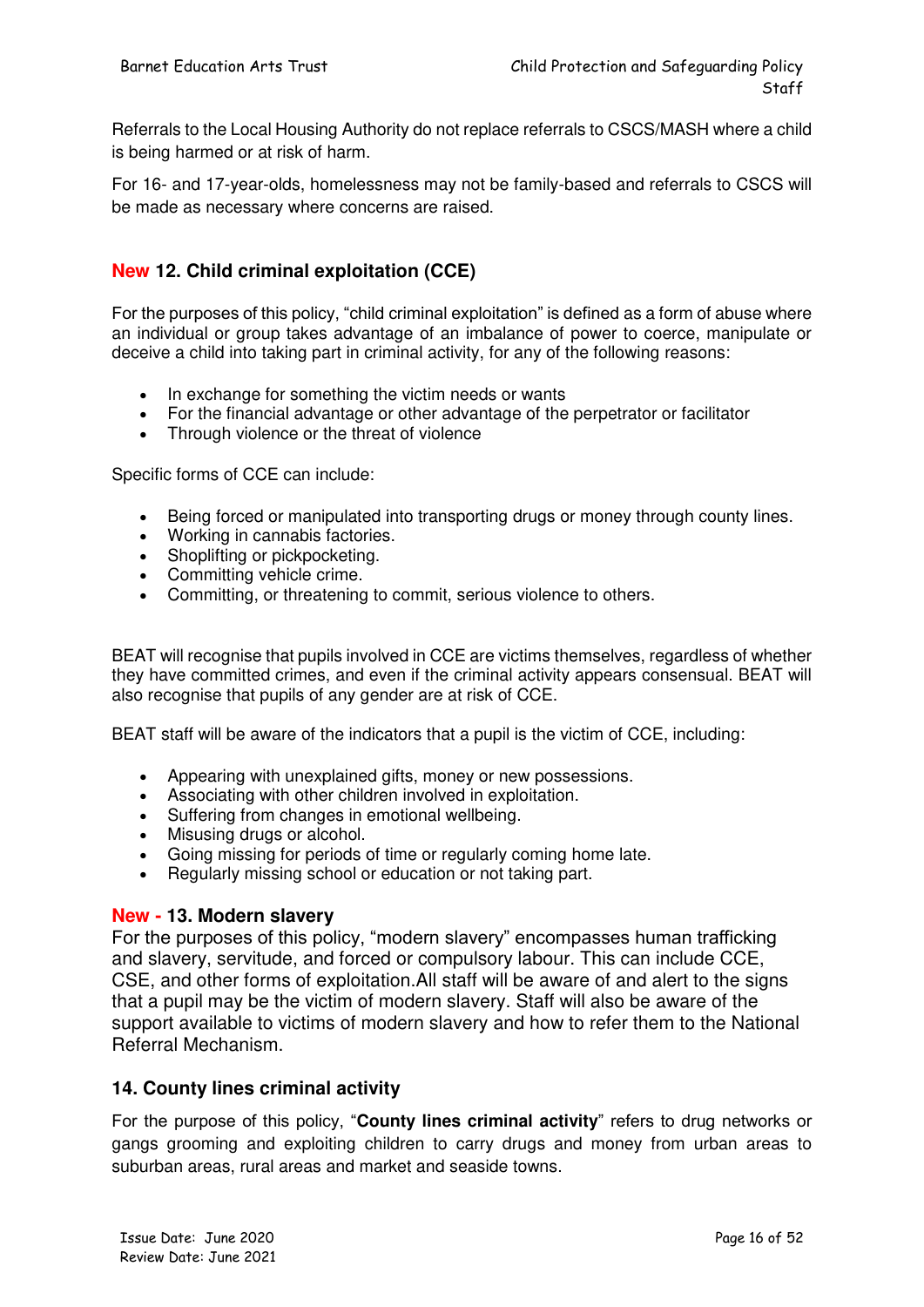Staff will be made aware of pupils with missing episodes who may have been trafficked for the purpose of transporting drugs.

Staff members who suspect a pupil may be vulnerable to, or involved in, this activity will immediately report all concerns to the school DSL/BEATDSL.

The school DSL/BEAT DSL will consider referral to the National Referral Mechanism on a case-by-case basis.

Indicators that a pupil may be involved in county lines active include the following:

Persistently going missing or being found out of their usual area

Unexplained acquisition of money, clothes or mobile phones

Excessive receipt of texts or phone calls

Relationships with controlling or older individuals or groups

Leaving home without explanation

Evidence of physical injury or assault that cannot be explained

Carrying weapons

Sudden decline in school results

Becoming isolated from peers or social networks

Self-harm or significant changes in mental state

Parental reports of concern

#### **15. Serious violence**

Through training, all staff will be made aware of the indicators which may signal a pupil is at risk from, or is involved with, serious violent crime. These indicators include, but are not limited to, the following:

Increased absence from school

A change in friendships

New relationships with older individuals or groups

A significant decline in academic performance

Signs of self-harm

A significant change in wellbeing

Signs of assault

Unexplained injuries

Unexplained gifts or new possessions

Staff will be made aware of some of the most significant risk factors that could increase a pupil's vulnerability to becoming involved in serious violent crime. These risk factors include, but are not limited to, the following:

A history of committing offences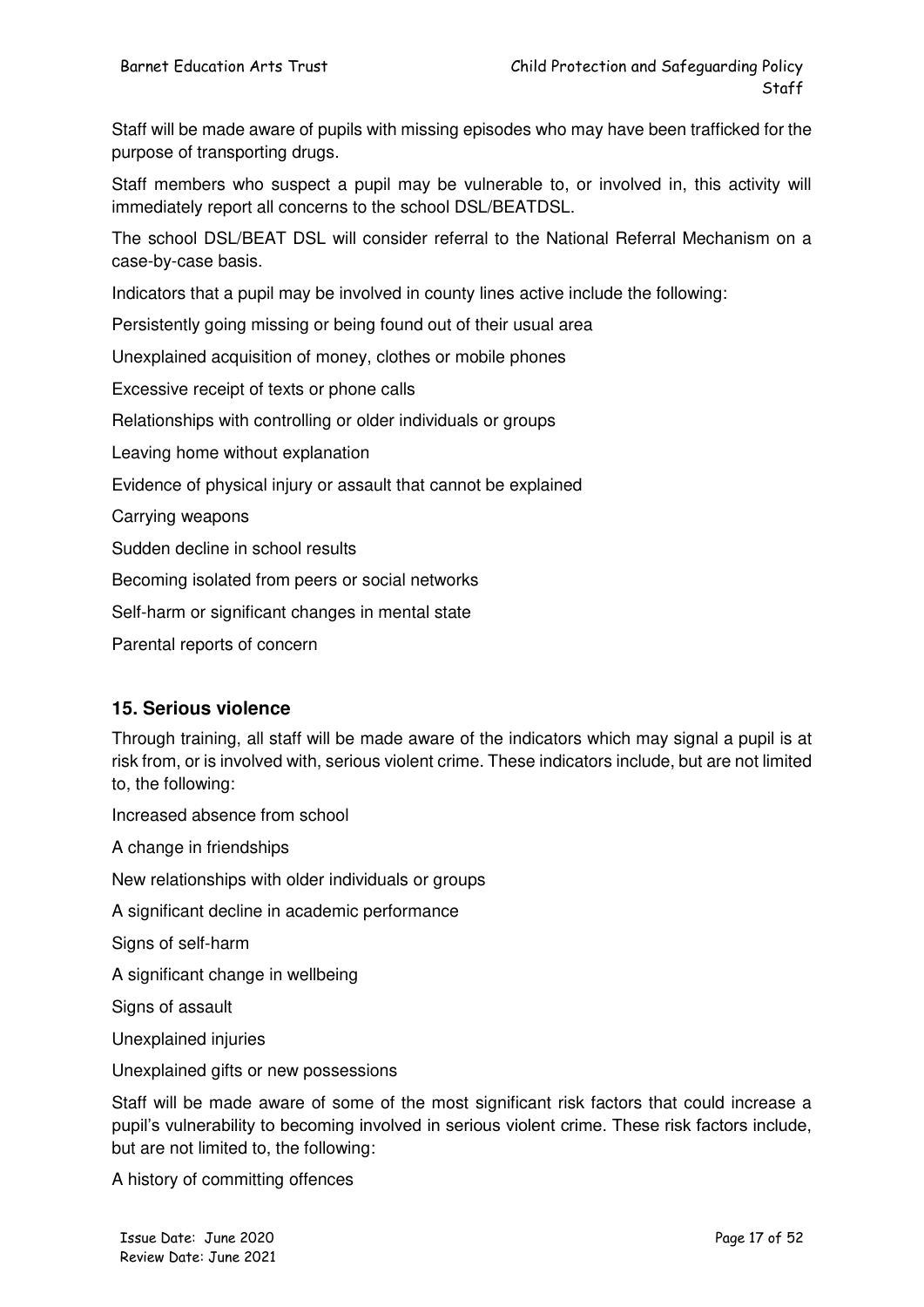Substance abuse

Anti-social behaviour

**Truancy** 

Peers involved in crime and/or anti-social behaviour

Staff members who suspect a pupil may be vulnerable to, or involved in, serious violent crime will immediately report their concerns to the school DSL/BEATDSL.

#### **16. Pupils with family members in prison**

Pupils with a family member in prison will be offered pastoral support as necessary. They will receive a copy of '[Are you a young person with a family member in prison](https://www.nicco.org.uk/directory-of-resources)' from Action for Prisoners' Families where appropriate and allowed the opportunity to discuss questions and concerns.

#### **17. Pupils required to give evidence in court**

Pupils required to give evidence in criminal courts, either for crimes committed against them or crimes they have witnessed, will be offered appropriate pastoral support through their schools.

#### **18. Contextual safeguarding**

Safeguarding incidents can occur outside of the school setting and can be associated with outside factors. BEAT staff, particularly the DSL and their deputy(s), will always consider the context of incidents – this is known as contextual safeguarding.

Assessment of pupils' behaviour will consider whether there are wider environmental factors that are a threat to their safety and/or welfare.

BEAT will provide as much contextual information as possible when making referrals to CSCS/MASH.

#### **19. Preventing radicalisation**

For the purpose of this policy, "**radicalisation**" refers to the process by which a person comes to support terrorism and extremist ideologies.

Protecting children from the risk of radicalisation is part of BEAT's wider safeguarding duties.

BEAT will actively assess the risk of pupils being drawn into terrorism.

Staff will be alert to changes in pupils' behaviour which could indicate that they may be in need of help or protection.

Staff will use their professional judgement to identify pupils who may be at risk of radicalisation and act appropriately. This may include BEAT DSL making a referral to the Channel programme. BEAT will work with local safeguarding arrangements as appropriate.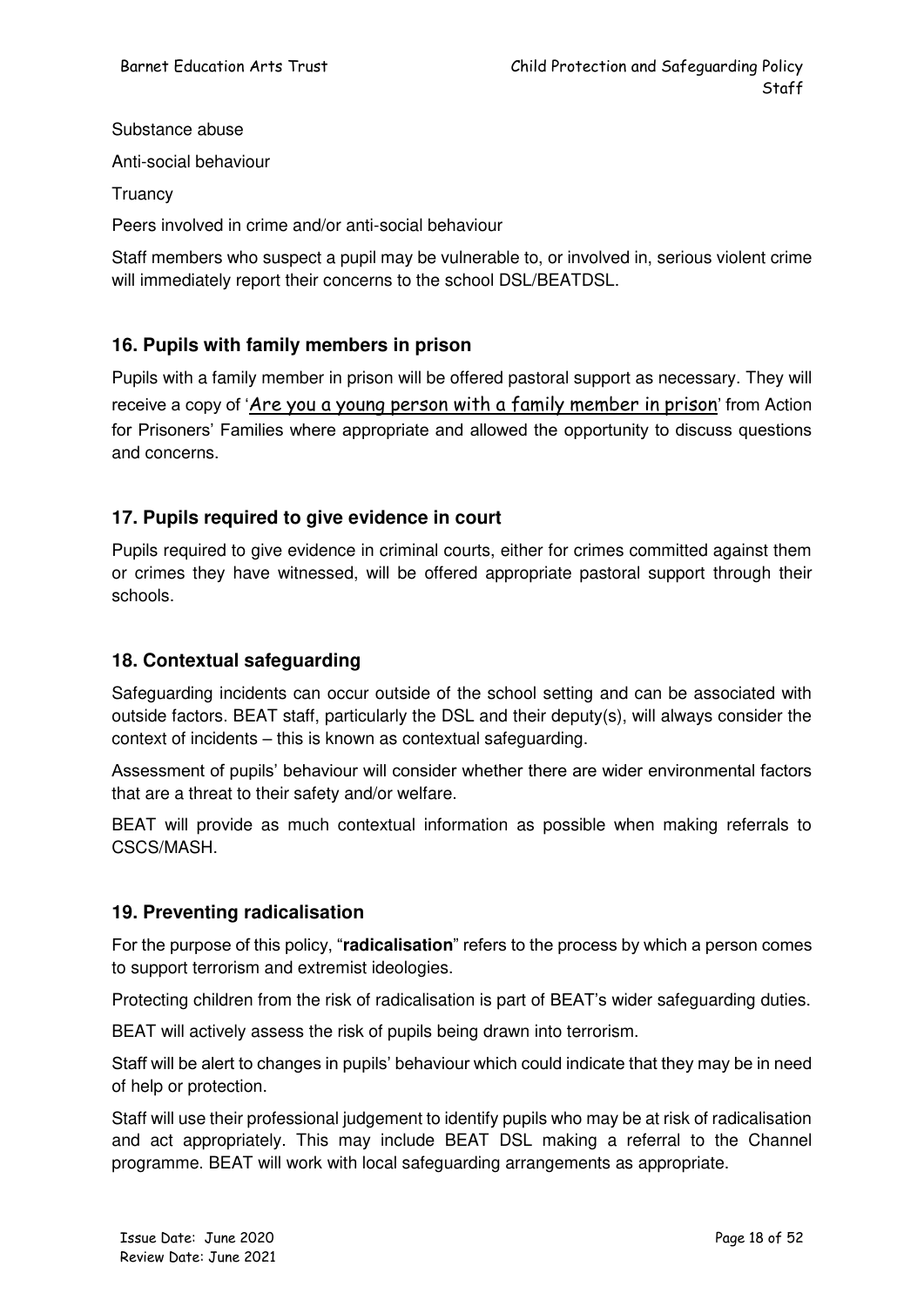BEAT will work with the school to ensure that they engage with parents and families, as they are in a key position to spot signs of radicalisation. In doing so, the school will assist and advise family members who raise concerns and provide information for support mechanisms.

Any concerns over radicalisation will be discussed with a child's parents, unless the DSL has reason to believe that the child would be placed at risk as a result.

#### **Training**

The DSL will undertake Prevent awareness training to be able to provide advice and support to other staff on how to protect children against the risk of radicalisation. The DSL will hold formal training sessions with all members of staff to ensure they are aware of the risk indicators and their duties regarding preventing radicalisation.

#### **Risk indicators of vulnerable pupils**

Indicators of an identity crisis include the following: Distancing themselves from their cultural/religious heritage Uncomfortable with their place in society Indicators of a personal crisis include the following: Family tensions A sense of isolation Low self-esteem Disassociation from existing friendship groups Searching for answers to questions about identity, faith and belonging Indicators of vulnerability through personal circumstances includes the following: **Migration** Local community tensions Events affecting their country or region of origin Alienation from UK values A sense of grievance triggered by personal experience of racism or discrimination Indicators of vulnerability through unmet aspirations include the following: Perceptions of injustice Feelings of failure Rejection of civic life Indicators of vulnerability through criminality: Experiences of dealing with the police Involvement with criminal groups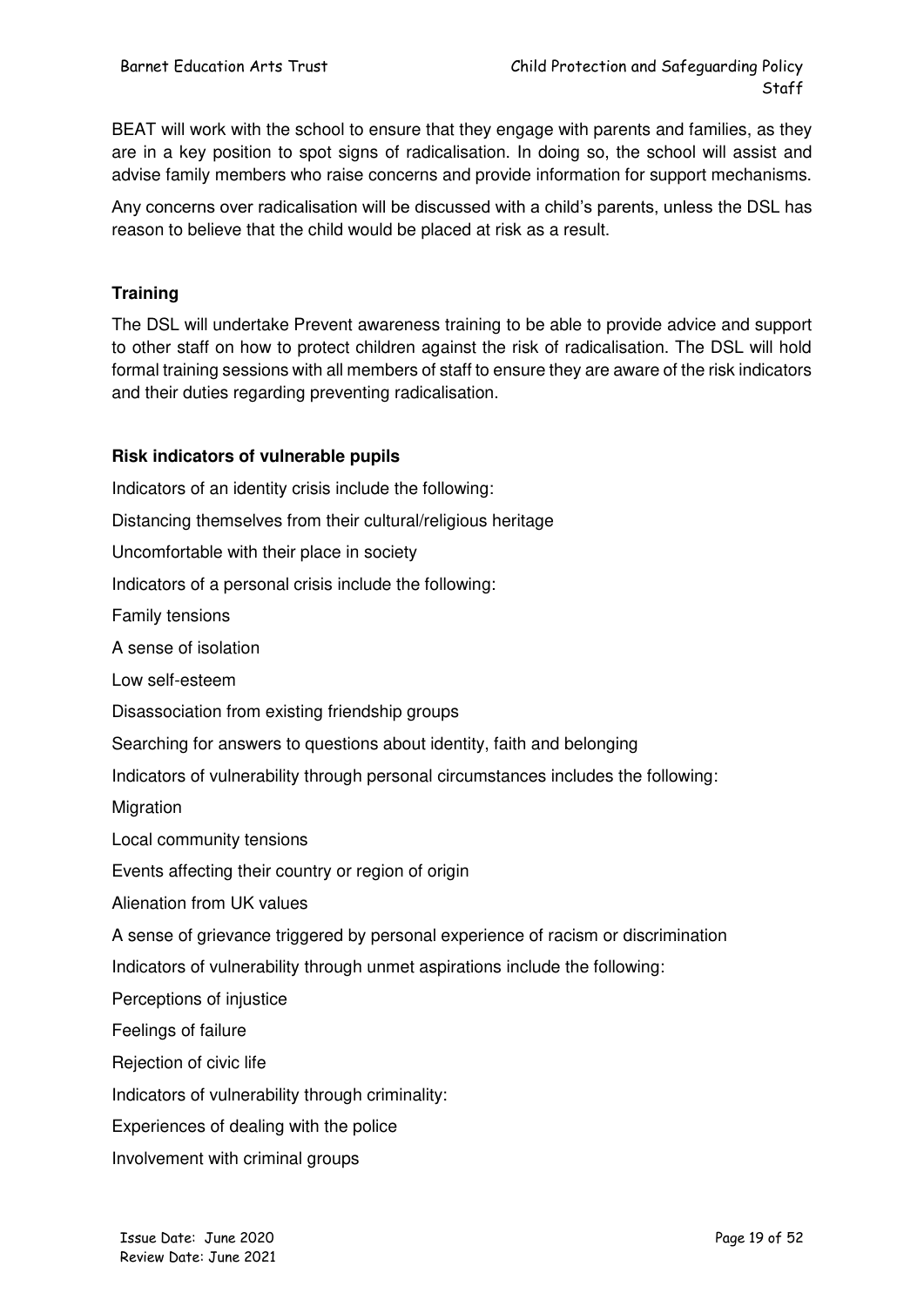#### **Making a judgement**

When making a judgement, staff will ask themselves the following questions:

Does the pupil have access to extremist influences?

Does the pupil access the internet for the purposes of extremist activities (e.g. using closed network groups, accessing or distributing extremist material, contacting such groups covertly using Skype)?

Is there a reason to believe that the pupil has been, or is likely to be, involved with extremist organisations?

Is the pupil known to have possessed, or be actively seeking, extremist literature/other media likely to incite racial or religious hatred?

Does the pupil sympathise with or support illegal/illicit groups?

Does the pupil support groups with links to extremist activity?

Has the pupil encountered peer, social, family or faith group rejection?

Is there evidence of extremist ideological, political or religious influence on the pupil?

Have international events in areas of conflict and civil unrest had a noticeable impact on the pupil?

Has there been a significant shift in the pupil's outward appearance that suggests a new social, political or religious influence?

Has the pupil come into conflict with family over religious beliefs, lifestyle or dress choices?

Does the pupil vocally support terrorist attacks, either verbally or in their written work?

Has the pupil witnessed or been the victim of racial or religious hate crimes?

Is there a pattern of regular or extended travel within the UK?

Has the pupil travelled for extended periods of time to international locations?

Has the pupil employed any methods to disguise their identity?

Does the pupil have experience of poverty, disadvantage, discrimination or social exclusion?

Does the pupil display a lack of affinity or understanding for others?

Is the pupil the victim of social isolation?

Does the pupil demonstrate a simplistic or flawed understanding of religion or politics?

Is the pupil a foreign national or refugee, or awaiting a decision on their/their family's immigration status?

Does the pupil have insecure, conflicted or absent family relationships?

Has the pupil experienced any trauma in their lives, particularly trauma associated with war or sectarian conflict?

Is there evidence that a significant adult or other person in the pupil's life has extremist views or sympathies?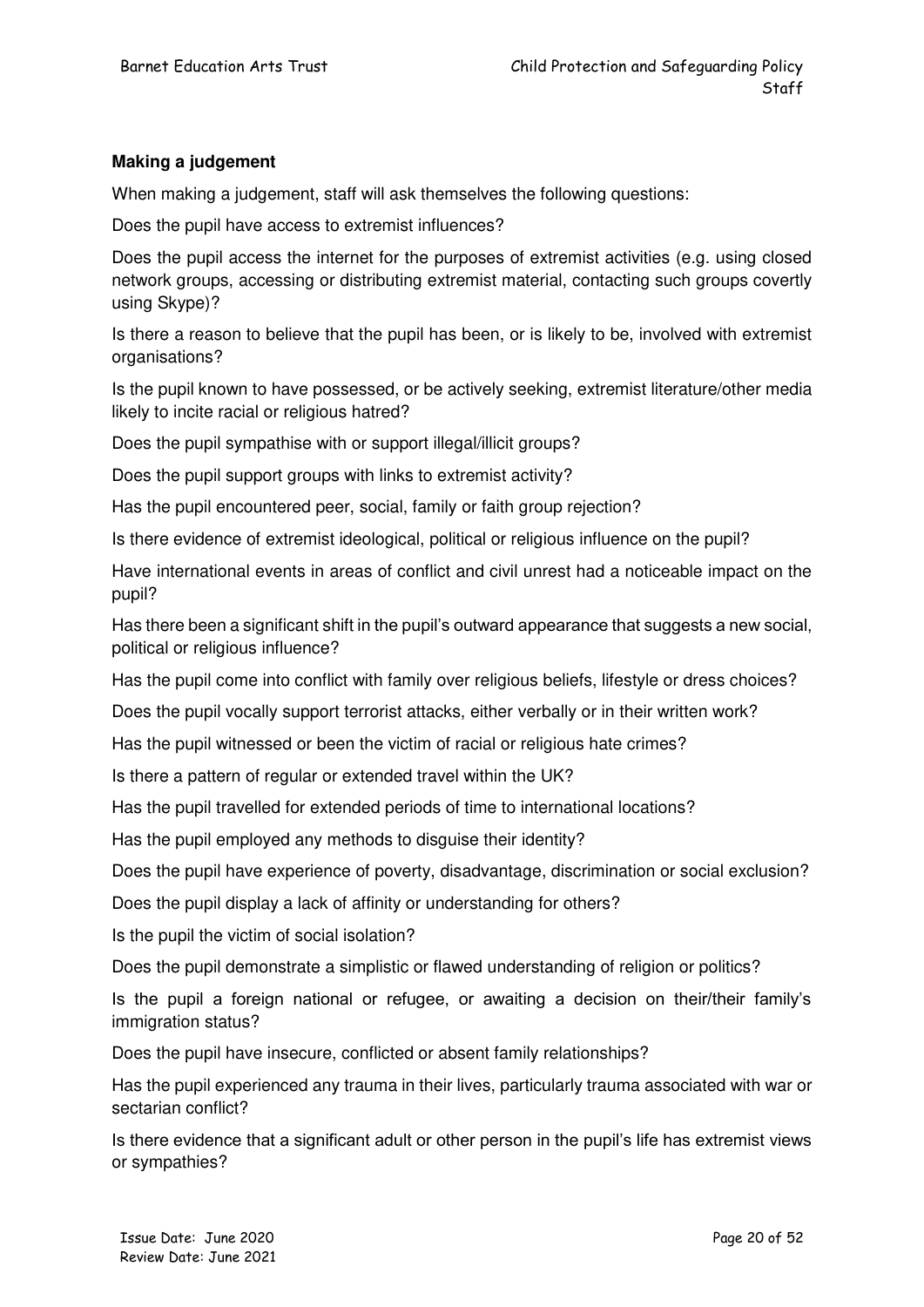Critical indicators include where the pupil is:

In contact with extremist recruiters.

Articulating support for extremist causes or leaders.

Accessing extremist websites.

Possessing extremist literature.

Using extremist narratives and a global ideology to explain personal disadvantage.

Justifying the use of violence to solve societal issues.

Joining extremist organisations.

Making significant changes to their appearance and/or behaviour.

Any member of staff who identifies such concerns, because of observed behaviour or reports of conversations, will report these to the DSL.

The DSL will consider whether a situation may be so serious that an emergency response is required. In this situation, a 999 call will be made; however, concerns are most likely to require a police investigation as part of the Channel programme, in the first instance.

#### **Channel programme**

Safeguarding children is a key role for BEAT, the school and the LA, which is implemented through the use of the Channel programme. This service shall be used where a vulnerable pupil is at risk of being involved in terrorist activities.

In cases where BEAT believes a pupil is potentially at serious risk of being radicalised, the CEO or DSL will contact the Channel programme.

The Channel programme ensures that vulnerable children and adults of any faith, ethnicity or background, receive support before their vulnerabilities are exploited by those that would want them to embrace terrorism, and before they become involved in criminal terrorist-related activity.

The programme identifies individuals at risk, assesses the extent of that risk, and develops the most appropriate support plan for the individuals concerned, with multi-agency cooperation and support from BEAT and the school.

The delivery of the Channel programme may often overlap with the implementation of the LA's or school's wider safeguarding duty, especially where vulnerabilities have been identified that require intervention from CSCS, or where the individual is already known to CSCS.

#### **Extremist speakers**

BEAT will ensure that it briefs speakers appropriately in order to prevent speakers who may promote extremist views from misusing BEAT activities.

#### **Building children's resilience**

BEAT will:

Provide a safe environment for debating controversial issues.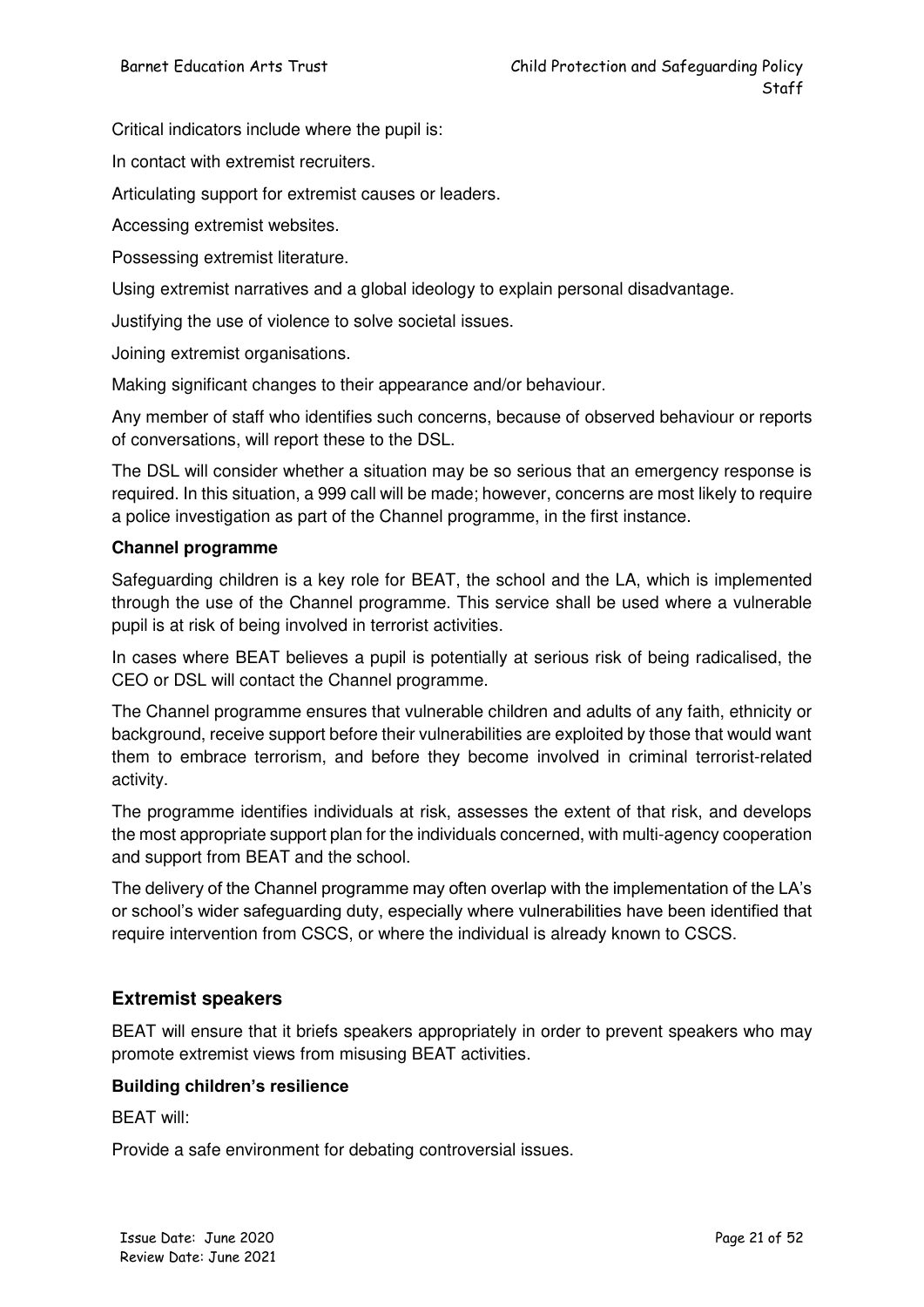Promote fundamental British values, alongside pupils' spiritual, moral, social and cultural development.

Allow pupils time to explore sensitive and controversial issues.

Provide pupils with the knowledge and skills to understand and manage potentially difficult situations, recognise risk, make safe choices and recognise where pressure from others threatens their personal safety and wellbeing.

Equip pupils to explore political and social issues critically, weigh evidence, debate, and make reasoned arguments.

Support pupils in understanding how democracy, government and law making/enforcement occur.

Support pupils in developing mutual respect and understanding for the diverse national, regional, religious and ethnic identities of the UK.

#### **Resources**

Barnet Prevent Education Officer; Perryn Jasper (0208 359 7371)

BEAT may utilise the following resources when preventing radicalisation:

Local safeguarding arrangements

Local police (contacted via 101 for non-emergencies)

The DfE's dedicated helpline (020 7340 7264)

The Channel awareness programme

The [Educate Against Hate](http://educateagainsthate.com/) website

#### **20. A child missing from education**

A child going missing from lessons is a potential indicator of abuse or neglect and, as such, these children are increasingly at risk of being victims of harm, exploitation or radicalisation.

Staff will monitor pupil's attendance, particularly those who are absent from activities on repeat occasions and report them to the school and/ or BEAT DSL, as appropriate, following normal safeguarding procedures.

#### **Admissions register**

Pupils are placed on the appropriate register, either prior to their first lesson/ activity, or on attending their first lesson/ activity

Staff will ensure that registers are kept up-to-date and accurate at all times. Parents will be informed when any changes occur

Two emergency contact details will be held for each pupil where possible

Attendance registers must be completed for every lesson.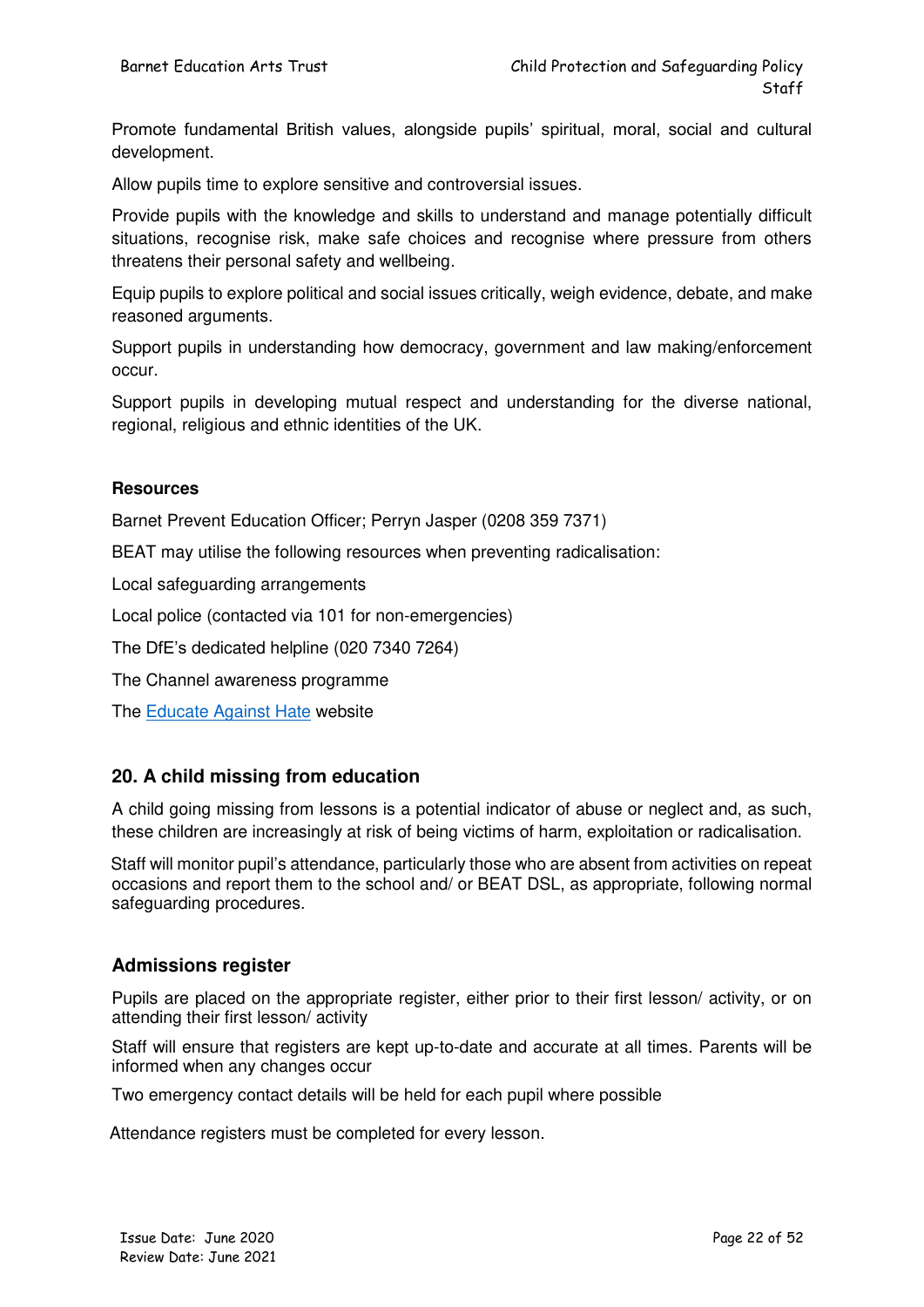Staff will monitor pupils' attendance and, where concerned, will notify the BEAT office, line manager or the child's school as appropriate at the earliest opportunity.

 In an Academy or other BEAT setting, all parents are expected to inform BEAT whenever their child is unable to attend. Any absence without reason should be reported to the Academy Head for immediate follow-up. This is particularly important in the case of independent lone travellers.

 In a school setting, failure to attend a lesson should be reported to the school office before leaving the school and earlier if possible. If more than one lesson is missed without good reason, this should be reported to the BEAT office.

If a parent notifies BEAT that their child will live at a different address, or that any contact details have changed, BEAT will update its records and registers accordingly

Staff shall inform the BEAT office if a child changes activity

If a child changes activity, they shall be added to the appropriate register, together with their emergency contact number(s) as appropriate. They shall be marked as discontinued on the register of their previous activity until the start of a new term, when they shall be removed from this register

BEAT will remove a pupil from the register of activities where BEAT or the school and LA has been unable to establish the pupil's whereabouts after making reasonable enquiries into their attendance

#### **21. Pupils with SEND**

BEAT recognises that pupils with SEND can face additional safeguarding challenges and understands that further barriers may exist when determining abuse and neglect in this group of pupils

Staff will be aware of the following:

Certain indicators of abuse, such as behaviour, mood and injury, may relate to the pupil's disability without further exploration; however, it should never be assumed that a child's indicators relate only to their disability

Pupils with SEND can be disproportionally impacted by things like bullying, without outwardly showing any signs

Communication barriers may exist, as well as difficulties in overcoming these barriers

When reporting concerns or making referrals for pupils with SEND, the above factors will always be taken into consideration.

When managing a safeguarding issue relating to a pupil with SEND, the **DSL** will liaise with the school's **SENCO**, as well as the pupil's family where appropriate, to ensure that the pupil's needs are effectively met.

#### **New 22. LAC and PLAC**

Children most commonly become looked after because of abuse and/or neglect. Because of this, they can be at potentially greater risk in relation to safeguarding. PLAC, also known as care leavers, can also remain vulnerable after leaving care.

The Trustees will ensure that staff have the skills, knowledge and understanding to keep LAC and PLAC safe. This includes ensuring that the appropriate staff have the information they need, such as: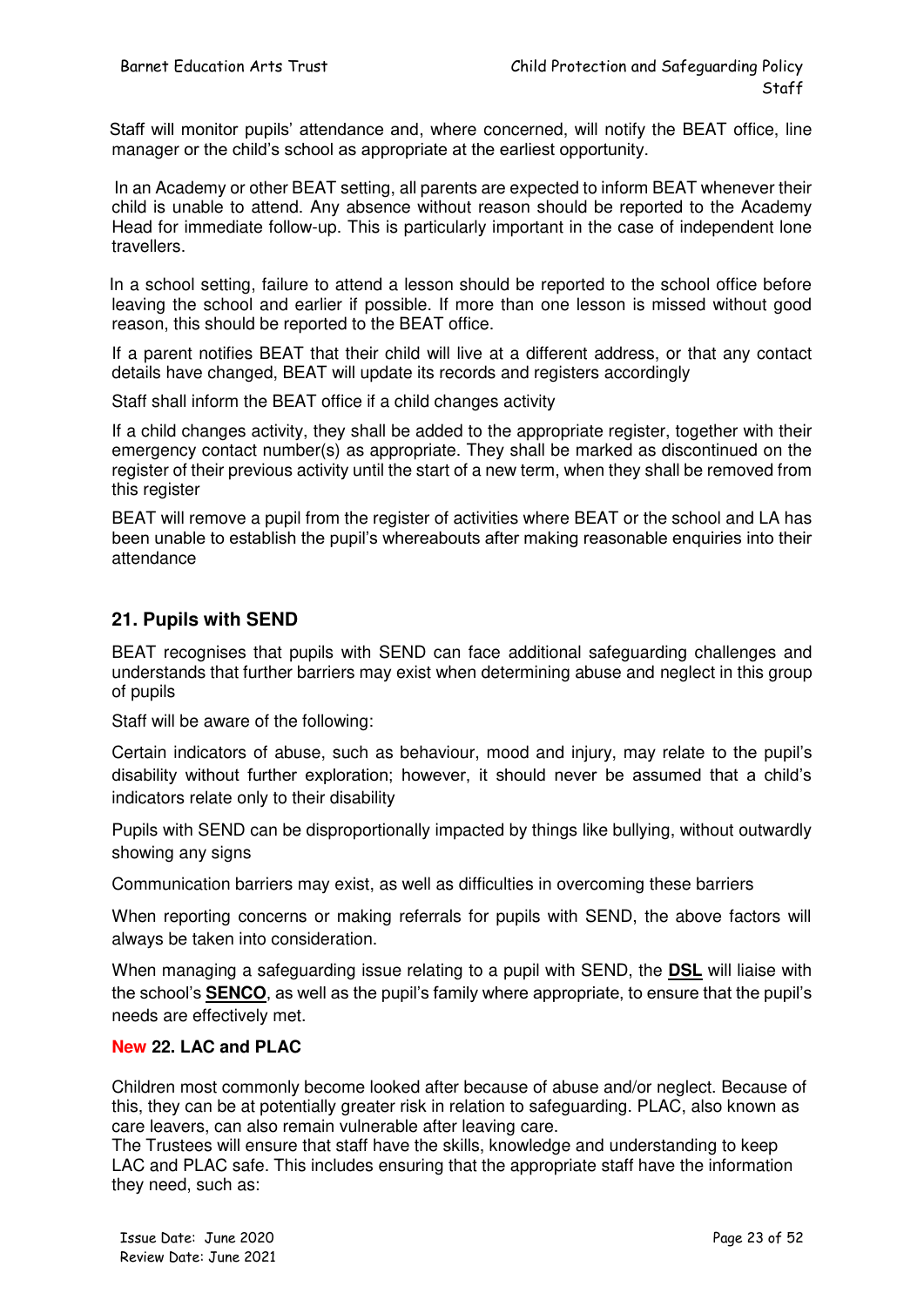- Looked after legal status, i.e. whether they are looked after under voluntary arrangements with consent of parents, or on an interim or full care order.
- Contact arrangements with parents or those with parental responsibility.
- Care arrangements and the levels of authority delegated to the carer by the authority looking after the pupil.

#### **23. Alternative provision**

BEAT will remain responsible for a pupil's welfare during any events where its pupils are participating, whether these are held at any of BEAT's usual premises or at external premises

BEAT will remain responsible for a pupil's welfare during any activities organised by any of BEAT's partner organisations.

When placing a pupil with any of BEAT's partner organisations, BEAT will obtain written confirmation that the partner organisation has conducted all relevant safeguarding checks on its staff

#### **24. Work experience**

Where BEAT enables pupils to conduct work experience at any premises where BEAT activities take place, BEAT will ensure that the provider has appropriate safeguarding policies and procedures in place.

Where a student on work experience is working alongside a BEAT member of staff an enhanced DBS check is not required.

An enhanced DBS check will be obtained if the person is over the age of 16 and working in regulated activity.

No volunteer shall be left unsupervised with any of BEAT's pupils unless an enhanced DBS check has been carried out for them

#### **BEAT – staying away from home**

BEAT will use its professional judgement to assess whether the arrangements are appropriate and sufficient to safeguard every child involved in the trip.

Risk Assessments must always be carried out and signed off by a Board member.

Pupils will be provided with emergency contact details to use where an emergency occurs or a situation arises that makes them feel uncomfortable.

#### **25. Private fostering**

Where BEAT becomes aware of a pupil being privately fostered, they will notify the LA as soon as possible to allow the LA to conduct any necessary checks.

#### **26. Concerns about a pupil**

If a member of staff has any concern about a child's welfare, they will act on them immediately by speaking to the school DSL/BEAT DSL or a deputy if the DSL is not available.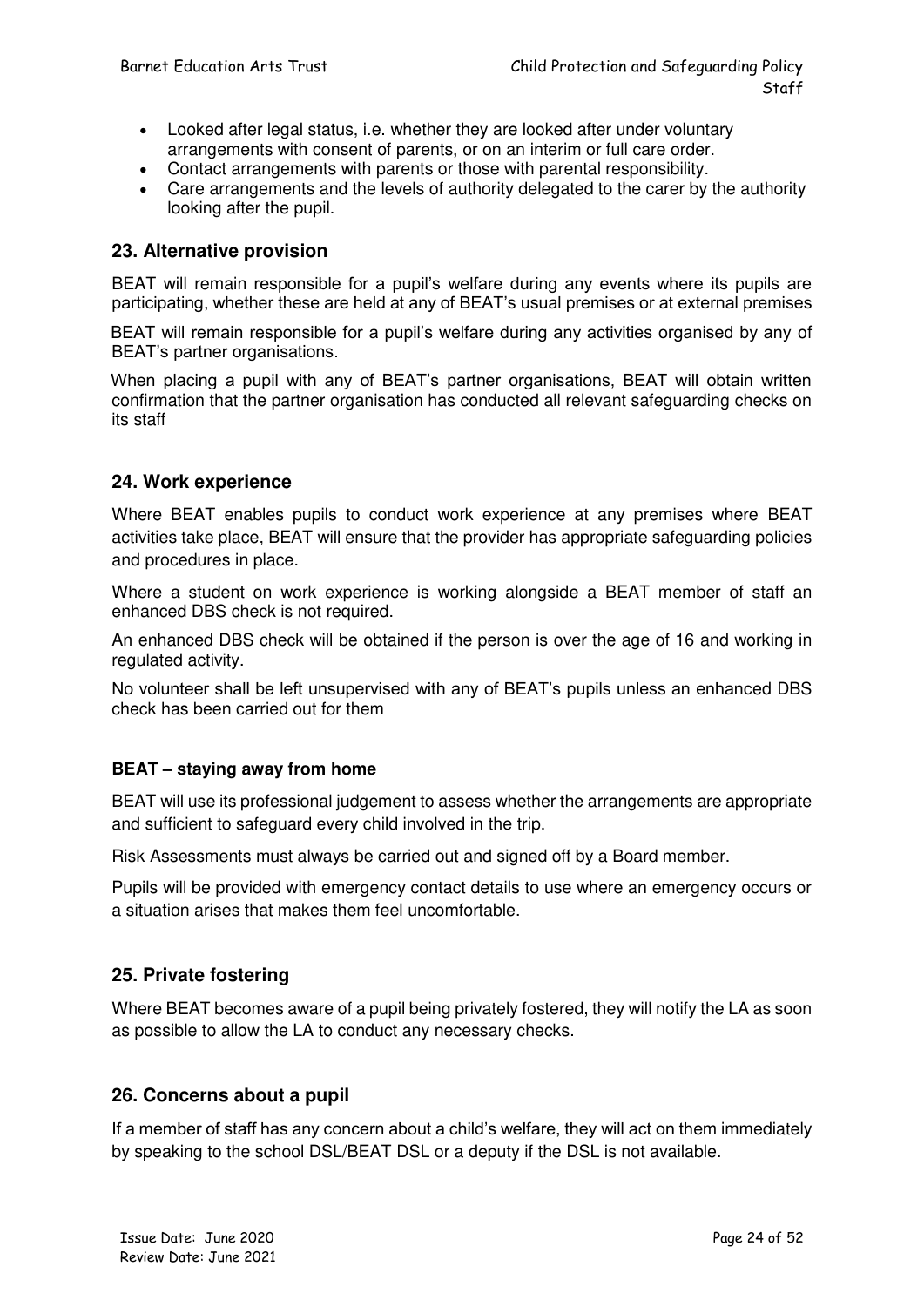All staff members are aware of the procedure for reporting concerns and understand their responsibilities in relation to confidentiality and information sharing, as outlined in Section 27 of this policy.

Where the DSL is not available to discuss the concern with, staff members will contact the deputy DSL with the matter.

Any member of staff can refer to MASH at any time – 020 8359 4066

If a referral is made about a child by anyone other than the DSL, the DSL will be informed as soon as possible.

The LA will make a decision regarding what action is required within one working day of the referral being made and will notify the referrer.

Staff are required to monitor a referral if they do not receive information from the LA regarding what action is necessary for the pupil.

If the situation does not improve after a referral, the DSL will ask for reconsideration to ensure that their concerns have been addressed and that the situation improves for the pupil.

If early help is appropriate, the case will be kept under constant review. If the pupil's situation does not improve, a referral will be considered.

All concerns, discussions and decisions made, as well as the reasons for making those decisions, will be recorded in writing by the DSL and kept securely in a locked cabinet in the BEAT office.

If a pupil is in immediate danger, a referral will be made to CSCS and/or the police immediately.

If a pupil has committed a crime, such as sexual violence, the police will be notified without delay.

Where there are safeguarding concerns, BEAT will ensure that the pupil's wishes are always taken into account, and that there are systems available for pupils to provide feedback and express their views.

When responding to safeguarding concerns, staff members will act calmly and supportively, ensuring that the pupil knows they are being listened to and believed.

An inter-agency assessment will be undertaken where a child and their family could benefit from coordinated support from more than one agency. These assessments will identify what help the child and family require in preventing needs escalating to a point where intervention would be needed.

#### **27. Early help**

Early help means providing support as soon as a problem emerges, at any point in a child's life.

Any pupil may benefit from early help, but in particular staff will be alert to the potential need for early help for pupils who:

Have SEND (whether or not they have a statutory EHC plan).

Are young carers.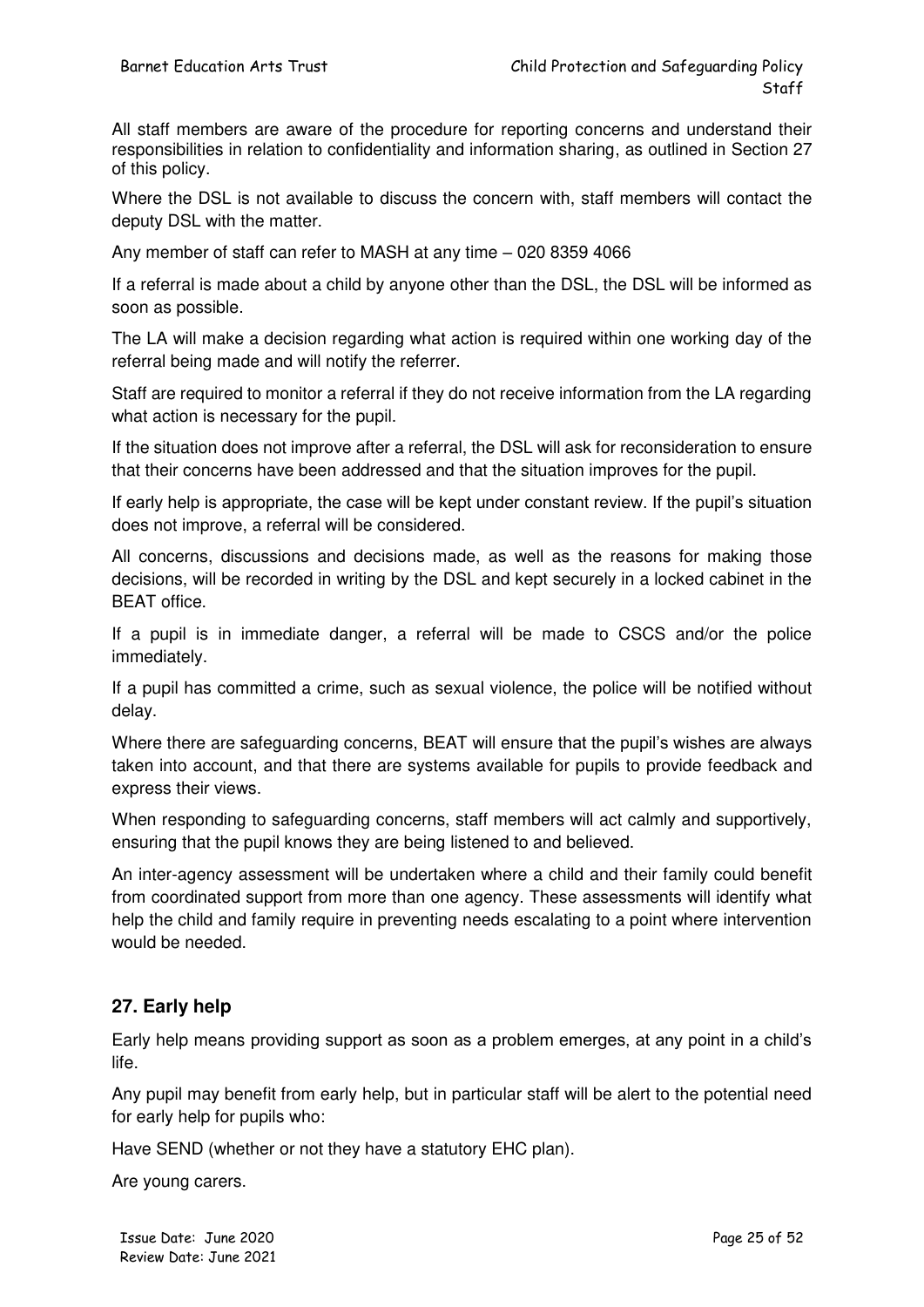Show signs of being drawn into anti-social or criminal behaviour, including gang involvement and association with organised crime groups.

Are frequently missing/going missing from care or from home.

Misuse drugs or alcohol.

Are at risk of modern slavery, trafficking or exploitation.

Are in a family circumstance presenting challenges such as substance abuse, adult mental health problems or domestic abuse.

Are returned home to their family from care.

Show early signs of abuse and/or neglect.

Are at risk of being radicalised or exploited.

Are privately fostered.

New Are disabled, have certain health conditions, or have specific additional needs.

New Have mental health needs.

Early help will also be used to address non-violent harmful sexual behaviour to prevent escalation.

All staff will be made aware of the local early help process and understand their role in it.

The DSL will take the lead where early help is appropriate.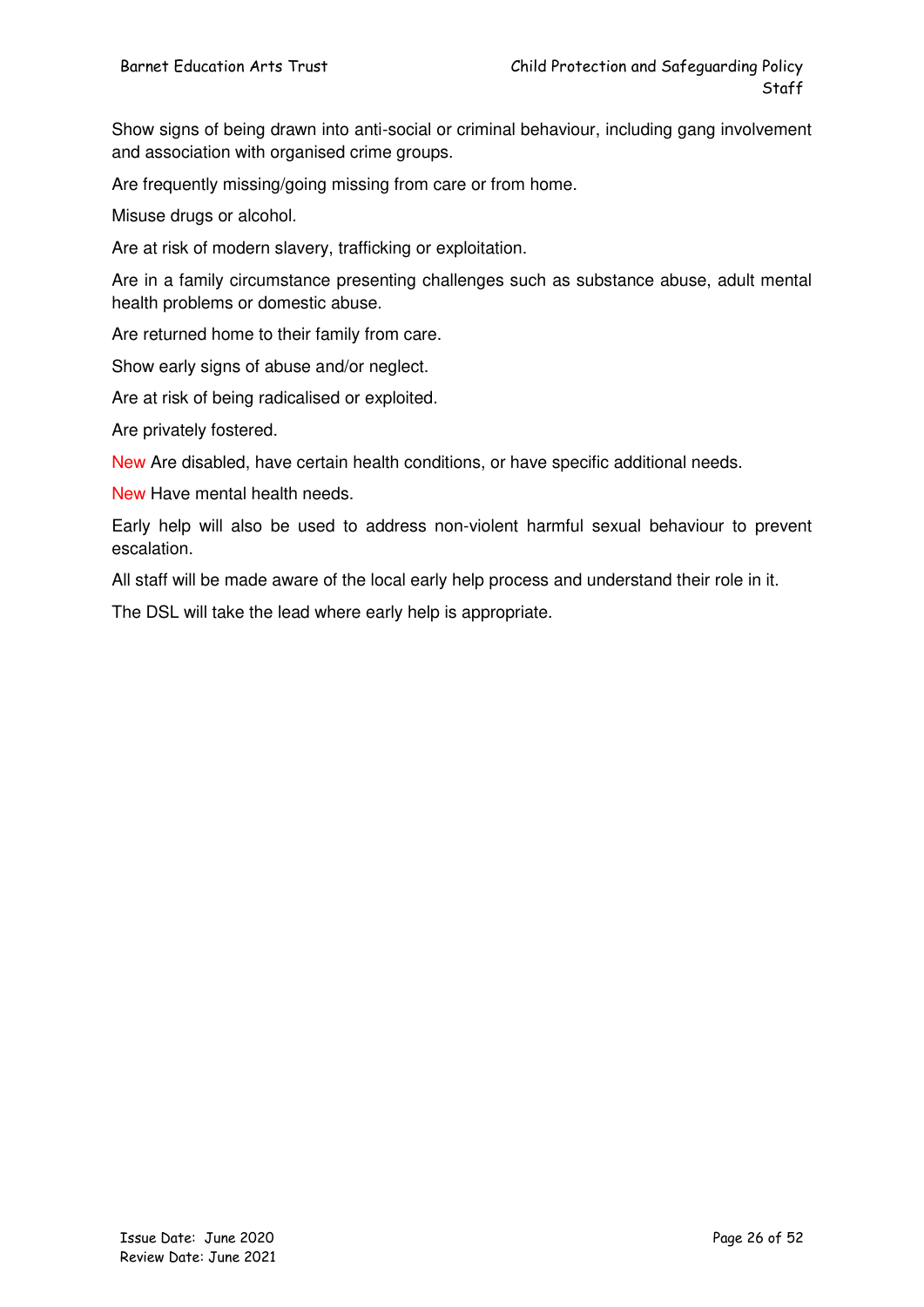#### **28. Managing referrals**



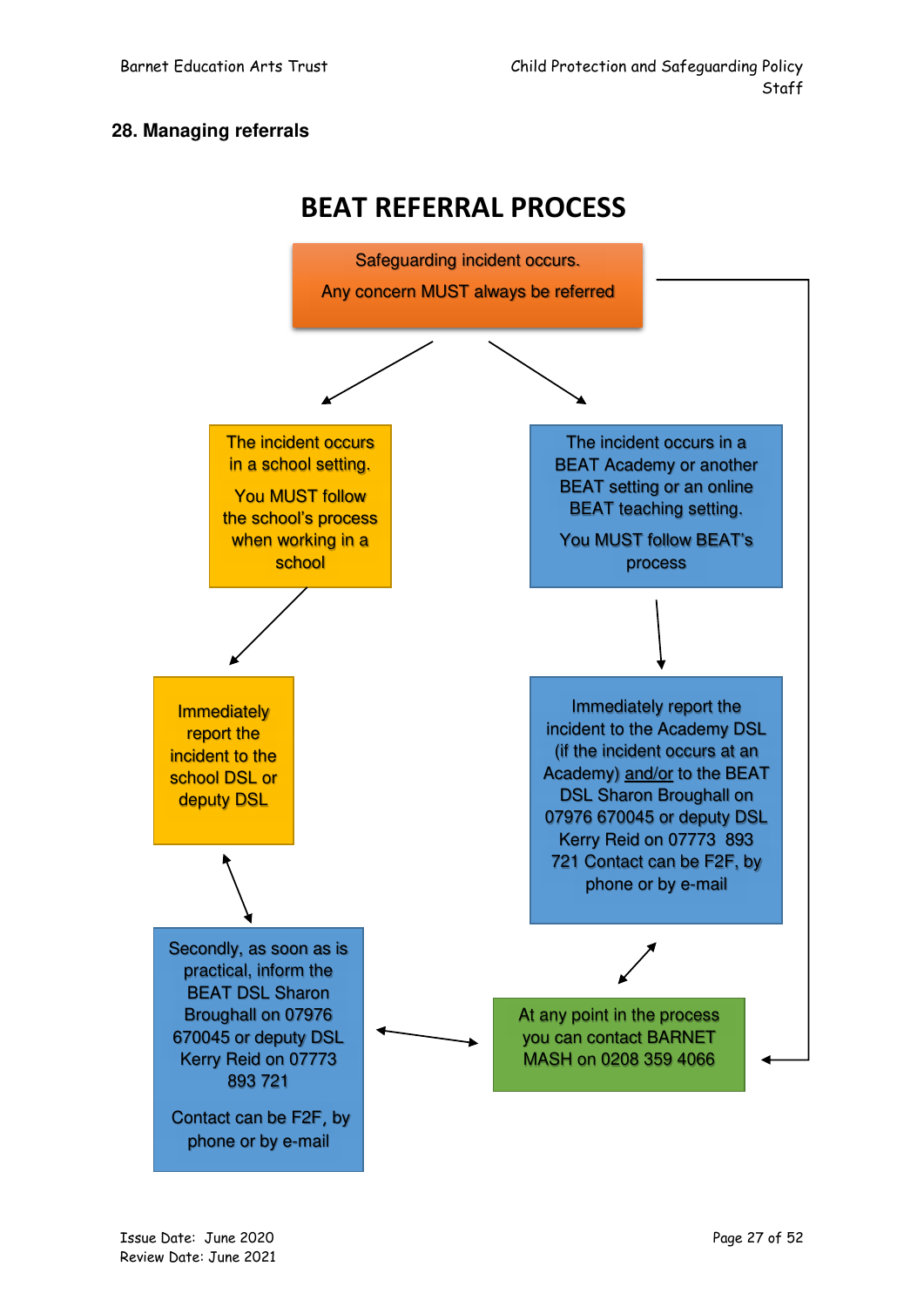#### **Procedure and Responsibilities – All BEAT staff and volunteers**

 The procedure route will depend upon the urgency of the situation and whether it is merely a suspicion of abuse or an actual disclosure. Where the incident occurs in a school setting, you must follow the school's process. If the incident occurs in a BEAT setting or an online BEAT teaching session, you must follow BEAT's process. The emphasis is on the identification of early help by all staff.

#### **Suspicion of abuse**

If abuse is suspected but there has been no disclosure, the member of staff should:

- ask open questions about the nature of the concern e.g. bruises, marks, change in behaviour etc. "Can you tell me about…"
- believe the child and reassure them that they were right to talk to you
- record the facts of the conversation in writing immediately afterwards using the exact words spoken not implied. Sign and date the report (it may be required as evidence)
- report the suspicion to the DSL responsible for Child Protection or the Deputy DSL and they will take the appropriate action

#### **Disclosure**

 If a child discloses that s/he has been abused in some way, the member of staff / volunteer should:

- listen to what is being said without displaying shock or disbelief
- accept what is being said but do not apportion blame
- allow the child to talk freely, ask only open questions e.g. "Tell me more about…." Do not press for detail, put forward your own ideas or use words that the child has not used themselves
- stay calm and reassuring
- do not make promises which might be impossible to keep. Tell the child that you will have to tell someone else who will be able to help – it might be necessary to refer the case to MASH
- reassure him or her that what has happened is not his or her fault
- stress that it was the right thing to tell
- explain what has to be done next and who has to be told
- make a written record **(see section below on 'Keeping your records')**
- pass information to the DSL or deputy DSL without delay
- the DSL will establish details of full name, date of birth, address and names of parents / guardians.

#### **Emergency Procedures**

In an emergency, if the DSL or Deputy DSL or Beat Safeguarding Trustee are not available, the member of staff must establish the facts and details as above and contact the police or the MASH team:

- phone the MASH team 020 8359 4066
- make sure you have the child's full name and date of birth so that they can check to see if the family are known to Social Services
- discuss the situation and ask for advice
- a social worker may talk to the child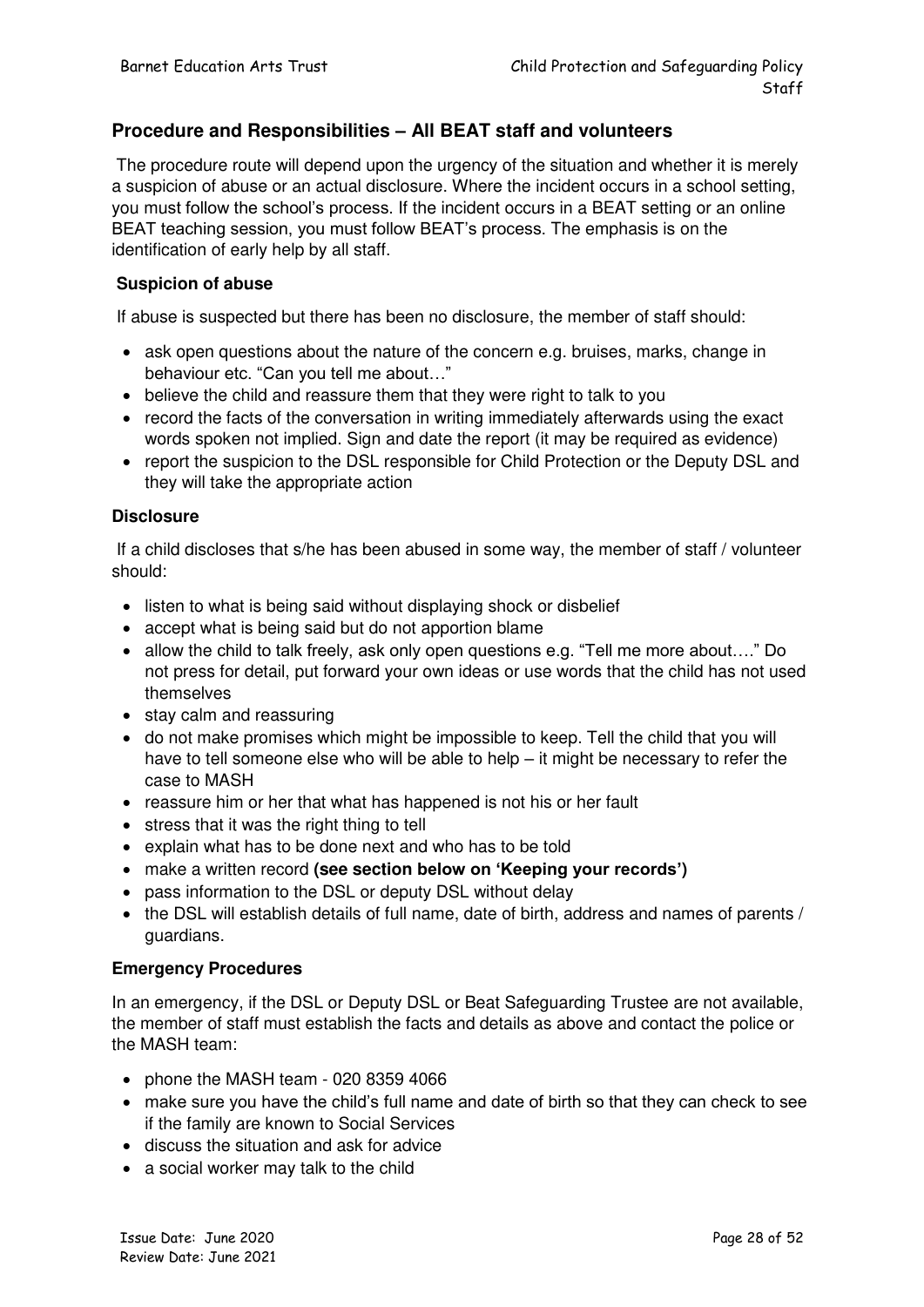- establish who will be responsible for informing the parents / carers
- Social Services will contact the police as necessary
- If action is taken, follow up the phone call with an online referral https://www.barnet.gov.uk/childrenand-families/keeping-children-safe/worried-aboutsafety-child

The reporting and referral process will be followed accordingly.

All staff members, in particular the DSL will be aware of the LA's arrangements in place for managing referrals. The DSL will provide staff members with clarity and support where needed.

When making a referral to CSCS/MASH or other external agencies, information will be shared in line with confidentiality requirements and will only be shared where necessary to do so.

The DSL will work alongside external agencies, maintaining continuous liaison, including multi-agency liaison where appropriate, in order to ensure the wellbeing of the pupils involved.

The DSL will work closely with the police to ensure BEAT does not jeopardise any criminal proceedings, and to obtain help and support as necessary.

Where a pupil has been harmed or is in immediate danger or at risk of harm, the referrer will be notified of the action that will be taken within one working day of a referral being made. **Where this information is not forthcoming, the referrer will contact social services for more information.** 

BEAT will not wait for the start or outcome of an investigation before protecting the victim and other pupils: this applies to criminal investigations as well as those made by CSCS.

Where CSCS/MASH decide that a statutory investigation is not appropriate, BEAT will consider referring the incident again if it is believed that the pupil is at risk of harm.

Where CSCS/MASH decide that a statutory investigation is not appropriate and BEAT agrees with this decision, BEAT will consider the use of other support mechanisms, such as early help and pastoral support.

At all stages of the reporting and referral process, the pupil will be informed of the decisions made, actions taken and reasons for doing so.

Discussions of concerns with parents will only take place where this would not put the pupil or others at potential risk of harm.

BEAT will work closely with parents to ensure that the pupil, as well as their family, understands that the arrangements in place, are effectively supported and know where they can access additional support.

#### **Keeping your records**

When a child has made a disclosure, the member of staff / volunteer should:

- make brief notes as soon as possible after the conversation using the BEAT form Concerns Record.
- keep any original notes made. These must not be destroyed in case they are needed by a court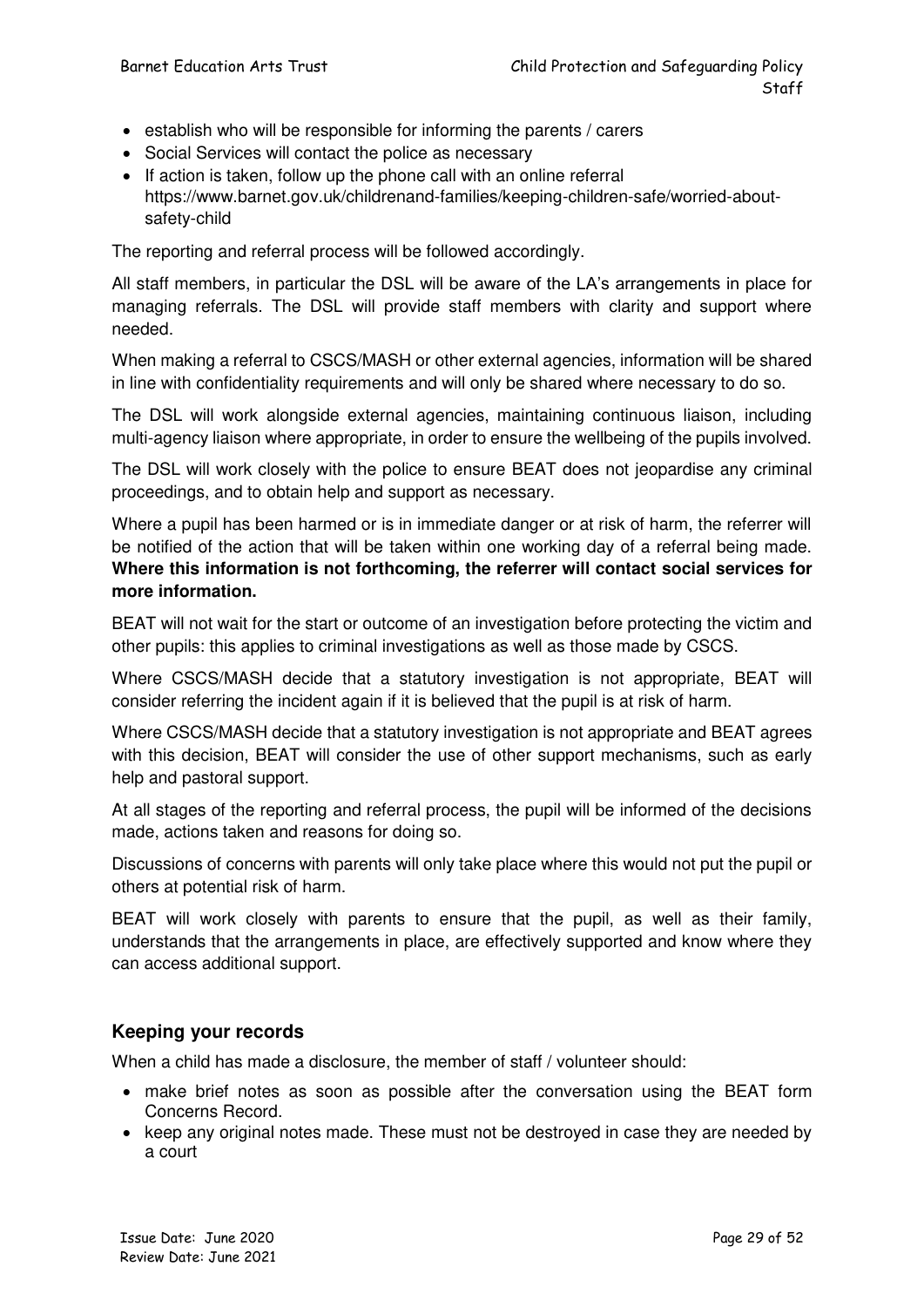- record the date, time, place and any noticeable non-verbal behaviour and the words used by the child
- record the position of any bruising or other injury
- record statements and observations rather than interpretations or assumptions
- give all records to the DSL promptly. NO copies should be retained by the member of staff / volunteer
- all original records/notes will then be kept in a locked secure cupboard in the BEAT office

#### **BEAT SAFEGUARDING CONCERNS RECORD**

| Name of child:                               |                                              | Year Group:               |  |  |
|----------------------------------------------|----------------------------------------------|---------------------------|--|--|
|                                              |                                              |                           |  |  |
| Details of disclosure or outline of concerns |                                              |                           |  |  |
| Date:                                        | Time:                                        | Name of person reporting: |  |  |
|                                              |                                              |                           |  |  |
| Place:                                       |                                              | Occasion:                 |  |  |
|                                              |                                              |                           |  |  |
|                                              | Details of disclosure or outline of concern: |                           |  |  |
|                                              |                                              |                           |  |  |
|                                              |                                              |                           |  |  |
|                                              |                                              |                           |  |  |
|                                              |                                              |                           |  |  |
|                                              |                                              |                           |  |  |
|                                              |                                              |                           |  |  |
|                                              |                                              |                           |  |  |
|                                              |                                              |                           |  |  |
|                                              |                                              |                           |  |  |
|                                              |                                              |                           |  |  |
|                                              |                                              |                           |  |  |
|                                              |                                              |                           |  |  |
|                                              |                                              |                           |  |  |
| Signature of Referrer:                       |                                              | Date:                     |  |  |
|                                              |                                              |                           |  |  |
| Signature of designated person:              |                                              | Date:                     |  |  |
|                                              |                                              |                           |  |  |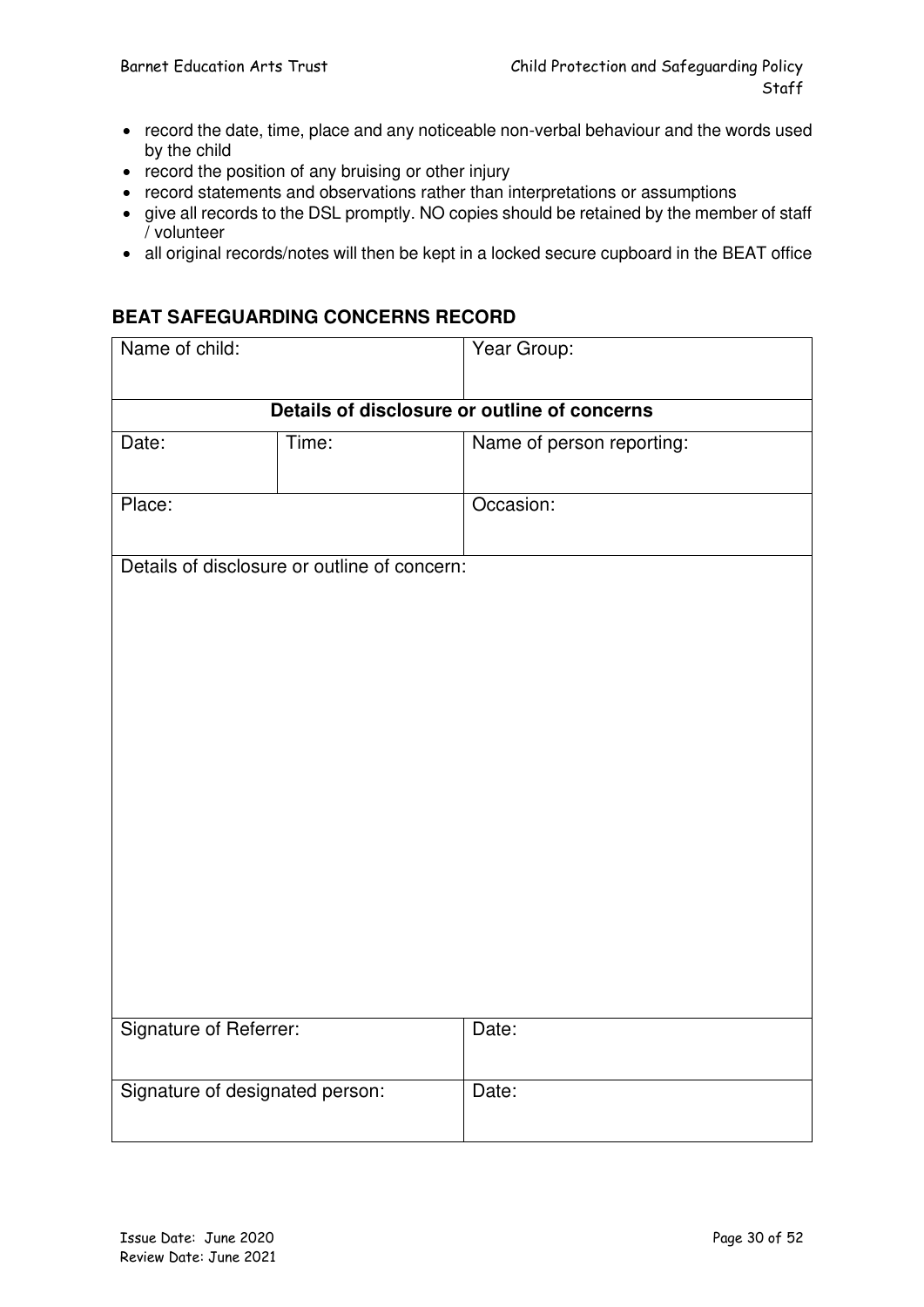#### **29. Concerns about staff members and safeguarding practices**

If a BEAT member of staff has concerns about another member of BEAT staff, it will be raised with the BEAT CEO whose name is on the front cover of this policy.

If the concern is with regards to the CEO, it will be referred to the Chair of Trustees whose name is on the front cover of this policy.

If the concern is with regards to the Chair of Trustees, it will be referred to LADO through MASH (0208 359 4066)

Any concerns regarding the safeguarding practices at BEAT will be raised with the SMT, and the BEAT whistleblowing procedures will be followed, as outlined in BEAT's Complaints Policy.

If a staff member feels unable to raise an issue with the SMT, they should access other whistleblowing channels such as the NSPCC whistleblowing helpline (0800 028 0285).

Any allegations of abuse made against staff members will be dealt with in accordance with BEAT's Complaints Policy.

#### **30. Dealing with allegations of abuse against staff**

All allegations will be dealt with in line with BEATs Allegations Against Staff Policy

Where an allegation is substantiated, and the individual is dismissed or resigns, BEAT will refer it to the DBS. They will also consider referring the matter to the TRA for consideration for a prohibition order.

If the DSL/CEO is concerned about the welfare of other children in the community following a staff member's suspension, they may report this concern to CSCS/MASH.

BEAT will preserve records which contain information about allegations of sexual abuse for the Independent Inquiry into Child Sexual Abuse (IICSA), for the term of the inquiry in question.

New When managing allegations against staff, BEAT will recognise the distinction between allegations that meet the harms threshold and allegations that do not, also known as "lowlevel concerns", as defined in the Allegations of Abuse Against Staff Policy.

Allegations that meet the harms threshold include instances where staff have:

- Behaved in a way that has harmed a child, or may have harmed a child.
- Committed or possibly committed a criminal offence against or related to a child.
- Behaved towards a child in a way that indicates they may pose a risk of harm to children.
- Behaved, or may have behaved, in a way that indicates they may not be suitable to work with children.

#### **31. Allegations of abuse against other pupils (peer-on-peer abuse)**

#### **Sexual harassment**

Sexual harassment refers to unwanted conduct of a sexual nature that occurs online or offline. Sexual harassment violates a pupil's dignity and makes them feel intimidated, degraded or humiliated, and can create a hostile, sexualised or offensive environment. If left unchallenged,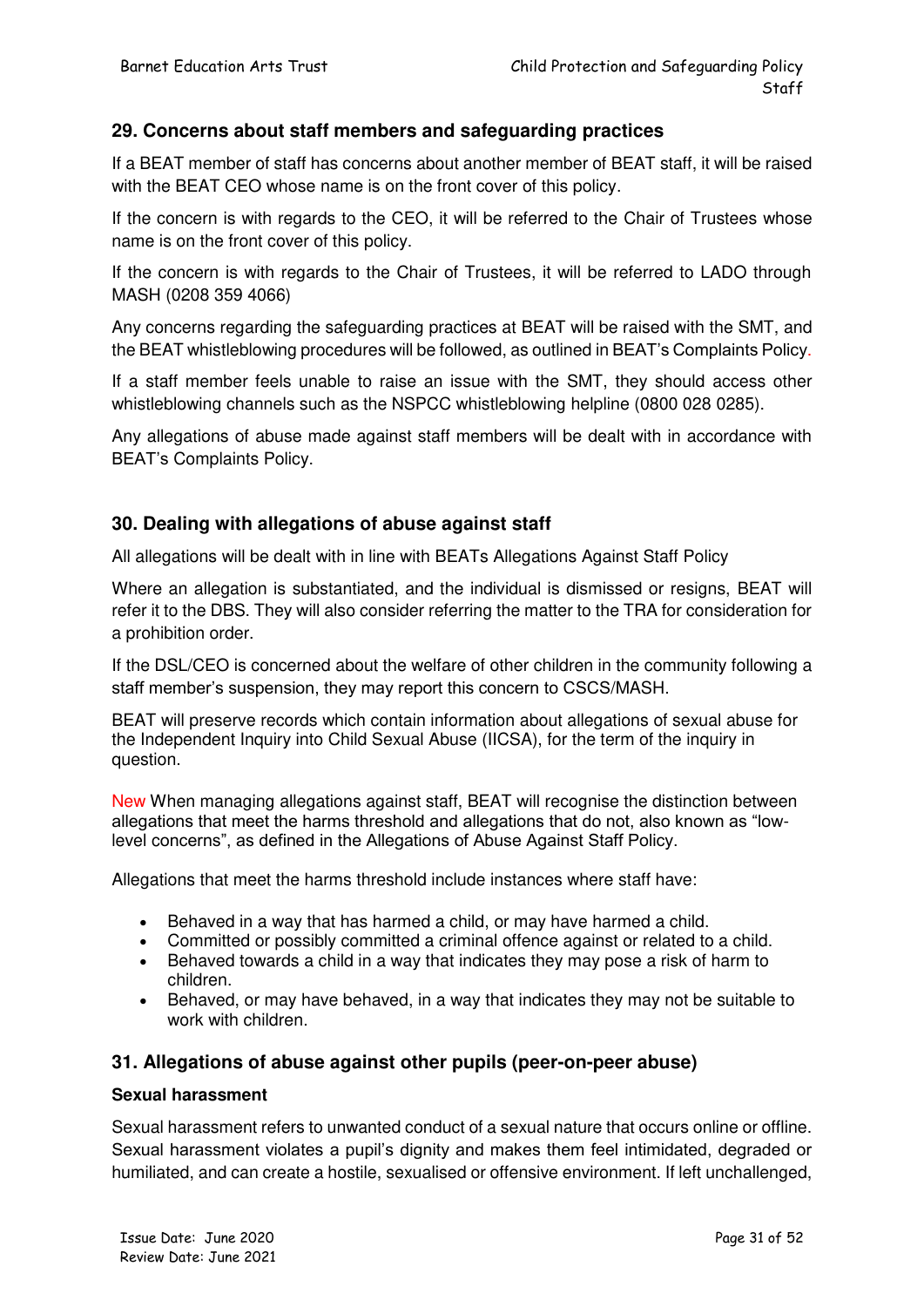sexual harassment can create an atmosphere that normalises inappropriate behaviour and may lead to sexual violence.

Sexual harassment includes:

Sexual comments.

Sexual "jokes" and taunting.

Physical behaviour, such as deliberately brushing against another pupil.

Online sexual harassment, including non-consensual sharing of images and videos and consensual sharing of sexual images and videos (often known as sexting), inappropriate comments on social media, exploitation, coercion and threats – online sexual harassment may be isolated or part of a wider pattern.

#### **Sexual violence**

Sexual violence refers to the three following offences:

**Rape:** A person (A) commits an offence of rape if he intentionally penetrates the vagina, anus or mouth of another person (B) with his penis, B does not consent to the penetration and A does not reasonably believe that B consents.

**Assault by Penetration:** A person (A) commits an offence if s/he intentionally penetrates the vagina or anus of another person (B) with a part of her/his body or anything else, the penetration is sexual, B does not consent to the penetration and A does not reasonably believe that B consents.

**Sexual Assault:** A person (A) commits an offence of sexual assault if s/he intentionally touches another person (B), the touching is sexual, B does not consent to the touching and A does not reasonably believe that B consents.

Harmful sexual behaviours

The term "**harmful sexual behaviour"** is used to describe behaviour that is problematic, abusive and violent, and that may cause developmental damage. Harmful sexual behaviour may include:

Using sexually explicit words and phrases.

Inappropriate touching.

Sexual violence or threats.

Full penetrative sex with other children or adults.

Sexual interest in adults or children of very different ages to their own.

Forceful or aggressive sexual behaviour.

Compulsive habits.

Sexual behaviour affecting progress and achievement.

Using sexually explicit words and phrases.

Inappropriate touching.

Sexual violence or threats.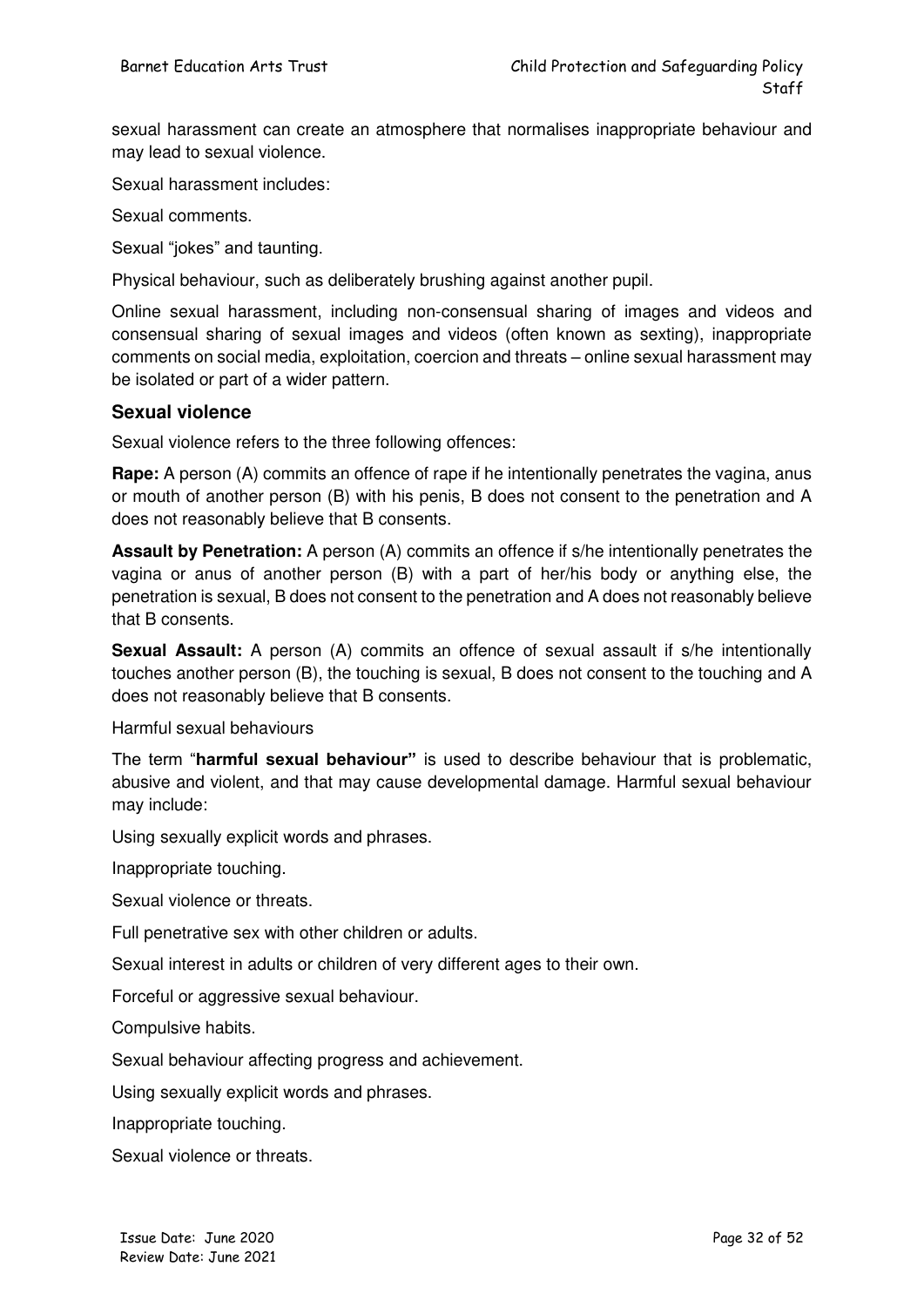Sexual behaviour can also be harmful if one of the children is much older (especially where there is two years or more difference, or where one child is pre-pubescent and the other is not) and where the child may have SEND.

#### **A preventative approach**

In order to prevent peer-on-peer abuse and address the wider societal factors that can influence behaviour, BEAT will support pupils in educating them about abuse, its forms and the importance of discussing any concerns and respecting.

#### **Awareness**

All staff will be aware that pupils of any age and sex are capable of abusing their peers and will never tolerate abuse as "banter" or "part of growing up".

All staff will be aware that peer-on-peer abuse can be manifested in many different ways, including sexting and gender issues, such as girls being sexually touched or assaulted, and boys being subjected to hazing/initiation type of violence which aims to cause physical, emotional or psychological harm.

All staff will be made aware of the heightened vulnerability of pupils with SEND, who are three times more likely to be abused than their peers. Staff will not assume that possible indicators of abuse relate to the pupil's SEND and will always explore indicators further.

LGBTQ+ children can be targeted by their peers. In some cases, children who are perceived to be LGBTQ+, whether they are or not, can be just as vulnerable to abuse as LGBTQ+ children.

BEAT's response to boy-on-boy and girl-on-girl sexual violence and sexual harassment will be equally as robust as it is for incidents between children of the opposite sex.

#### **Support available if a child has been harmed, is in immediate danger or at risk of harm**

If a child has been harmed, is in immediate danger or is at risk of harm, a referral will be made to CSCS.

Within one working day, a social worker will respond to the referrer to explain the action that will be taken.

#### **Support available if early help, section 17 and/or section 47 statutory assessments are appropriate**

If early help, section 17 and/or section 47 statutory assessments (assessments under the Children Act 1989) are appropriate, BEAT staff may be required to support external agencies. The DSL and deputies will support staff as required.

#### **Support available if a crime may have been committed**

Rape, assault by penetration and sexual assaults are crimes. Where a report includes such an act, the police will be notified, often as a natural progression of making a referral to CSCS. The DSL will be aware of the local process for referrals to both CSCS and the police.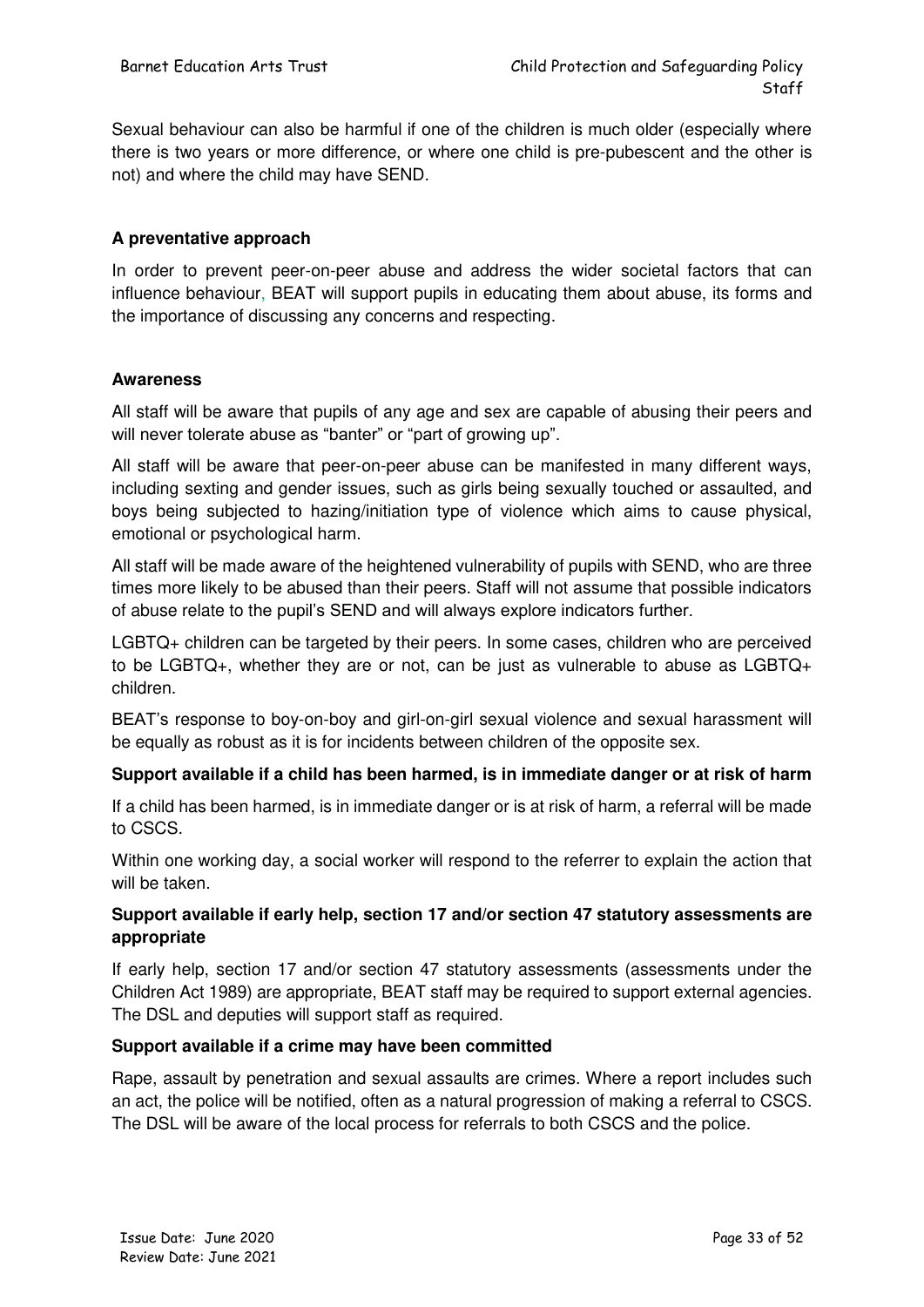Whilst the age of criminal responsibility is 10 years of age, if the alleged perpetrator is under 10, the principle of referring to the police remains. In these cases, the police will take a welfare approach rather than a criminal justice approach.

The DSL will liaise closely with the local police.

#### **Support available if reports include online behaviour**

Online concerns can be especially complicated. BEAT recognises that there is potential for an online incident to extend further than the local community and for a victim, or the alleged perpetrator, to become marginalised and excluded both online and offline. There is also strong potential for repeat victimisation if the content continues to exist.

If the incident involves sexual images or videos held online, the [Internet Watch Foundation](https://www.iwf.org.uk/) will be consulted to have the material removed.

Staff will not view or forward illegal images of a child. If they are made aware of such an image, they will contact the DSL.

#### **Managing disclosures**

Victims will always be taken seriously, reassured, supported and kept safe. Victims will never be made to feel like they are causing a problem or made to feel ashamed.

If a friend of a victim makes a report or a member of staff overhears a conversation, staff will take action – they will never assume that someone else will deal with it. The basic principles remain the same as when a victim reports an incident; however, staff will consider why the victim has not chosen to make a report themselves and the discussion will be handled sensitively and with the help of CSCS where necessary. If staff are in any doubt, they will speak to the DSL.

Where an alleged incident took place outside of BEATs activities or online but involved BEAT, BEAT's duty to safeguard pupils remains the same.

All staff will be trained to handle disclosures. Effective safeguarding practice includes:

Never promising confidentiality at the initial stage.

Only sharing the report with those necessary for its progression.

Explaining to the victim what the next steps will be and who the report will be passed to.

Recognising that the person the child chose to disclose the information to is in a position of trust.

Being clear about boundaries and how the report will be progressed.

Not asking leading questions and only prompting the child with open questions.

Waiting until the end of the disclosure to immediately write a thorough summary. If notes must be taken during the disclosure, it is important to still remain engaged and not appear distracted.

Only recording the facts as the child presents them – not the opinions of the note taker.

Where the report includes an online element, being aware of searching, screening and confiscation advice and [UKCCIS sexting advice.](https://www.safeguardinginschools.co.uk/responding-sexting-schools-colleges-ukccis/)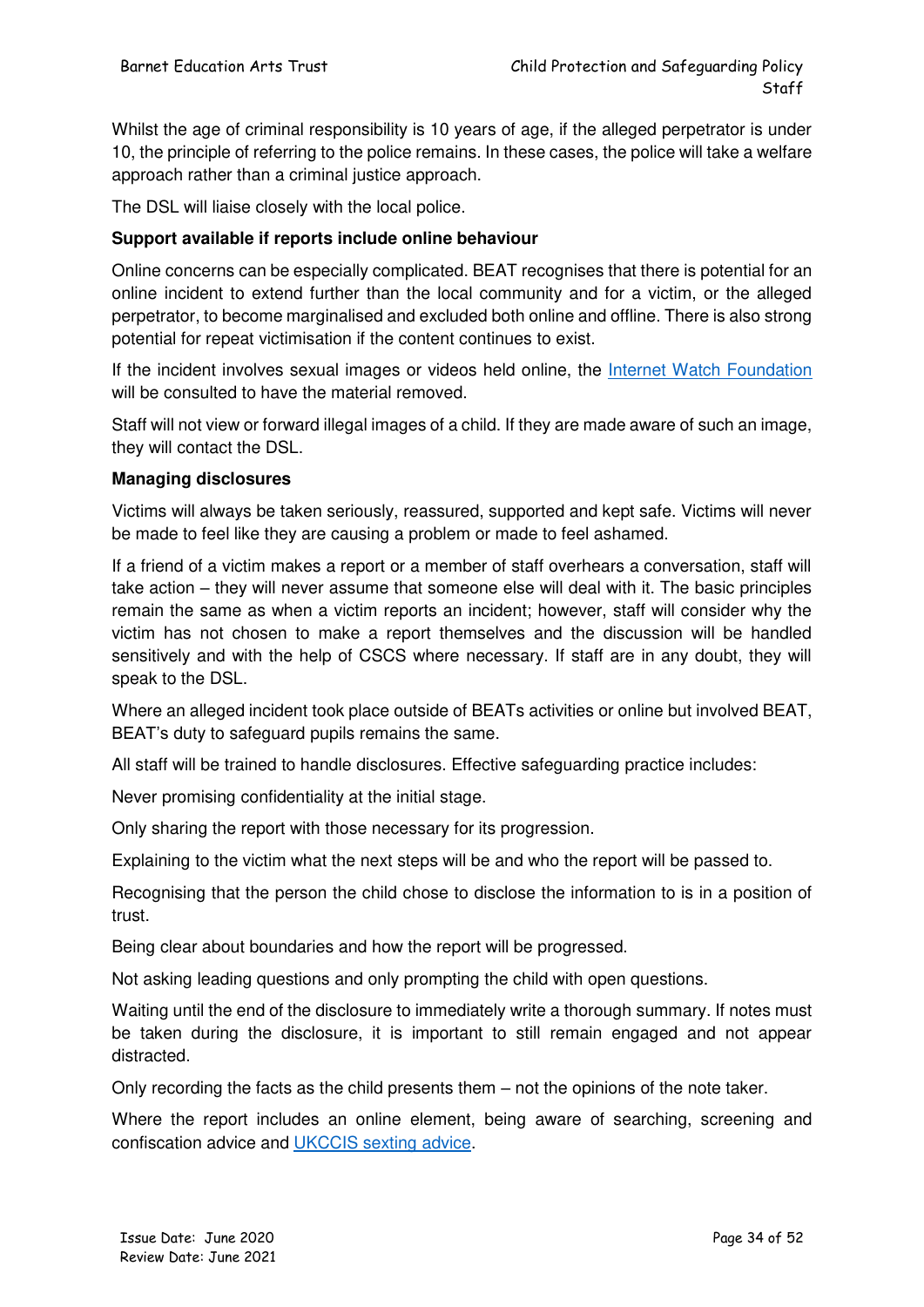Wherever possible, managing disclosures with two staff members present (preferably with the DSL or a deputy as one of the staff members).

Informing the DSL or deputy as soon as possible after the disclosure if they could not be involved in the disclosure.

The DSL will be informed of any allegations of abuse against pupils with SEND. They will record the incident in writing and, working with the appropriate authority, decide what course of action is necessary, with the best interests of the pupil in mind at all times.

#### **Confidentiality**

BEAT will only engage staff and agencies required to support the victim and/or be involved in any investigation. If a victim asks a member of BEAT staff not to tell anyone about the disclosure, they cannot make this promise. Even without the victim's consent, the information may still be lawfully shared if it is in the public interest and protects children from harm.

The DSL will consider the following when making confidentiality decisions:

Parents will be informed unless it will place the victim at greater risk.

If a child is at risk of harm, is in immediate danger or has been harmed, a referral will be made to CSCS.

Rape, assault by penetration and sexual assaults are crimes – reports containing any such crimes will be passed to the police.

The DSL will weigh the victim's wishes against their duty to protect the victim and others. If a referral is made against the victim's wishes, it will be done so extremely carefully and the reasons for referral will be explained to the victim. Appropriate specialist support will always be offered.

#### **Anonymity**

There are legal requirements for anonymity where a case is progressing through the criminal justice system. BEAT will do all it can to protect the anonymity of children involved in any report of sexual violence or sexual harassment. It will carefully consider, based on the nature of the report, which staff will be informed and what support will be in place for the children involved.

When deciding on the steps to take, BEAT will consider the role of social media in potentially exposing victims' identities and facilitating the spread of rumours.

#### **Risk assessment**

The DSL or a deputy will make an immediate risk and needs assessment any time there is a report of sexual violence. For reports of sexual harassment, a risk assessment will be considered on a case-by-case basis. Risk assessments are not intended to replace the detailed assessments of experts, and for incidents of sexual violence it is likely that a professional risk assessment by a social worker or sexual violence specialist will be required.

Risk assessments will consider:

The victim.

The alleged perpetrator.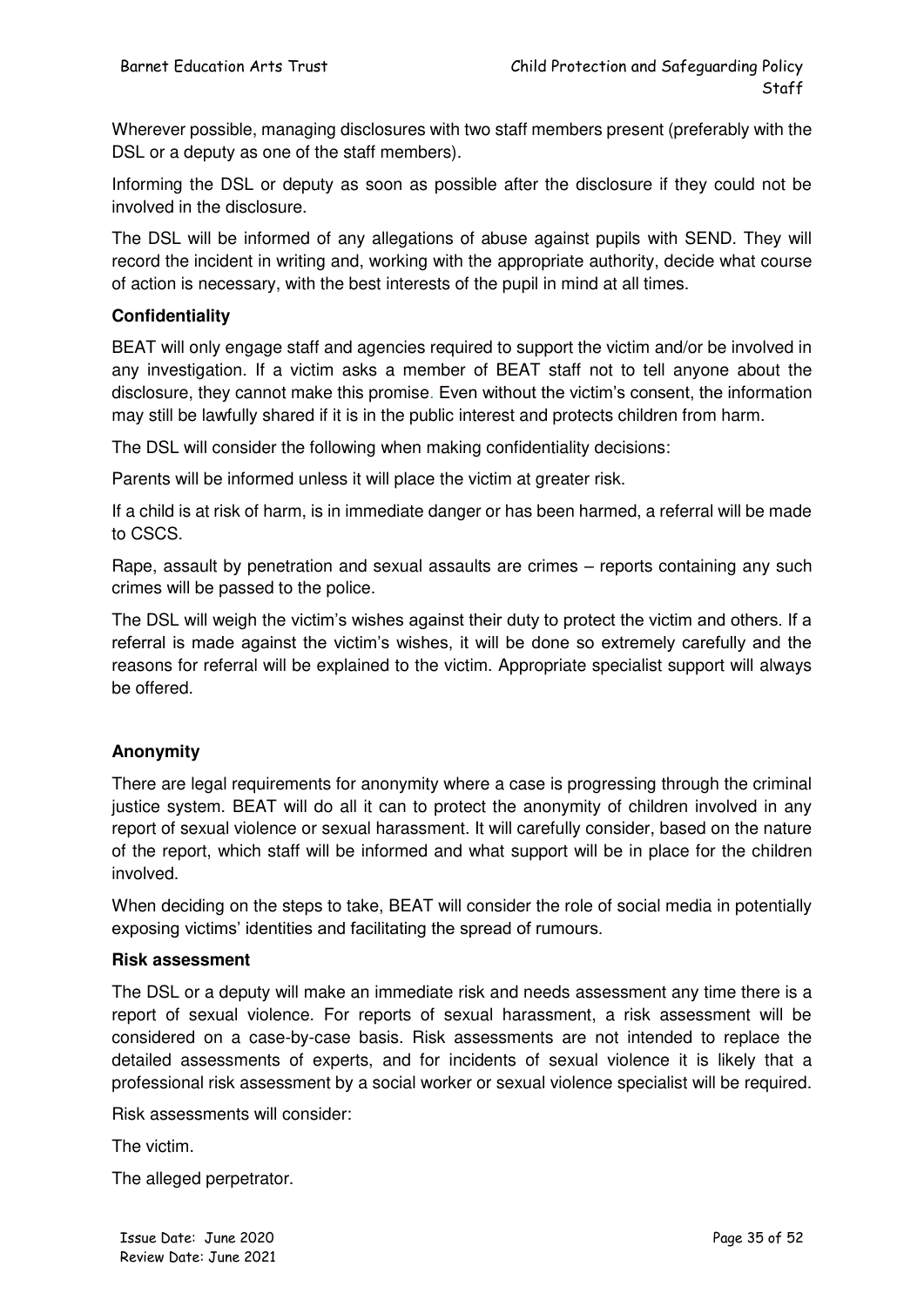Other children involved in BEAT activities, especially any actions that are appropriate to protect them.

Risk assessments will be recorded (either on paper or electronically) and kept under review in accordance with BEAT's Data Protection Policy.

#### **Taking action following a disclosure**

The DSL or a deputy will decide BEAT's initial response, taking into consideration:

The victim's wishes.

The nature of the incident.

The ages and developmental stages of the children involved.

Any power imbalance between the children.

Whether the incident is a one-off or part of a pattern.

Any ongoing risks.

Any related issues and the wider context, such as whether there are wider environmental factors in a child's life that threaten their safety and/or welfare.

The best interests of the child.

That sexual violence and sexual harassment are always unacceptable and will not be tolerated.

Immediate consideration will be given as to how to support the victim, alleged perpetrator and any other children involved.

For reports of rape and assault by penetration, whilst BEAT establishes the facts, the alleged perpetrator will be removed from any activities shared with the victim. BEAT will consider how to keep the victim and alleged perpetrator apart. These actions will not be seen as a judgement of guilt on the alleged perpetrator.

For reports of sexual violence and sexual harassment, the proximity of the victim and alleged perpetrator and the suitability of shared activities, premises and transport will be considered immediately.

In all cases, the initial report will be carefully evaluated and the wishes of the victim, nature of the allegations and requirement to protect all children will be taken into consideration.

#### **Managing the report**

The decision of when to inform the alleged perpetrator of a report will be made on a case-bycase basis. If a report is being referred to CSCS or the police, BEAT will speak to the relevant agency to discuss informing the alleged perpetrator.

There are four likely outcomes when managing reports of sexual violence or sexual harassment:

Managing internally

Providing early help

Referring to CSCS

Reporting to the police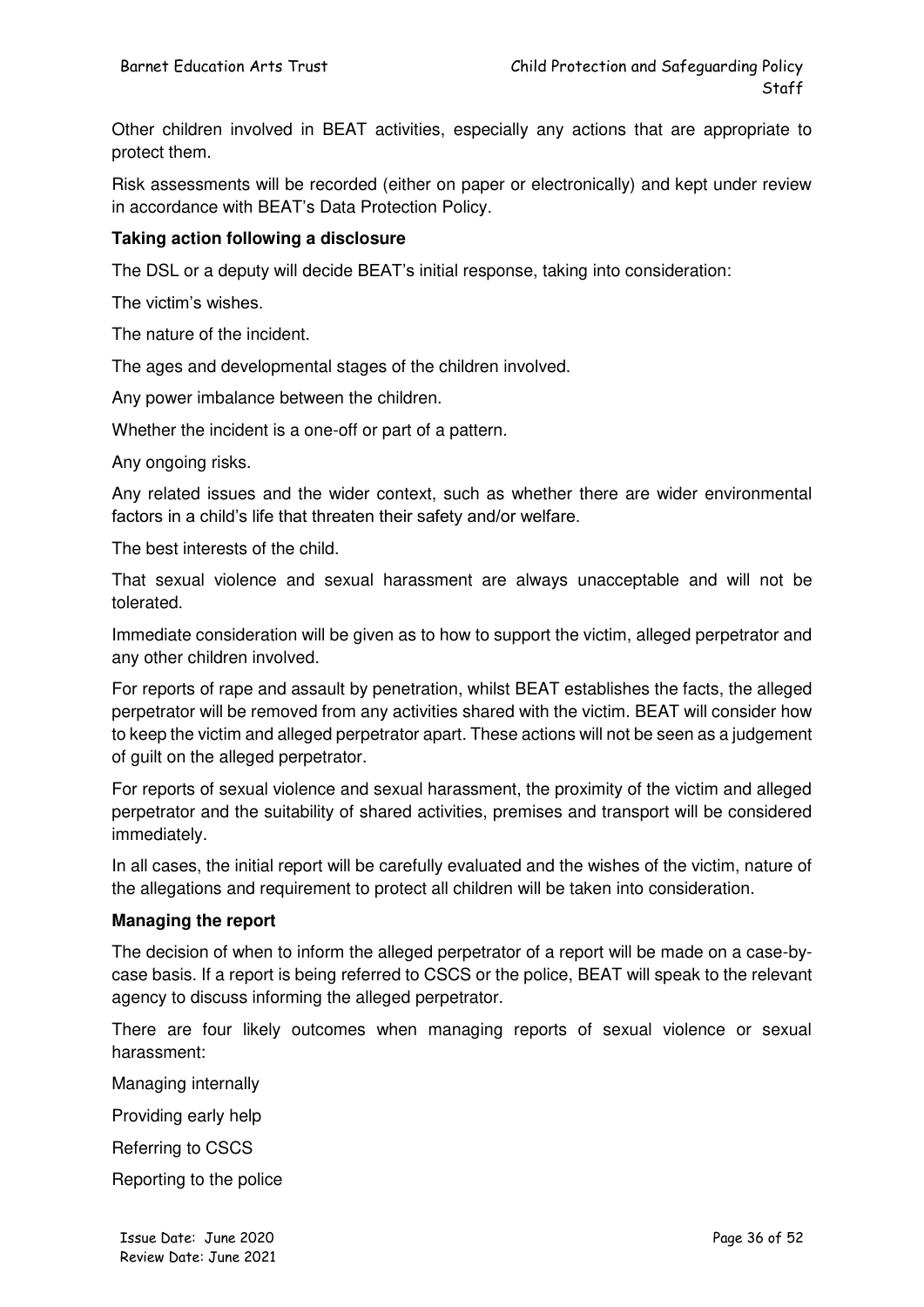Whatever outcome is chosen, it will be underpinned by the principle that sexual violence and sexual harassment is never acceptable and will not be tolerated. All concerns, discussion, decisions and reasons behind decisions will be recorded either on paper or electronically.

The following situations are statutorily clear and do not allow for contrary decisions:

A child under the age of 13 can never consent to sexual activity.

The age of consent is 16.

Sexual intercourse without consent is rape.

Rape, assault by penetration and sexual assault are defined in law.

Creating and sharing sexual photos and videos of children under 18 is illegal – including children making and sending images and videos of themselves.

#### **Managing internally**

In some cases, e.g. one-off incidents, BEAT may decide to handle the incident internally through behaviour and bullying policies and by providing pastoral support.

#### **Providing early help**

BEAT may decide that statutory interventions are not required, but that pupils may benefit from early help – providing support as soon as a problem emerges. This approach can be particularly useful in addressing non-violent harmful sexual behaviour and may prevent escalation of sexual violence.

#### **Referral to CSCS/MASH**

If a child has been harmed, is at risk of harm or is in immediate danger, BEAT will make a referral to CSCS. Parents will be informed unless there is a compelling reason not to do so (if referral will place the victim at risk). This decision will be made in consultation with CSCS.

BEAT will not wait for the outcome of an investigation before protecting the victim and other children.

The DSL will work closely with CSCS to ensure that BEAT's actions do not jeopardise any investigation. Any related risk assessment will be used to inform all decisions.

If CSCS decide that a statutory investigation is not appropriate, BEAT will consider referring the incident again if they believe the child to be in immediate danger or at risk of harm.

If BEAT agrees with the decision made by CSCS, they will consider the use of other support mechanisms such as early help, pastoral support and specialist support.

#### **Reporting to the police**

Reports of rape, assault by penetration or sexual assault will be passed on to the police – even if the alleged perpetrator is under 10 years of age. Generally, this will be in parallel with referral to CSCS. The DSL and deputies will follow the local process for referral.

Parents will be informed unless there is a compelling reason not to do so. Where parents are not informed, it is essential for BEAT to support the child with any decision they take, in unison with CSCS and any appropriate specialist agencies.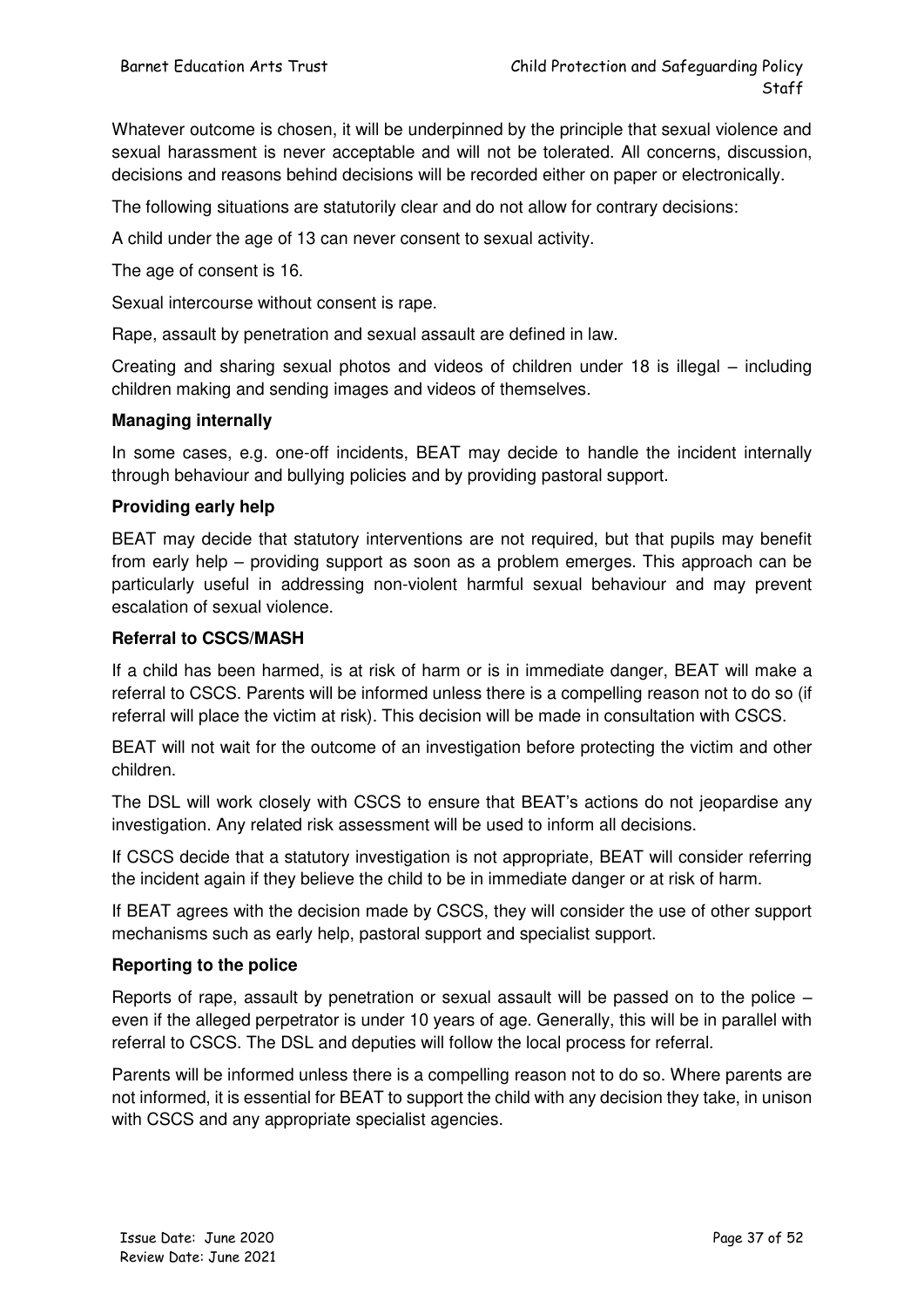The DSL and trustees will agree what information will be disclosed to staff and others, in particular the alleged perpetrator and their parents. They will also discuss the best way to protect the victim and their anonymity.

The DSL will be aware of local arrangements and specialist units that investigate child abuse.

In some cases, it may become clear that the police will not take further action, for whatever reason. In these circumstances, BEAT will continue to engage with specialist support for the victim as required.

#### **Bail conditions**

Police bail is only used in exceptional circumstances. It is unlikely that a child will be placed on police bail if alternative measures can be used to mitigate risks.

BEAT will work with CSCS and the police to support the victim, alleged perpetrator and other children (especially witnesses) during criminal investigations. BEAT will seek advice from the police to ensure they meet their safeguarding responsibilities.

The term 'released under investigation' (RUI) is used to describe alleged perpetrators released in circumstances that do not warrant the application of bail.

#### **Managing delays in the criminal justice system**

BEAT will not wait for the outcome (or even the start) of criminal proceedings before protecting the victim, alleged perpetrator and other children. The associated risk assessment will be used to inform any decisions made.

The DSL will work closely with the police to ensure BEAT does not jeopardise any criminal proceedings, and to obtain help and support as necessary.

#### **The end of the criminal process**

Risk assessments will be updated if the alleged perpetrator receives a caution or is convicted. If the perpetrator remains in the same activity as the victim, BEAT will set out clear expectations regarding the perpetrator, including their behaviour and any restrictions deemed reasonable and proportionate with regards to the perpetrator's timetable.

If the offence took place at a BEAT Music Academy, or other site used for BEAT activities which are also used by the victim, a risk assessment and appropriate action will be taken by the Head of the Academy and/ or BEAT's SMT.

BEAT will ensure that the victim and perpetrator remain protected from bullying and harassment (including online).

Where an alleged perpetrator is found not guilty or a case is classed as requiring "no further action", BEAT will offer support to the victim and alleged perpetrator for as long as is necessary. The victim is likely to be traumatised and the fact that an allegation cannot be substantiated does not necessarily mean that it was unfounded. BEAT will discuss decisions with the victim and offer support.

The alleged perpetrator is also likely to require ongoing support, as they have also been through a difficult and upsetting experience.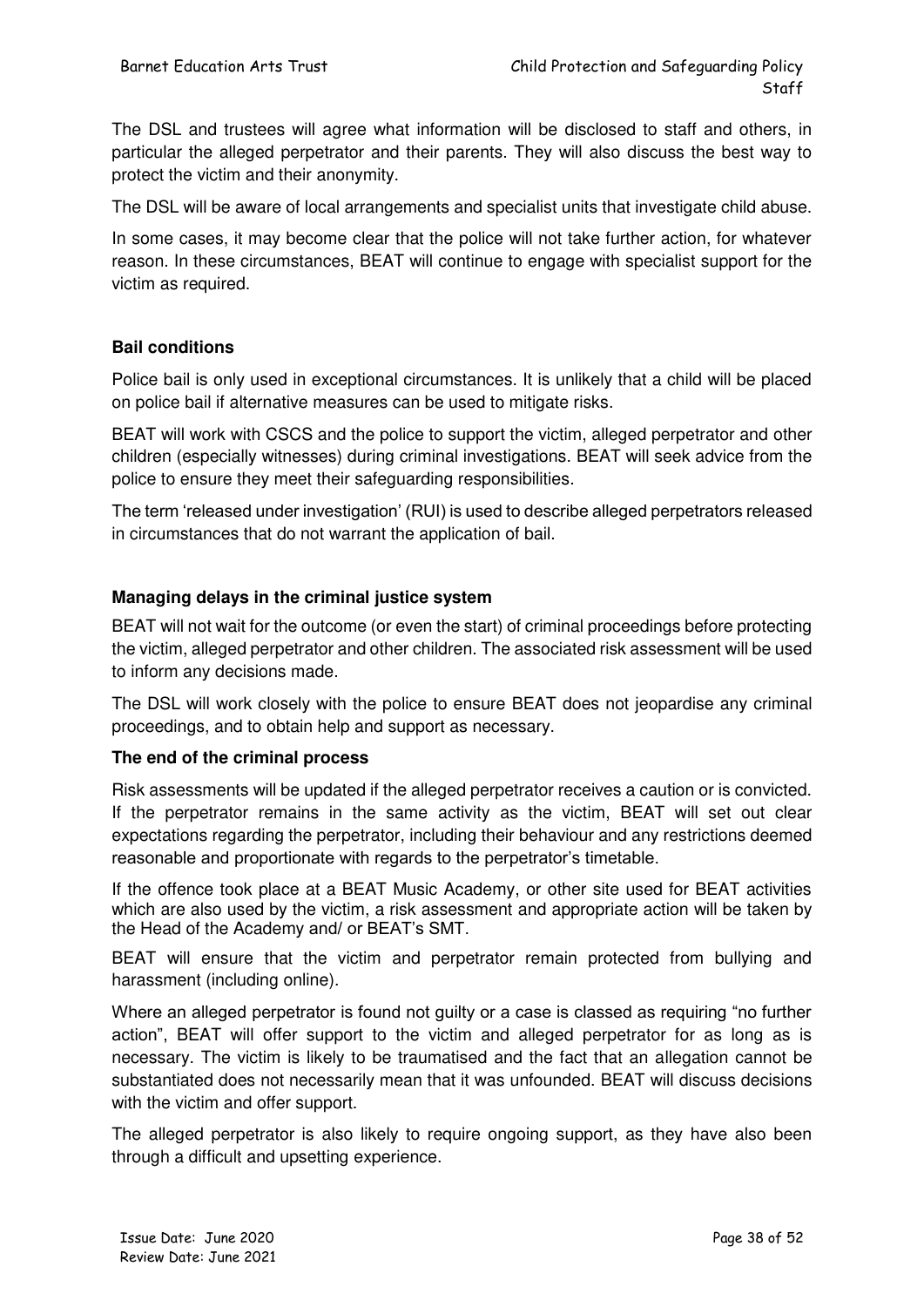#### **Ongoing support for the victim**

Any decisions regarding safeguarding and supporting the victim will be made with the following considerations in mind:

The terminology BEAT uses to describe the victim

The age and developmental stage of the victim

The needs and wishes of the victim

Whether the victim wishes to continue in their normal routine

The victim will not be made to feel ashamed about making a report

What a proportionate response looks like

Victims may not disclose the whole picture immediately and they may be more comfortable talking about the incident on a piecemeal basis; therefore, a dialogue will be kept open and the victim can choose to appoint a designated trusted adult.

Victims may struggle in a normal teaching environment. Whilst it is important not to isolate the victim, the victim may wish to be withdrawn from lessons and activities at times. This will only happen when the victim wants it to, not because it makes it easier to manage the situation.

BEAT will provide a physical space for victims to withdraw to.

Victims may require support for a long period of time and BEAT will be prepared to offer longterm support in liaison with relevant agencies.

Everything possible will be done to prevent the victim from bullying and harassment as a result of any report they have made.

If the victim is unable to remain in the activity, alternative provision or a move to another BEAT Music Academy will be considered – this will only be considered at the request of the victim and following discussion with their parents.

If the victim does move to another BEAT Music Academy, the DSL will inform the Head of the Academy, and their Deputy of any ongoing support needs. The child protection file shall be kept securely in a central location and any information considered relevant may be communicated to ensure the pupil is supported appropriately.

#### **Ongoing support for the alleged perpetrator**

When considering the support required for an alleged perpetrator, BEAT will take into account:

The terminology they use to describe the alleged perpetrator or perpetrator.

The balance of safeguarding the victim and providing the alleged perpetrator with education and support.

The reasons why the alleged perpetrator may have abused the victim – and the support necessary.

Their age and developmental stage.

What a proportionate response looks like.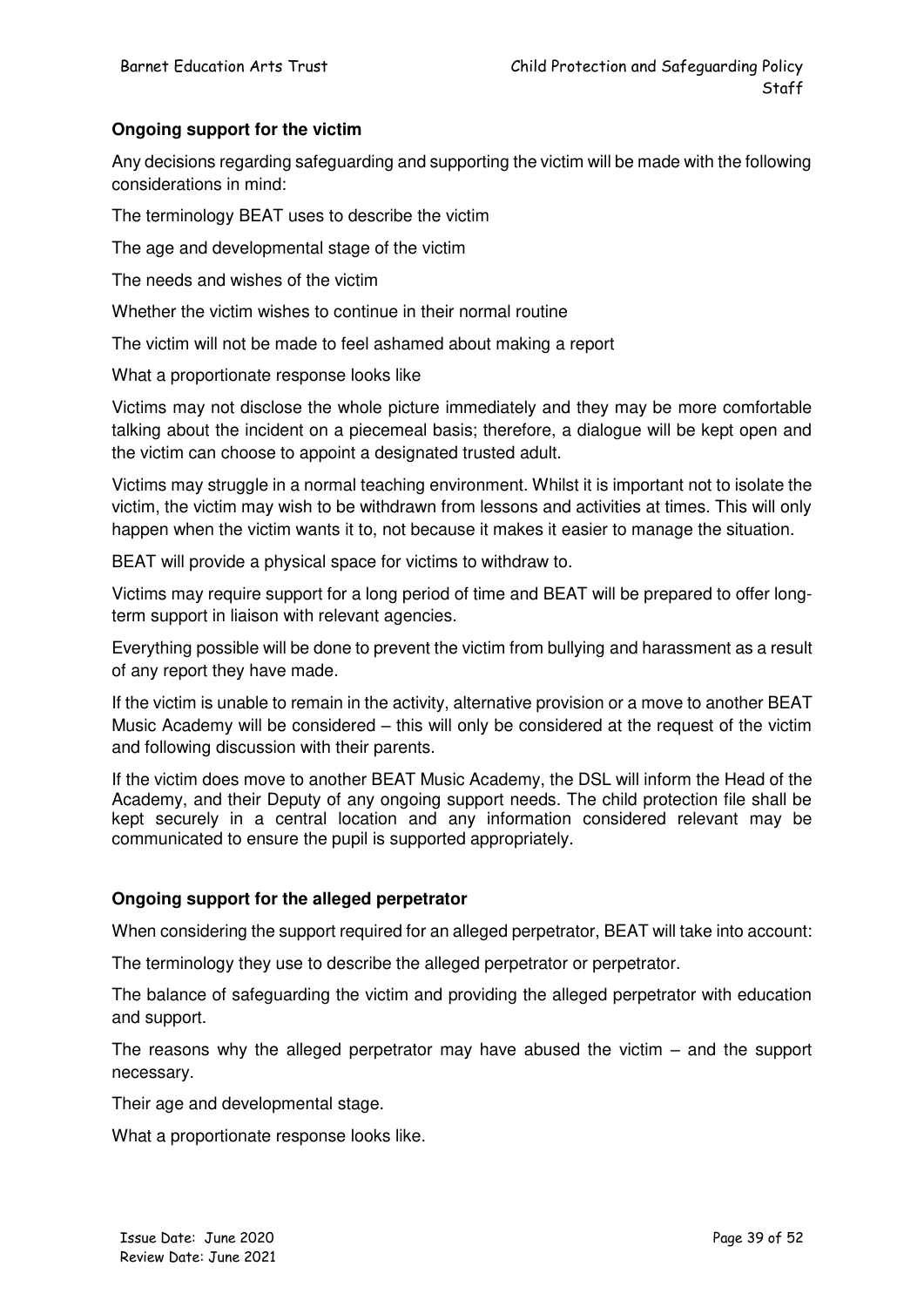Whether the behaviour is a symptom of their own abuse or exposure to abusive practices and/or materials.

When making a decision, advice will be taken from CSCS, specialist sexual violence services and the police as appropriate.

If the alleged perpetrator moves to another BEAT Academy (for any reason), the DSL will inform the destination BEAT Academy of any ongoing support needs and transfer the child protection information.

BEAT will work with professionals as required to understand why the abuse took place and provide a high level of support to help the pupil understand and overcome the reasons for their behaviour and reduce the likelihood of them abusing again.

#### **Disciplining the alleged perpetrator**

Disciplinary action can be taken whilst investigations are ongoing and the fact that investigations are ongoing does not prevent BEAT reaching its own conclusion and imposing an appropriate penalty.

BEAT will make such decisions on a case-by-case basis, with the DSL taking a leading role.

BEAT will take into consideration whether any action would prejudice an investigation and/or subsequent prosecution. The police and CSCS will be consulted where necessary.

BEAT will also consider whether circumstances make it unreasonable or irrational for BEAT to make a decision about what happened while an investigation is considering the same facts.

Disciplinary action and support can take place at the same time.

BEAT will be clear whether action taken is disciplinary, supportive or both.

#### **Shared activities**

Once the DSL has decided to progress a report, they will again consider whether the victim and alleged perpetrator will be separated in activities, and on premises where activities take place or on transport provided by BEAT. The best interests of the pupil will always come first.

Where there is a criminal investigation into rape or assault by penetration, the alleged perpetrator will be removed from activities with the victim and potential contact on premises where activities take place, or on transport provided by BEAT, will be prevented.

Where a criminal investigation into rape or assault by penetration leads to a conviction or caution, in all but the most exceptional circumstances, this will constitute a serious breach of discipline and result in the view that allowing the perpetrator to continue with BEAT activities would harm the education or welfare of the victim and potentially other pupils.

Where a criminal investigation into sexual assault leads to a conviction or caution, BEAT will consider suitable sanctions and permanent exclusion. If the perpetrator will continue with BEAT activities, BEAT will keep the victim and perpetrator in separate activities and manage potential contact on premises and transport used by BEAT. The nature of the conviction or caution, alongside the wishes of the victim, will inform any discussions made.

Where a report of sexual assault does not lead to a police investigation, this does not mean that the offence did not happen or that the victim has lied. Both the victim and alleged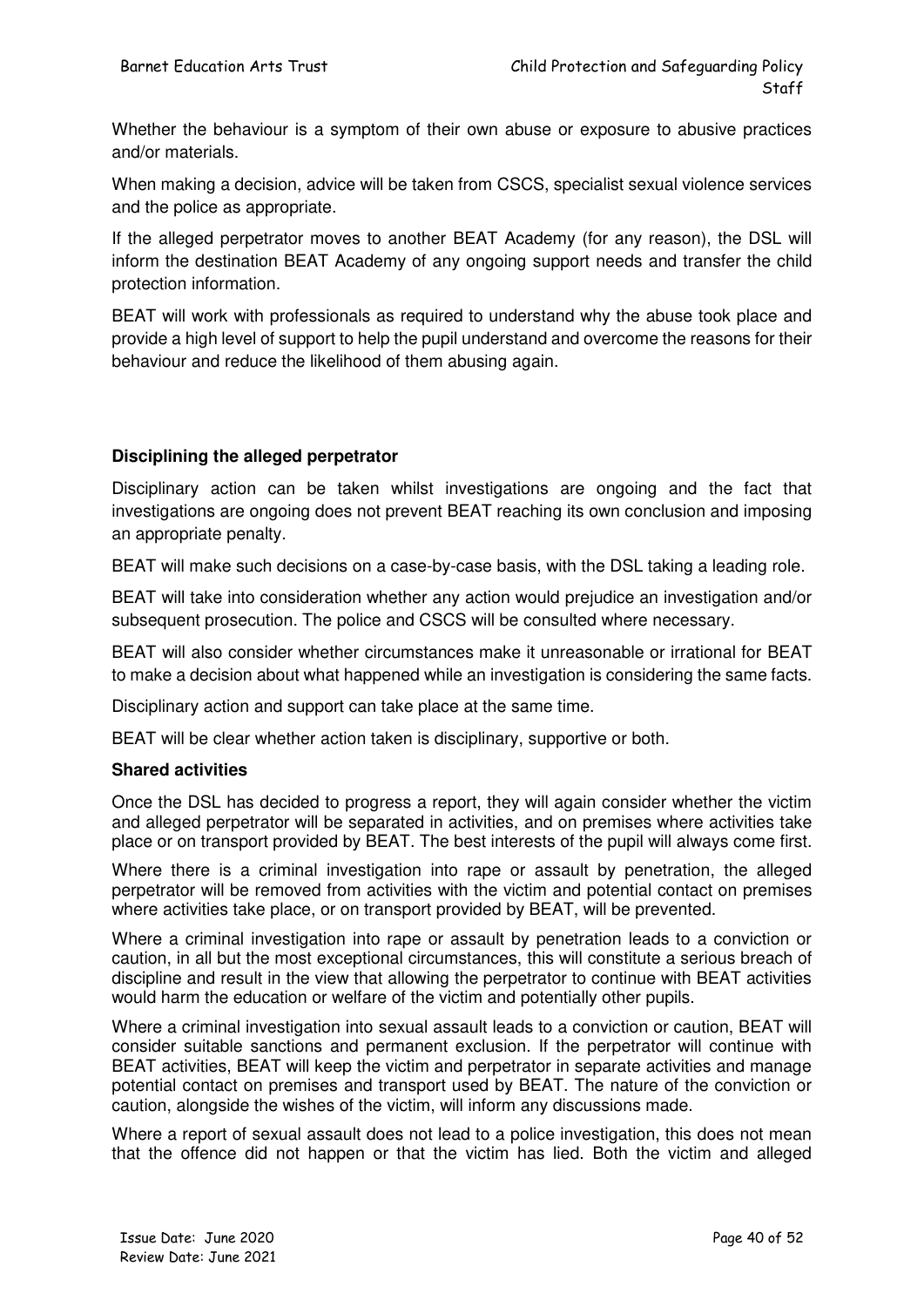perpetrator will be affected and appropriate support will be provided. Considerations regarding sharing activities and potential contact will be made on a case-by-case basis.

In all cases, BEAT will record its decisions and be able to justify them. The needs and wishes of the victim will always be at the heart of the process.

#### **Working with parents and carers**

In most sexual violence cases, BEAT will work with the parents of both the victim and alleged perpetrator. For cases of sexual harassment, these decisions will be made on a case-by-case basis.

BEAT will meet the victim's parents with the victim present to discuss the arrangements being put in place to safeguard the victim, and to understand their wishes in terms of support arrangements and the progression of the report.

BEAT will also meet with the parents of the alleged perpetrator to discuss arrangements that will impact their child, such as moving them out of classes with the victim. Reasons behind decisions will be explained and the support being made available will be discussed. The DSL or a deputy will attend such meetings, with agencies invited as necessary.

Clear policies regarding how BEAT will handle reports of sexual violence and how victims and alleged perpetrators will be supported will be made available to parents.

#### **Safeguarding other children**

Children who have witnessed sexual violence, especially rape and assault by penetration, will be provided with support.

It is likely that children will "take sides" following a report, and BEAT will do everything in its power to protect the victim, alleged perpetrator and witnesses from bullying and harassment.

BEAT will keep in mind that contact may be made between the victim and alleged perpetrator and that harassment from friends of both parties could take place via social media and do everything in its power to prevent such activity.

As part of BEAT's risk assessment following a report, transport arrangements will be considered, as it is a potentially vulnerable place for both a victim and alleged perpetrator. BEAT will consider any additional support that can be put in place.

#### **32. Communication and confidentiality**

Child Protection raises issues of confidentiality that must be clearly understood by all staff / volunteers.

All BEAT staff have a responsibility to share relevant information about the protection of children with other professionals, particularly the investigative agencies and the Police.

If a child confides in a member of staff / volunteer and requests the information is kept secret, the member of staff / volunteer MUST tell the child sensitively that s/he has a responsibility to refer cases of alleged abuse for the child's own sake. The child should be reassured that the information will ONLY be disclosed to people who need to know.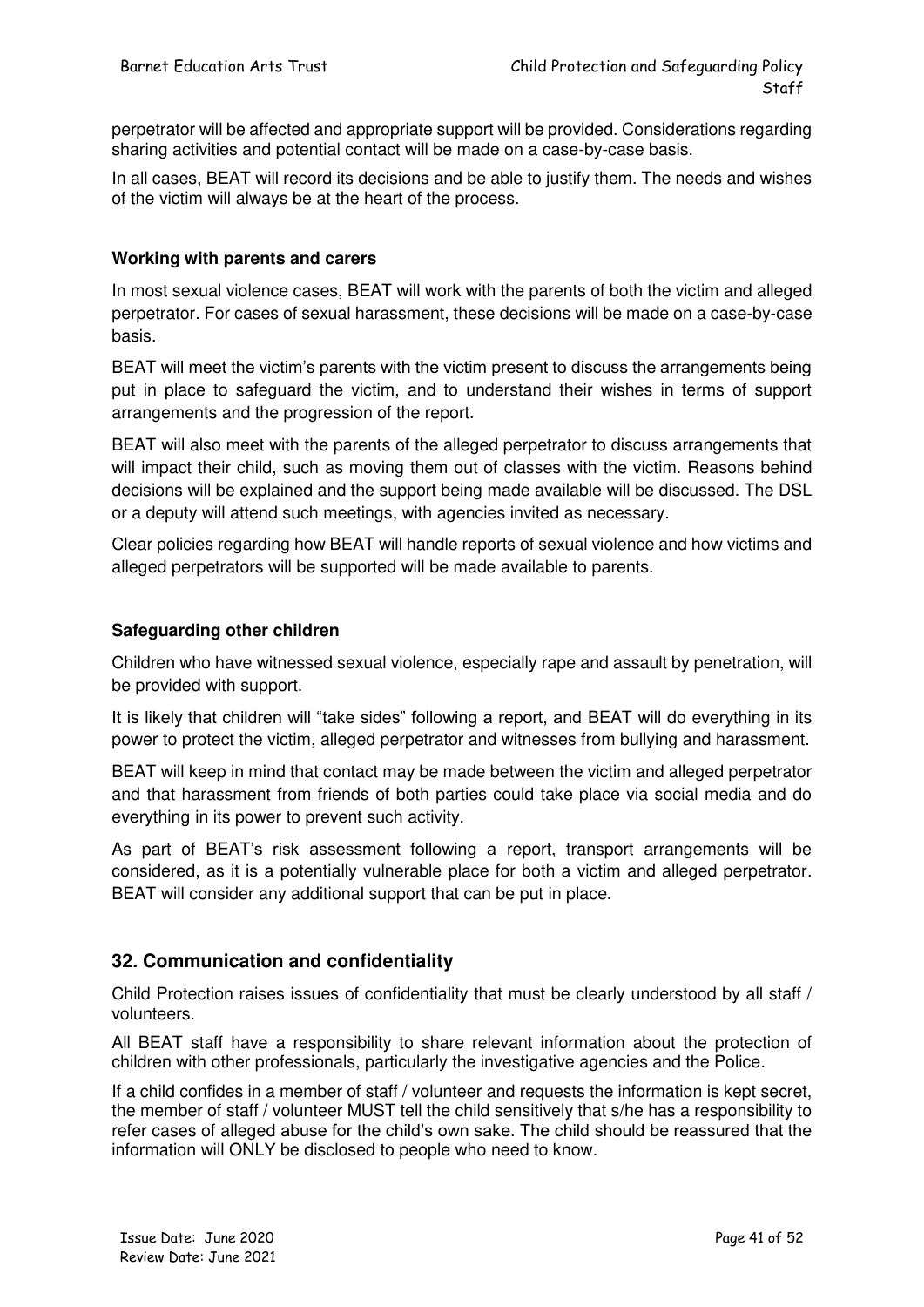Staff / volunteers who receive information about children and their families should share that information only within the appropriate professional contexts. Gossip and chat are strictly forbidden.

All child protection and safeguarding concerns will be treated in the strictest of confidence in accordance with BEAT data protection policies.

Where there is an allegation or incident of sexual abuse or violence, the victim is entitled to anonymity by law; therefore, BEAT will consult its policy and agree what information will be disclosed to staff and others, in particular the alleged perpetrator and their parents.

Where a report of sexual violence or sexual harassment is progressing through the criminal justice system, BEAT will do all it can to protect the anonymity of the pupils involved in the case.

Concerns will only be reported to those necessary for its progression and reports will only be shared amongst staff members and with external agencies on a need-to-know basis.

During disclosure of a concern by a pupil, staff members will not promise the pupil confidentiality and will ensure that they are aware of what information will be shared, with whom and why.

Where it is in the public interest, and protects pupils from harm, information can be lawfully shared without the victim's consent, e.g. if doing so would assist the prevention, detection or prosecution of a serious crime.

Before doing so, the DSL will weigh the victim's wishes against their duty to protect the victim and others.

Where a referral is made against the victim's wishes, it is done so carefully with the reasons for the referral explained to the victim and specialist support offered.

Depending on the nature of a concern, the DSL will discuss the concern with the parents of the pupils involved.

Discussions with parents will not take place where they could potentially put a pupil at risk of harm.

Discussion with the victim's parents will relate to the arrangements being put in place to safeguard the victim, with the aim of understanding their wishes in terms of support arrangements and the progression of the report.

Discussion with the alleged perpetrator's parents will have regards to the arrangements that will impact their child, such as moving activities, etc., with the reasons behind decisions being explained and the available support discussed.

External agencies will be invited to these discussions where necessary.

Where confidentiality or anonymity has been breached, BEAT will implement the appropriate disciplinary procedures as necessary and will analyse how damage can be minimised and future breaches be prevented.

Where a pupil is leaving BEAT activities, the DSL will consider whether it is appropriate to share any information with the pupil's new provider, in addition to the child protection file, that will allow the new provider to support the pupil and arrange appropriate support for their arrival.

#### **33. Online safety**

Where appropriate, pupils may be made aware of online risks and taught how to stay safe online.

Through training, all staff members will be made aware of the following: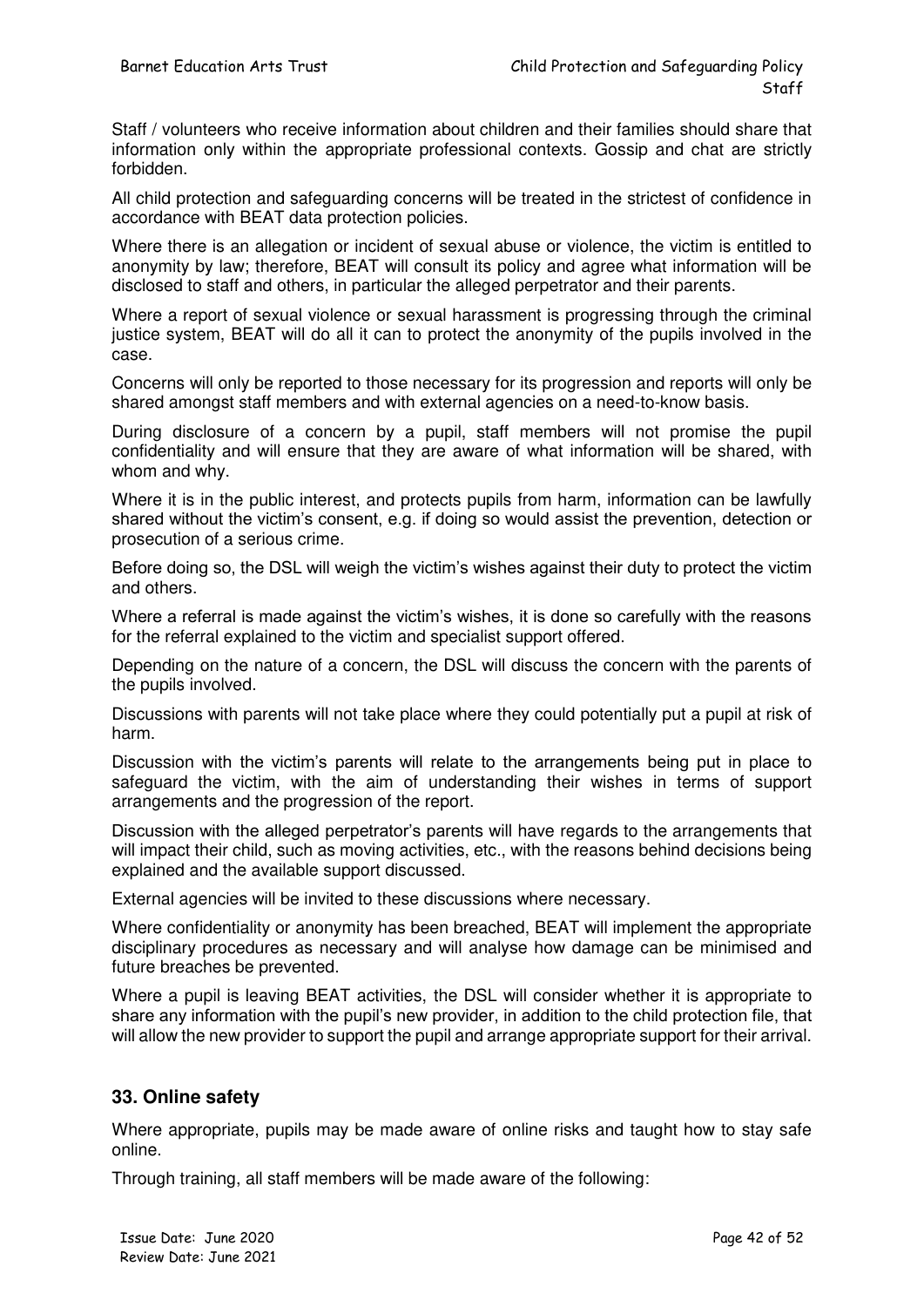- Pupil attitudes and behaviours which may indicate they are at risk of potential harm online
- The procedure to follow when they have a concern regarding a pupil's online activity

The use of mobile phones by pupils is closely monitored by BEAT staff. BEAT recognises that mobile phones can be a useful teaching aid, but that BEAT staff shall abide by schools' policies on the use of such devices.

New Reviewing online safety - BEAT will carry out an annual review of its approach to online safety, supported by an annual risk assessment that considers and reflects the risks faced by pupils.

#### **New - 34. Cyber-crime**

For the purposes of this policy, "cyber-crime" is defined as criminal activity committed using computers and/or the internet. This includes 'cyber-enabled' crimes, i.e. crimes that can happen offline but are enabled at scale and at speed online, and 'cyber-dependent' crimes, i.e. crimes that can be committed only by using a computer. Crimes include:

- Unauthorised access to computers, known as 'hacking'.
- Denial of Service attacks, known as 'booting'.
- Making, supplying or obtaining malicious software, or 'malware', e.g. viruses, spyware, ransomware, botnets and Remote Access Trojans with the intent to commit further offence.
- All staff will be aware of the signs of cyber-crime and follow the appropriate safeguarding procedures where concerns arise. This may include the DSL referring pupils to the National Crime Agency's Cyber Choices programme.

#### **35. Mobile phone and camera safety**

Staff will adhere to BEAT and the relevant school's policy on mobile phone usage.

Mobile phones will be safely stored and in silent mode at all times whilst pupils are present.

Staff may only use phones for the purpose of music related activities at BEAT Music Academies, or where the school policy allows this. Examples of music related activities may include:

- Tuning apps
- Metronome apps
- Garage band
- Playing recorded musical examples

Teaching staff are not permitted to use their mobile phones for any form of communication while they are teaching or in a classroom with students.

Staff will use their professional judgement in emergency situations.

Staff may take mobile phones to venues where BEAT activities do not usually take place, but they must only be used in emergencies and should not be used when pupils are present.

There will be occasions when parents and/or other teachers will want to take photographs and/or video footage of children's performances. With the increasing use of e-mail and internet it is the duty of the BEAT to ensure that the safety and well-being of children is paramount. The use of these mediums could be open to abuse and staff must take all necessary precautions to prevent this.

Photographs and video footage will not be posted on notice boards or web sites unless parental permission has been given by all parents. Children shall not be identified by name in any photographs or video unless parental permission has been given by all parents.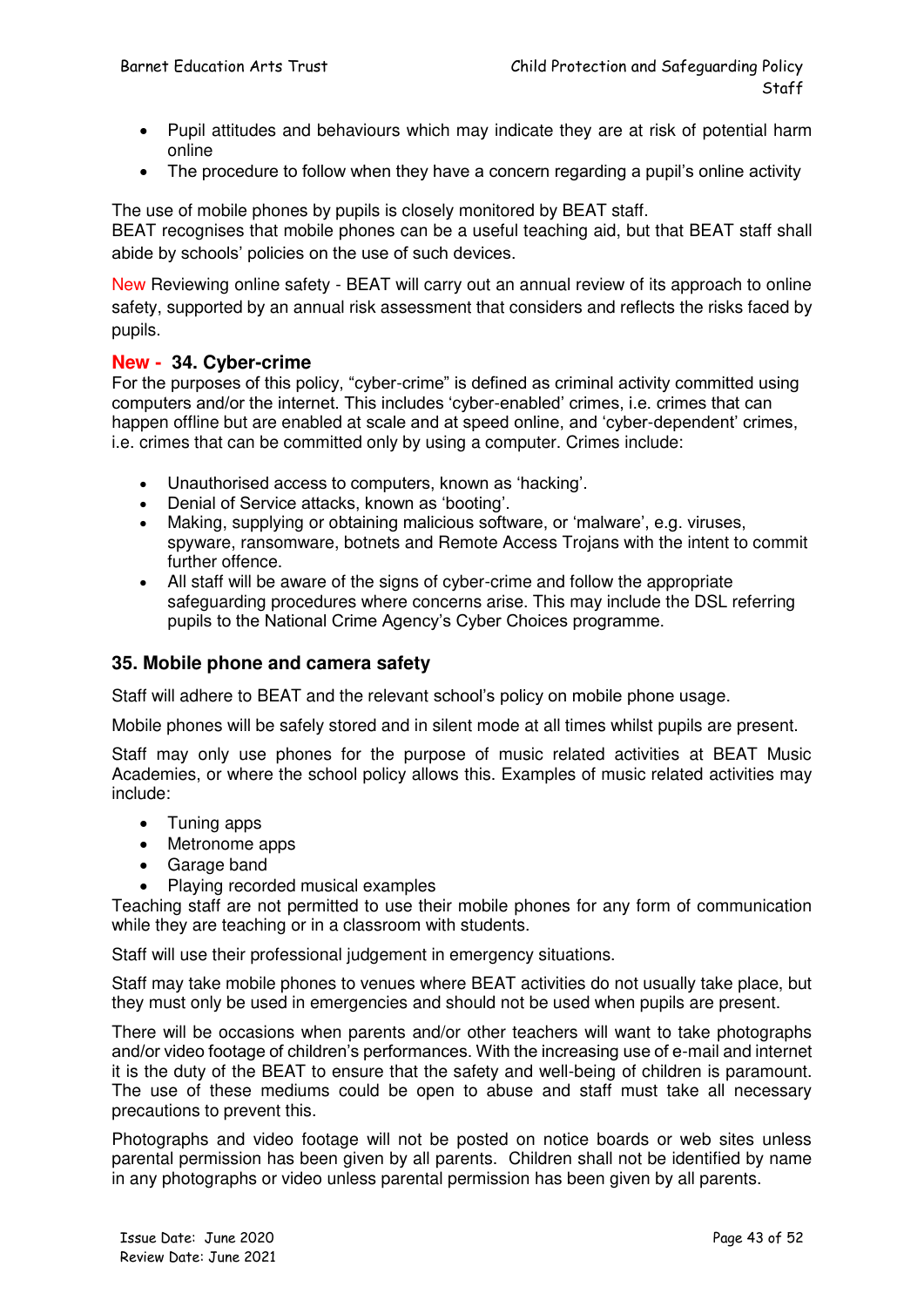The sending of inappropriate messages or images from mobile devices is strictly prohibited. Staff who do not adhere to this policy will face disciplinary action.

Photographs and videos of pupils will be carefully planned before any activity with particular regard to consent.

Where photographs and videos will involve LAC, adopted pupils, or pupils for whom there are security concerns, the DSL will determine the steps involved.

The DSL will, in known cases of a pupil who is a LAC or who has been adopted, liaise with the social worker, carers or adoptive parents to assess the needs and risks associated with the pupil.

Staff will report any concerns about another staff member's use of mobile phones to the DSL.

#### **Upskirting**

Under the Voyeurism (Offences) Act 2019, it is an offence to operate equipment and to record an image beneath a person's clothing without consent and with the intention of observing, or enabling another person to observe, the victim's genitals or buttocks (whether exposed or covered with underwear), in circumstances where their genitals, buttocks or underwear would not otherwise be visible, for a specified purpose.

A "specified purpose" is namely:

Obtaining sexual gratification (either for themselves or for the person they are enabling to view the victim's genitals, buttocks or underwear).

To humiliate, distress or alarm the victim.

"Operating equipment" includes enabling, or securing, activation by another person without that person's knowledge, e.g. a motion activated camera.

Upskirting will not be tolerated by BEAT.

Any incidents of upskirting will be reported to the DSL who will then decide on the next steps to take, which may include police involvement.

#### **36. Safer recruitment**

An enhanced DBS check with barred list information will be undertaken for all staff members.

A person will be considered to be in 'regulated activity' if, as a result of their work, they:

Are responsible on a daily basis for the care or supervision of children.

Regularly work in a school at times when children are on the premises.

Regularly come into contact with children under 18 years of age.

The DfE's [DBS Workforce Guides](https://www.gov.uk/government/publications/dbs-workforce-guidance) will be consulted when determining whether a position fits the child workforce criteria.

#### **Pre-employment checks**

Written information about previous employment history will be obtained from candidates and the appropriate checks undertaken to ensure information is not contradictory or incomplete.

The suitability of prospective employees will be assessed by:

 Verifying the candidate's identity, preferably from the most current photographic ID and proof of address except where, for exceptional reasons, none is available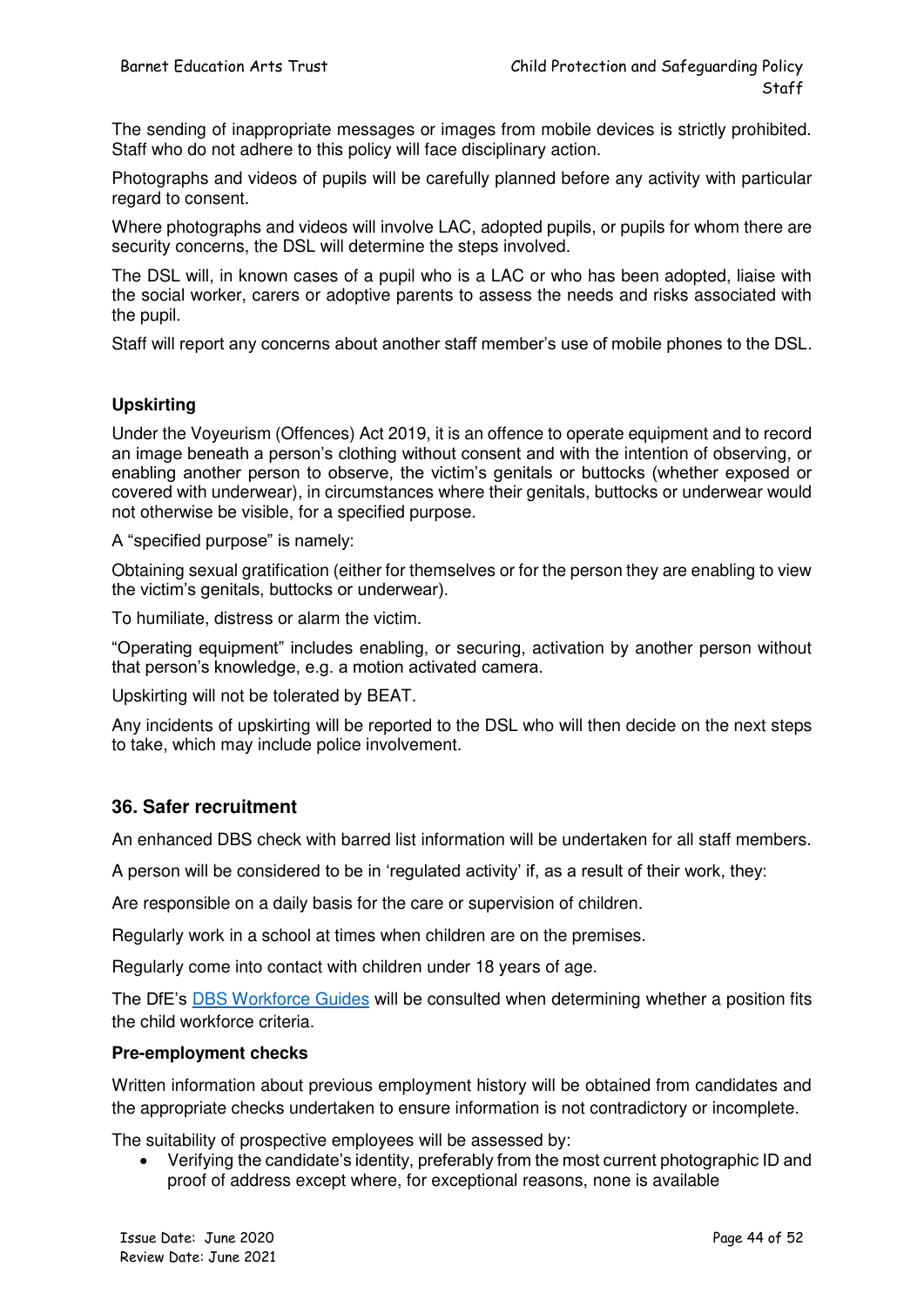- Obtaining a certificate for an enhanced DBS check with barred list information for all staff
- Verifying the candidate's mental and physical fitness to undertake their working responsibilities, including asking relevant questions about disability and health to establish whether they have the physical and mental capacity for the specific role
- Checking the person's right to work in the UK. If there is uncertainty about whether an individual needs permission to work in the UK, the advice set out on the Gov.UK website will be followed

An enhanced DBS certificate and barred list check will be obtained from candidates before commencing work.

#### **Internal candidates**

References from internal candidates will always be scrutinised before appointment.

#### **Trustees**

An enhanced DBS check will be carried out for each member of the Trustees.

#### **References**

All appointments are subject to receipt of satisfactory references. Open testimonials will not be considered.

References will be obtained directly from referees and scrutinised, with all concerns satisfactorily resolved prior to confirmation of employment.

References will only be accepted from a senior person and not from a colleague.

Information about past disciplinary actions or allegations will be considered carefully when assessing an applicant's suitability for a post.

Information sourced directly from a candidate or online source will be carefully vetted to ensure they originate from a credible source.

#### **Volunteers**

No volunteer will be left unsupervised with a pupil or allowed to work in regulated activity until the necessary checks have been obtained.

An enhanced DBS certificate with barred list check will be obtained for all new volunteers in regulated activity that will regularly teach or look after children on an unsupervised basis or provide personal care on a one-off basis.

Personal care includes helping a child with eating and drinking for reasons of illness, or care in connection with toileting, washing, bathing and dressing for reasons of age, illness or disability.

A supervised volunteer who regularly teaches or looks after children is not in regulated activity.

A risk assessment will be undertaken for volunteers not engaged in regulated activity when deciding whether to seek an enhanced DBS check.

If risk assessments are conducted to assess whether a volunteer should be subject to an enhanced DBS check, the risk assessment will be recorded.

#### **Contractors**

BEAT will ensure that any contractor has been subject to the appropriate level of DBS check.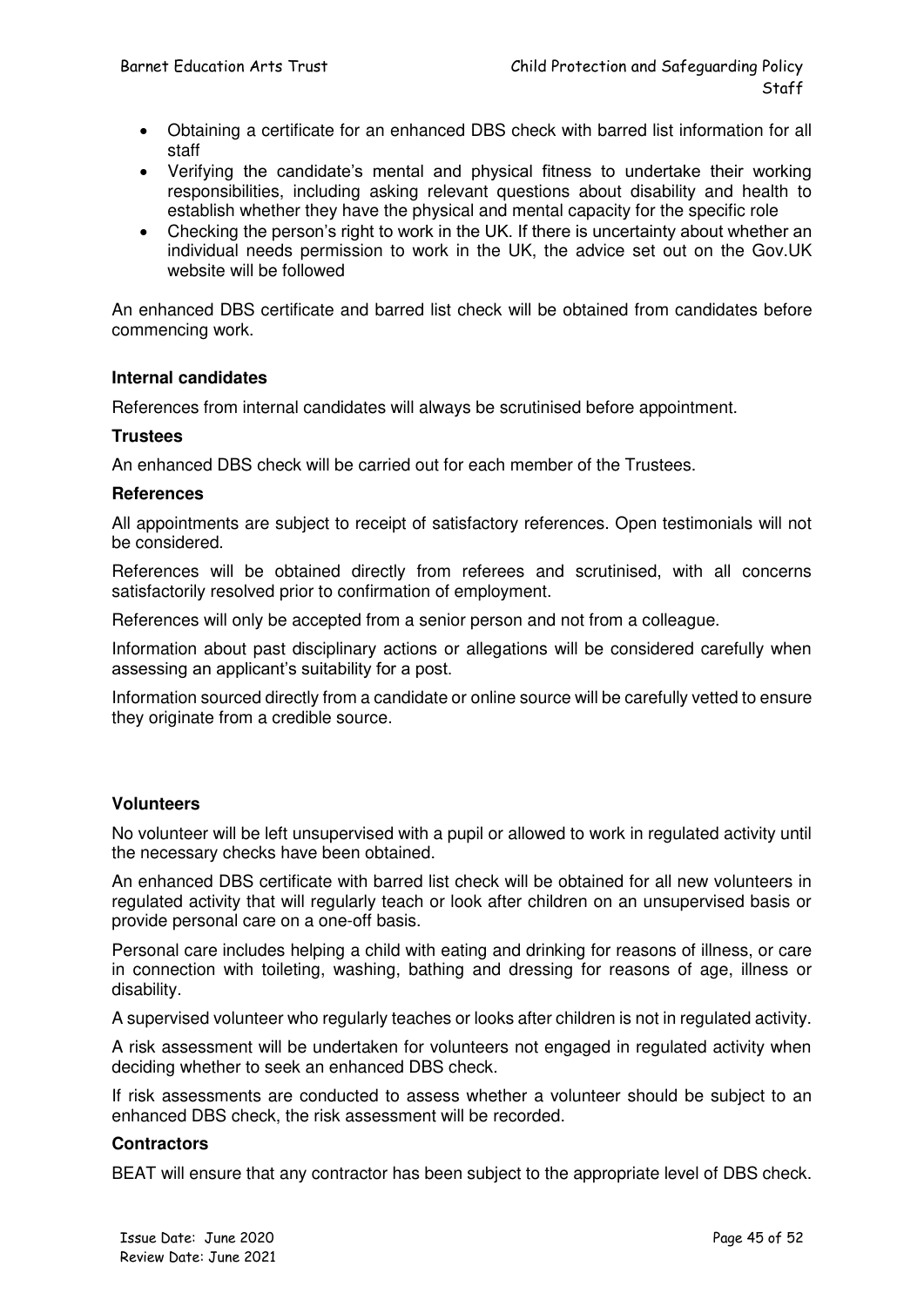Checks will be conducted to ensure that the contractor presenting themselves for work is the same person on whom the checks have been made.

Contractors without a DBS check will be supervised if they will have contact with children.

The identity of the contractor will be checked before commencing their duties for BEAT.

#### **Ongoing suitability**

Following appointment, consideration will be given to staff and volunteers' ongoing suitability – to prevent the opportunity for harm to children or placing children at risk.

#### **37. Training**

Staff members will undergo safeguarding and child protection training at induction, which will be regularly updated on an annual basis or whenever there is a change in legislation. The induction training will cover, at a minimum:

- The identity of the DSL and any deputies
- The role of the DSL and deputy DSLs

All staff members will also receive regular safeguarding and child protection updates as required, but at least annually. Training will cover, at a minimum:

- The issues surrounding sexual violence and sexual harassment
- Contextual safeguarding
- How to keep previously LAC safe
- Child criminal exploitation and the need to refer cases to the National Referral Mechanism

Staff will receive opportunities to contribute towards and inform the safeguarding arrangements of BEAT.

The DSLs will undergo updated child protection training every two years.

The DSLs will also undergo biennial Prevent awareness training which will enable them to understand and support BEAT with regards to the Prevent duty and equip them with the knowledge needed to advise staff.

#### **Data retention**

An independent HR provider ensure that DBS certificates will be securely destroyed as soon as practicable, but not retained for longer than six months from receipt.

A copy of the other documents used to verify the successful candidate's identity, right to work and required qualifications will be stored electronically. Documents will be held for the duration of the employee's employment plus six years.

#### **Referral to the DBS**

BEAT will refer to the DBS anyone who has harmed a child or poses a risk of harm to a child, or if there is reason to believe the member of staff has committed an offence and has been removed from working in regulated activity. The duty will also apply in circumstances where an individual is deployed to another area of work that is not in regulated activity or they are suspended.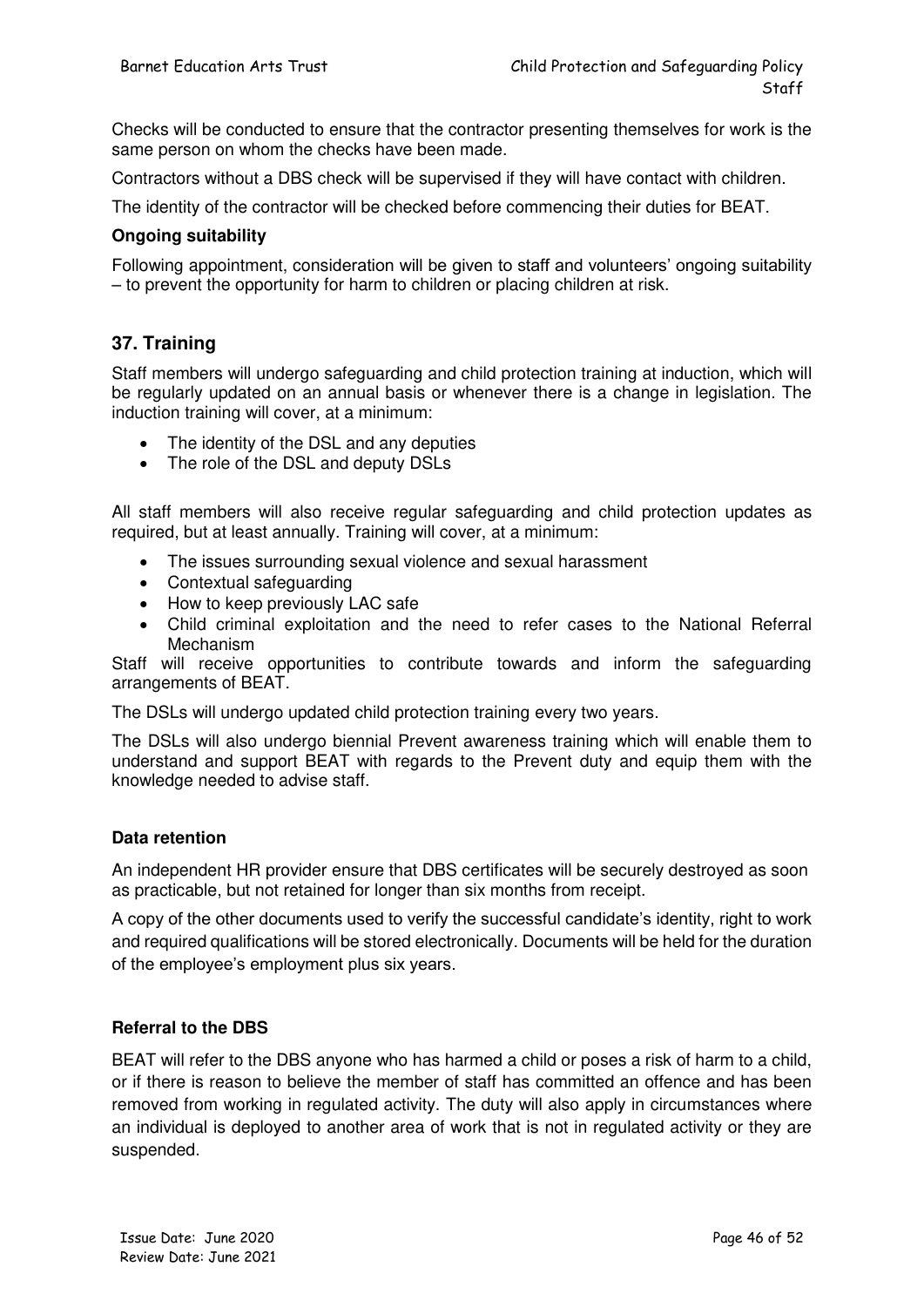#### **Ongoing suitability**

Following appointment, consideration will be given to staff and volunteers' ongoing suitability – to prevent the opportunity for harm to children or placing children at risk.

#### **38. Monitoring and review**

This policy is reviewed annually by the trustees and the CEO. It is the responsibility of the Beat Safeguarding Trustee to ensure the policy is reviewed annually.

Any changes made to this policy by the trustees and the CEO will be communicated to all members of staff.

All members of staff are required to familiarise themselves with all processes and procedures outlined in this policy as part of their induction programme.

As a matter of good practice, the CEO will provide each Board meeting with an outline of any safeguarding issues that have arisen since the previous meeting and the outcome of any cases identified. These reports will respect all issues of confidentiality and will not therefore identify any person(s) by name.

As a matter of good practice, the DSL and the nominated safeguarding trustee will monitor BEAT's safeguarding arrangements and the progress of cases where a concern has been raised to ensure that BEAT is meeting its duties in respect of safeguarding.

#### **39. Central records (CR)**

BEAT keeps records of all staff, including supply staff, who work for BEAT.

The following information is recorded on the CR:

An identity check

A barred list check

An enhanced DBS check

A prohibition from teaching check

A check to determine the individual's right to work in the UK

Additional checks for those who have lived or worked outside of the UK

If any checks have been conducted for volunteers, this will also be recorded on the SCR.

If risk assessments are conducted to assess whether a volunteer should be subject to an enhanced DBS check, the risk assessment will be recorded.

#### **40. Contacts**

Local police 999 (contacted via 101 for non-emergencies)

BEAT's Designated Safeguarding Lead (DSL) is Sharon Broughall (CEO) 07976 670045

BEAT's Deputy Safeguarding Lead is Kerry Reid (Director, Standards and Excellence) 07773 893 721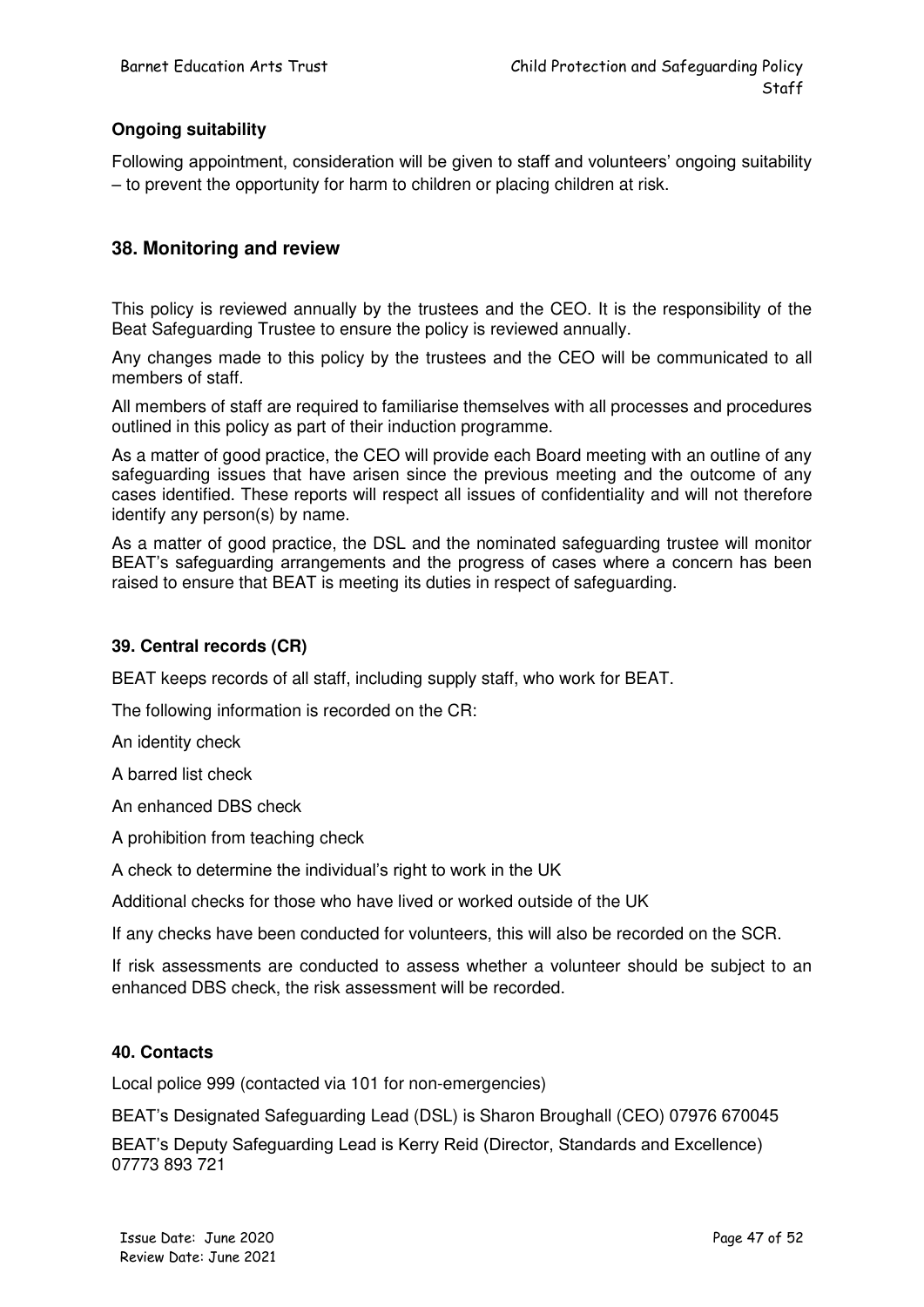BEAT's Safeguarding Trustee is Colin Dowland contact through BEAT Office 0208 959 4111 BEAT's Chair of Trustees is Martin Baker contact through BEAT Office 0208 959 4111 Barnet MASH team 020 8359 4066 Barnet Prevent Education Officer 0208 359 7371 The DfE's dedicated Prevent helpline 020 7340 7264

#### **Appendix A**

#### **Addendum to BEAT Safeguarding and Child Protection Policy Version 1**

**Date: May 27 2020**

## **COVID-19 closure arrangements for Safeguarding and Child Protection at Barnet Education Arts Trust**

#### **1. Context**

From 20<sup>th</sup> March 2020 parents were asked to keep their children at home, wherever possible, and for schools to remain open only for those children of workers critical to the COVID-19 response - who absolutely need to attend.

Schools and all childcare providers were asked to provide care for a limited number of children - children who are vulnerable, and children whose parents are critical to the COVID-19 response and cannot be safely cared for at home.

This addendum of the BEAT Safeguarding and Child Protection policy contains details of our individual safeguarding arrangements in the following areas: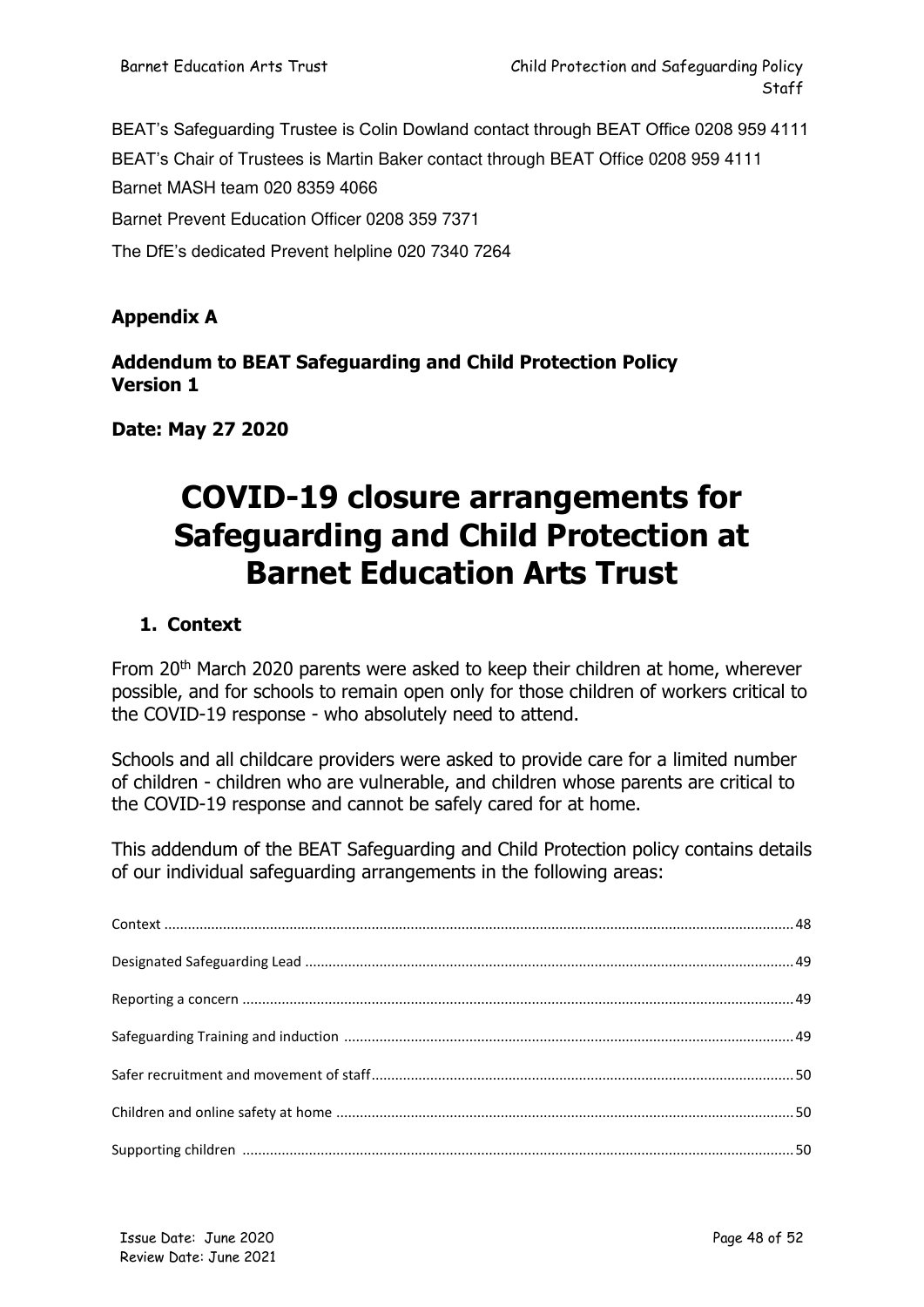#### **Key contacts**

| <b>Role</b>                                    | <b>Name</b>                                   | <b>Contact</b><br>number | <b>Email</b>                     |
|------------------------------------------------|-----------------------------------------------|--------------------------|----------------------------------|
| Head and<br>designated<br>safeguarding<br>Lead | Sharon<br><b>Broughall</b><br>07773<br>893662 | 07976 670045             | sharon.broughall@beatrust.org.uk |
| Deputy<br>designated<br>safeguarding<br>Lead   | Kerry Reid                                    | 07773 893721             | kerry.reid@beatrust.org.uk       |

#### **Designated Safeguarding Lead**

BEAT has a Designated Safeguarding Lead (DSL) and a Deputy DSL. The Designated Safeguarding Lead is: Sharon Broughall The Deputy Designated Safeguarding Lead is: Kerry Reid The Safeguarding Trustee is: Colin Dowland

#### **Reporting a concern**

Where staff have a concern about a child, they should continue to follow guidance in the BEAT Staff safeguarding policy, i.e. informing the school and/or DSL at the Music Service.

In the unlikely event that a member of staff cannot access electronic systems from home, they should call the Designated Safeguarding Lead to discuss the matter. This will ensure that the concern is received.

Staff are reminded of the need to report any concern immediately and without delay.

#### **Safeguarding Training and induction**

DSL training is very unlikely to take place whilst there remains a threat of the COVID 19 virus.

For the period COVID-19 measures are in place, a DSL (or deputy) who has been trained will continue to be classed as a trained DSL (or deputy) even if they miss their refresher training.

All existing staff have had safeguarding training and have access to renew certificates via Educare, BEAT's online safeguarding training provider.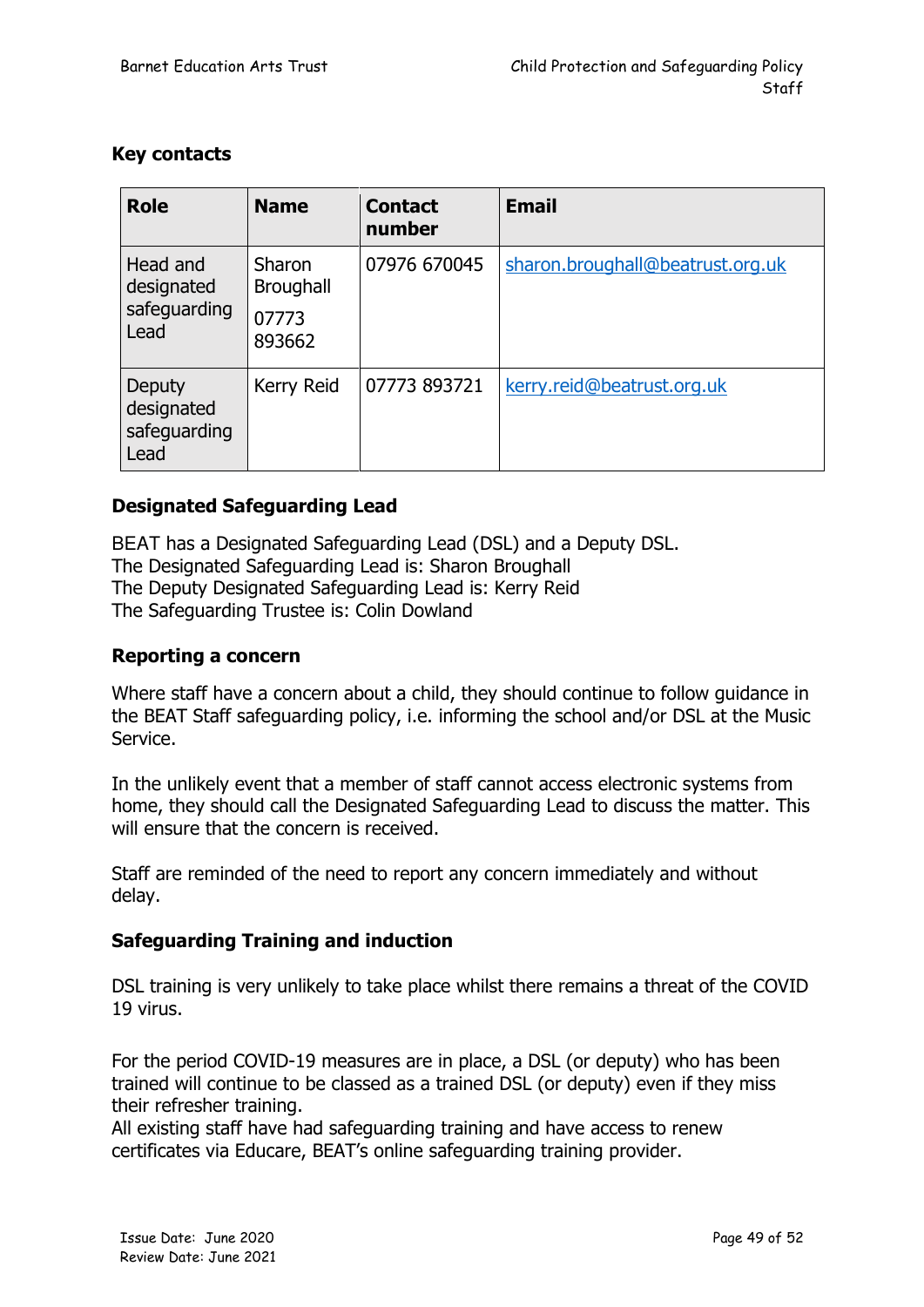#### **Safer recruitment and movement of staff**

In response to COVID-19, the Disclosure and Barring Service (DBS) has made changes to its guidance on standard and enhanced DBS ID checking to minimise the need for face-to-face contact.

BEAT will continue to follow the legal duty to refer to the DBS anyone who has harmed or poses a risk of harm to a child or vulnerable adult. Full details can be found at paragraph 163 of Keeping Children Safe in Education (KCSIE).

BEAT will continue to consider and make referrals to the Teaching Regulation Agency (TRA) as per paragraph 166 of KCSIE and the TRA's 'Teacher misconduct advice for making a referral.

During the COVID-19 period all referrals should be made by emailing [Misconduct.Teacher@education.gov.uk](mailto:Misconduct.Teacher@education.gov.uk)

#### **Children and online safety at home**

It is important that all staff who interact with children, including online, continue to look out for signs a child may be at risk. Any such concerns should be dealt with as per the Child Protection Policy and where appropriate referrals should still be made to children's social care and as required, the police.

Online teaching should follow the same principles as set out in the BEAT code of conduct.

BEAT will ensure any use of online learning tools and systems is in line with privacy and data protection/GDPR requirements.

Staff may only use the agreed secure communication platform 'Zoom' to deliver online 1:1 and group tuition and must ensure no confidential information is shared. Any data sensitive or personal information must be communicated through official channels e.g. work email address.

When delivering sessions, the BEAT Online and Distant Learning staff guidelines must be adhered to at all times.

#### **Supporting children**

BEAT is committed to ensuring the safety and wellbeing of all its Children and Young people.

We will share safeguarding messages on our website and social media pages.

BEAT recognises that its music academies are a protective factor for children and young people, and the current circumstances, can affect the mental health of pupils and their parents/carers. Teachers need to be aware of this in setting expectations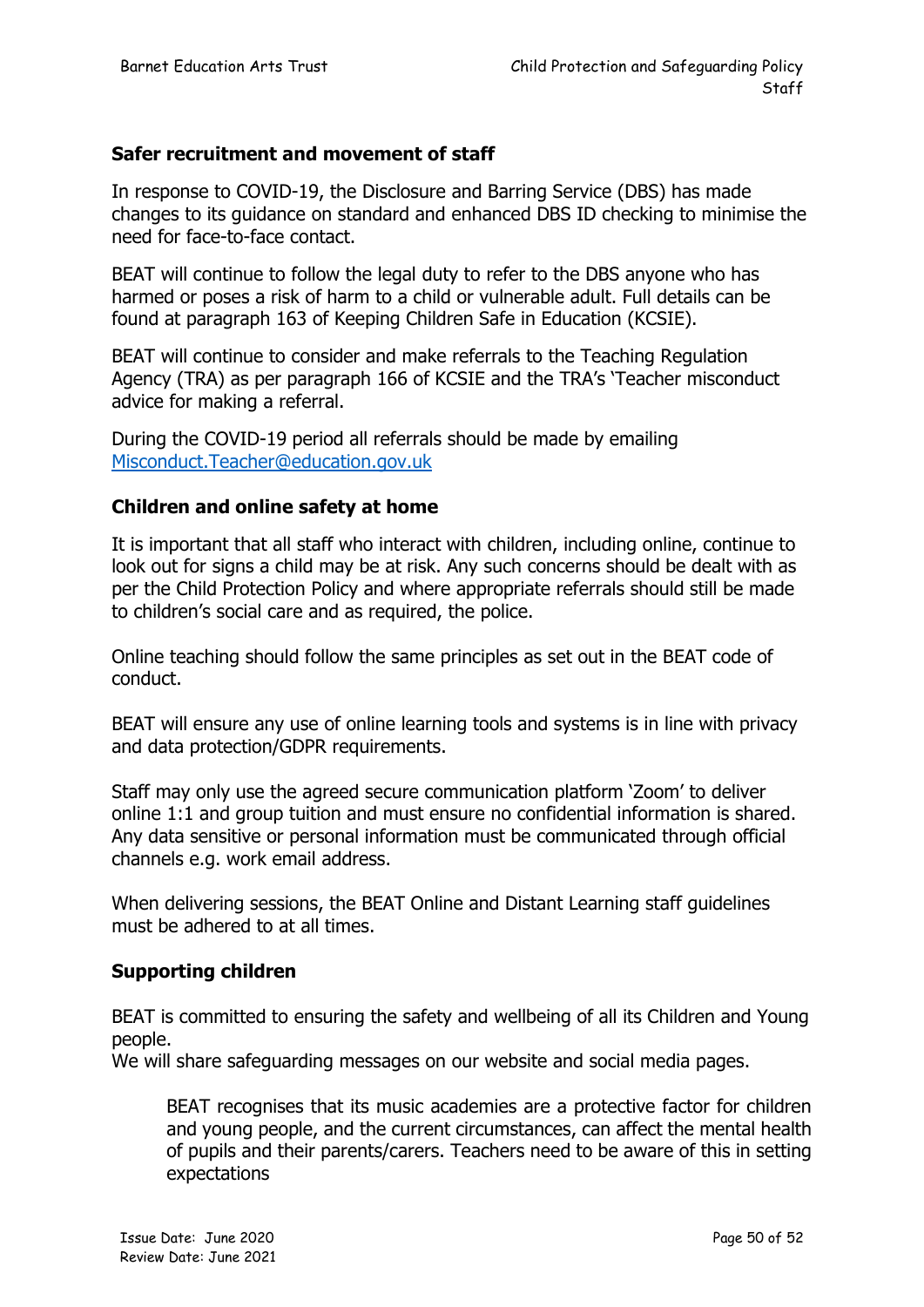### **Appendix B BEAT Staff Disqualification Declaration**

| Name of staff member:                                                                                                                                                                                                                                                  |                                                          | Position:                                                                       |                                                                                                                 |  |  |
|------------------------------------------------------------------------------------------------------------------------------------------------------------------------------------------------------------------------------------------------------------------------|----------------------------------------------------------|---------------------------------------------------------------------------------|-----------------------------------------------------------------------------------------------------------------|--|--|
|                                                                                                                                                                                                                                                                        | <b>Orders and other restrictions</b>                     |                                                                                 | Yes/No                                                                                                          |  |  |
| Have any orders or other determinations related to childcare been made<br>in respect of you?                                                                                                                                                                           |                                                          |                                                                                 |                                                                                                                 |  |  |
| Have any orders or other determinations related to childcare been made<br>in respect of a child in your care?                                                                                                                                                          |                                                          |                                                                                 |                                                                                                                 |  |  |
| Have any orders or other determinations been made which prevent you<br>from being registered in relation to childcare, children's homes or<br>fostering?                                                                                                               |                                                          |                                                                                 |                                                                                                                 |  |  |
| Are there any other relevant orders, restrictions or prohibitions in respect<br>of you as set out in Schedule 1 of the Childcare (Disqualification) and<br>Childcare (Early Years Provision Free of<br>Charge) (Extended<br>Entitlement) (Amendment) Regulations 2018? |                                                          |                                                                                 |                                                                                                                 |  |  |
|                                                                                                                                                                                                                                                                        | Are you barred from working with children by the DBS?    |                                                                                 |                                                                                                                 |  |  |
|                                                                                                                                                                                                                                                                        | Are you prohibited from teaching?                        |                                                                                 |                                                                                                                 |  |  |
|                                                                                                                                                                                                                                                                        |                                                          | <b>Specified and statutory offences</b>                                         |                                                                                                                 |  |  |
|                                                                                                                                                                                                                                                                        |                                                          | Have you ever been cautioned, reprimanded, given a warning for or convicted of: |                                                                                                                 |  |  |
| $\bullet$                                                                                                                                                                                                                                                              | Any offence against or involving a child?                |                                                                                 |                                                                                                                 |  |  |
| $\bullet$                                                                                                                                                                                                                                                              | Any violent or sexual offence against an adult?          |                                                                                 |                                                                                                                 |  |  |
| ٠                                                                                                                                                                                                                                                                      | Any offence under The Sexual Offences Act 2003?          |                                                                                 |                                                                                                                 |  |  |
|                                                                                                                                                                                                                                                                        | Any other relevant offence?                              |                                                                                 |                                                                                                                 |  |  |
|                                                                                                                                                                                                                                                                        |                                                          | Have you ever been cautioned, reprimanded for or convicted of a similar         |                                                                                                                 |  |  |
|                                                                                                                                                                                                                                                                        | offence in another country?                              |                                                                                 |                                                                                                                 |  |  |
|                                                                                                                                                                                                                                                                        |                                                          | <b>Provision of information</b>                                                 |                                                                                                                 |  |  |
|                                                                                                                                                                                                                                                                        | separately, but you must do so without delay.            |                                                                                 | If you have answered yes to any of the questions above, provide details below. You may provide this information |  |  |
|                                                                                                                                                                                                                                                                        | Details of the order restriction, conviction or caution: |                                                                                 |                                                                                                                 |  |  |
|                                                                                                                                                                                                                                                                        |                                                          |                                                                                 |                                                                                                                 |  |  |
| The date(s) of the above:                                                                                                                                                                                                                                              |                                                          |                                                                                 |                                                                                                                 |  |  |
| The relevant court(s) or<br>body/bodies):                                                                                                                                                                                                                              |                                                          |                                                                                 |                                                                                                                 |  |  |
| You should also provide a copy of the relevant order, caution, conviction, etc. In relation to                                                                                                                                                                         |                                                          |                                                                                 |                                                                                                                 |  |  |
| cautions/convictions, a DBS Certificate may be provided.                                                                                                                                                                                                               |                                                          |                                                                                 |                                                                                                                 |  |  |
| <b>Declaration</b>                                                                                                                                                                                                                                                     |                                                          |                                                                                 |                                                                                                                 |  |  |
| In signing this form, I confirm that the information provided is true to the best of my knowledge and that:                                                                                                                                                            |                                                          |                                                                                 |                                                                                                                 |  |  |
| I understand my responsibilities to safeguard children.                                                                                                                                                                                                                |                                                          |                                                                                 |                                                                                                                 |  |  |
| I understand that I must notify the CEO immediately of anything that affects my suitability to work within BEAT.<br>٠                                                                                                                                                  |                                                          |                                                                                 |                                                                                                                 |  |  |
| This includes any cautions, warnings, convictions, orders or other determinations made in respect of me that                                                                                                                                                           |                                                          |                                                                                 |                                                                                                                 |  |  |
| would render me disqualified from working with children.                                                                                                                                                                                                               |                                                          |                                                                                 |                                                                                                                 |  |  |
| Signed:                                                                                                                                                                                                                                                                |                                                          |                                                                                 |                                                                                                                 |  |  |
| Print name:                                                                                                                                                                                                                                                            |                                                          |                                                                                 |                                                                                                                 |  |  |
| Date:                                                                                                                                                                                                                                                                  |                                                          |                                                                                 |                                                                                                                 |  |  |